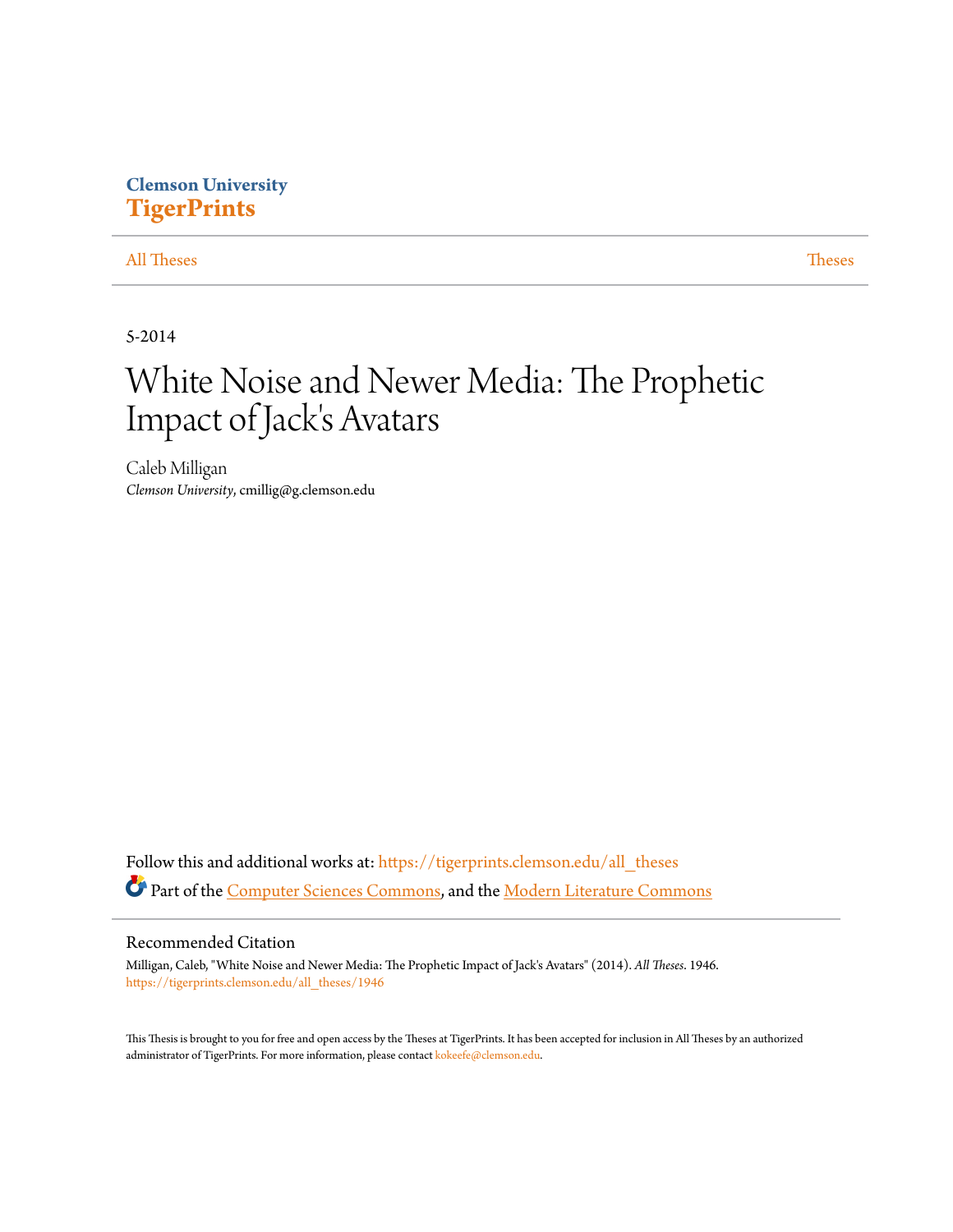# *WHITE NOISE* AND NEWER MEDIA: THE PROPHETIC IMPACT OF JACK'S AVATARS

A Thesis Presented to the Graduate School of Clemson University

In Partial Fulfillment of the Requirements for the Degree Master of Arts English

> by Caleb Andrew Milligan May 2014

Accepted by: Sean Morey, Committee Chair Gabriel Hankins Cameron Bushnell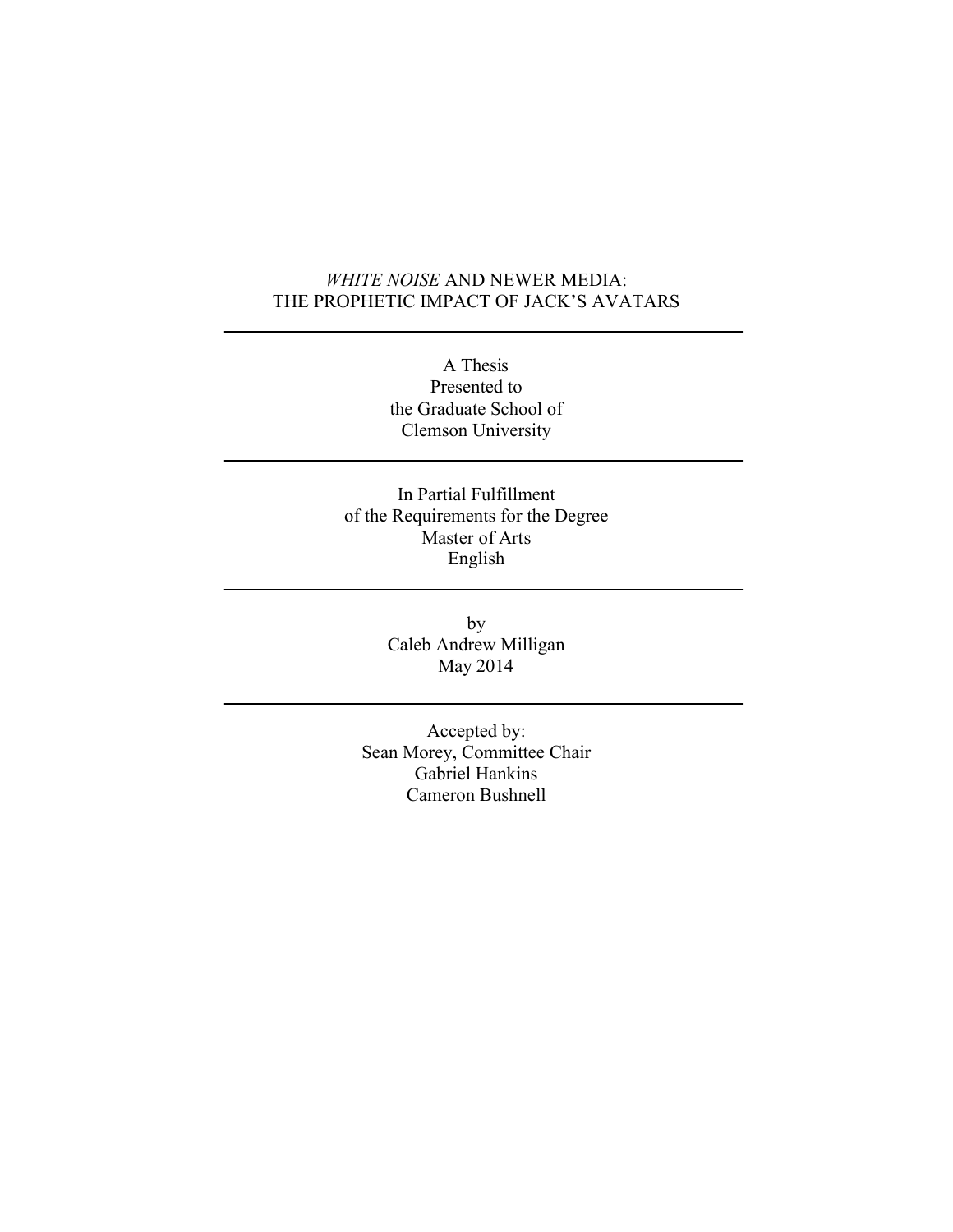## ABSTRACT

In this paper, I analyze Don DeLillo's *White Noise* through a contemporary techno-literate approach that utilizes Internet and game studies to better understand its protagonist, Jack Gladney, and to reevaluate the novel's critical legacy. Jack is not a modernist living in a postmodern world, as critics like Tom LeClair, John Duvall, and Leonard Wilcox have claimed for the many years since the publication of this novel. Lacking the authentic consistency for such a title, he is instead a postmodern human simulacrum sampling different character types to avoid his lack of discernable self. In each role he plays, however, he is abruptly confronted by a failure to successfully inhabit these new selves, which casts a cautionary light on Jack's inauthentic role-play. By examining the year 1984 in which DeLillo's novel was completed and utilizing Gregory Ulmer's avatar theory, the paper contends that Jack's character games and DeLillo's text depicting them are prophetic exercises about how we similarly interact with the Internet and games in ways that complicate subjectivity through digital narrative extension.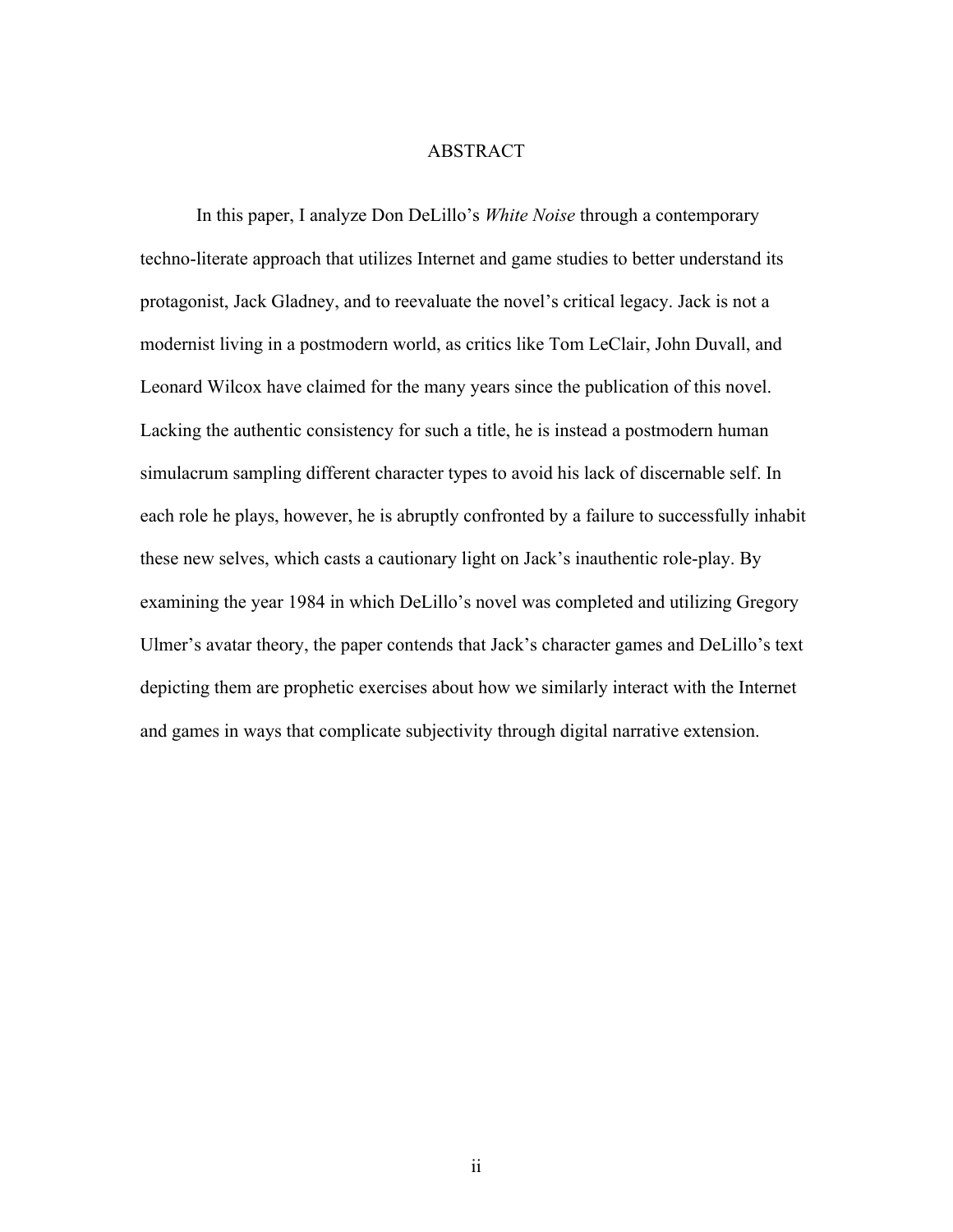# TABLE OF CONTENTS

# Page

| <b>TITLE PAGE</b> |     |
|-------------------|-----|
|                   |     |
| ABSTRACT.         | . . |

# **CHAPTER**

| $\Pi$ |  |
|-------|--|
| Ш     |  |
|       |  |
|       |  |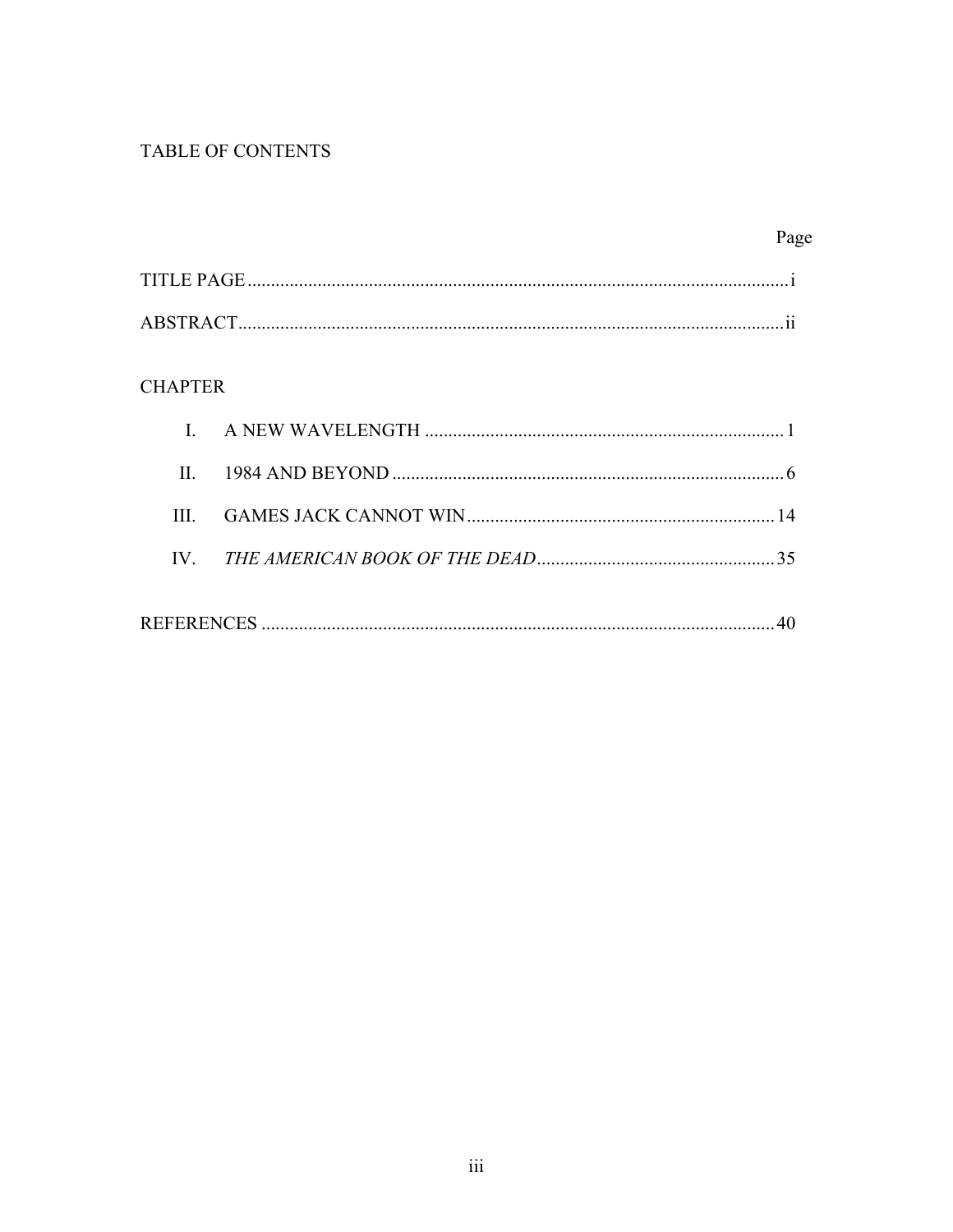# CHAPTER ONE

# A NEW WAVELENGTH

*White Noise*, as John Duvall, Mark Osteen, and Leonard Wilcox have made clear, is a novel dictated by mediation and simulacra that documents the active and fruitless avoidance of the "real." At the center of this tension is protagonist Jack Gladney, the man critics have beatified as Don DeLillo's saint of modernist anxiety in an overwhelmingly postmodern world. It is this canonization that needs to be contested, for reading Jack hardly leaves one impressed by the authentic consistency of a modern man sticking out amidst mediated madness. In fact, Jack so closely follows the beats of archetypal character sketches before him that he seems to end up buffeted about by how quickly and jarringly he tries to avoid his lack of authentic self. Taking on roles like professor, disaster victim, detective, and lone gunman, Jack is more character type than character a postmodern pastiche of a man in a postmodern pastiche of a novel. DeLillo's most famous novel, therefore, is not just a story reacting to the simulacra of mediation and technology; it is one related by a human simulacrum creating various versions of himself, leaving the audience and Jack with no semblance of an original self. However, in each mediated character role, he is abruptly confronted by a failure to successfully inhabit these selves or adapt them beyond their certain mediated contexts. Jack's failures, the failures of fixated "character types" Jack expects of those around him, and of course the endpoint of inevitable death that captivates this text—almost called *The American Book of the Dead—*all demonstrate how the faulty framework of Jack's inadaptable narrative fails to encompass the chaos that comes from the real's refusal to be plotted out. Since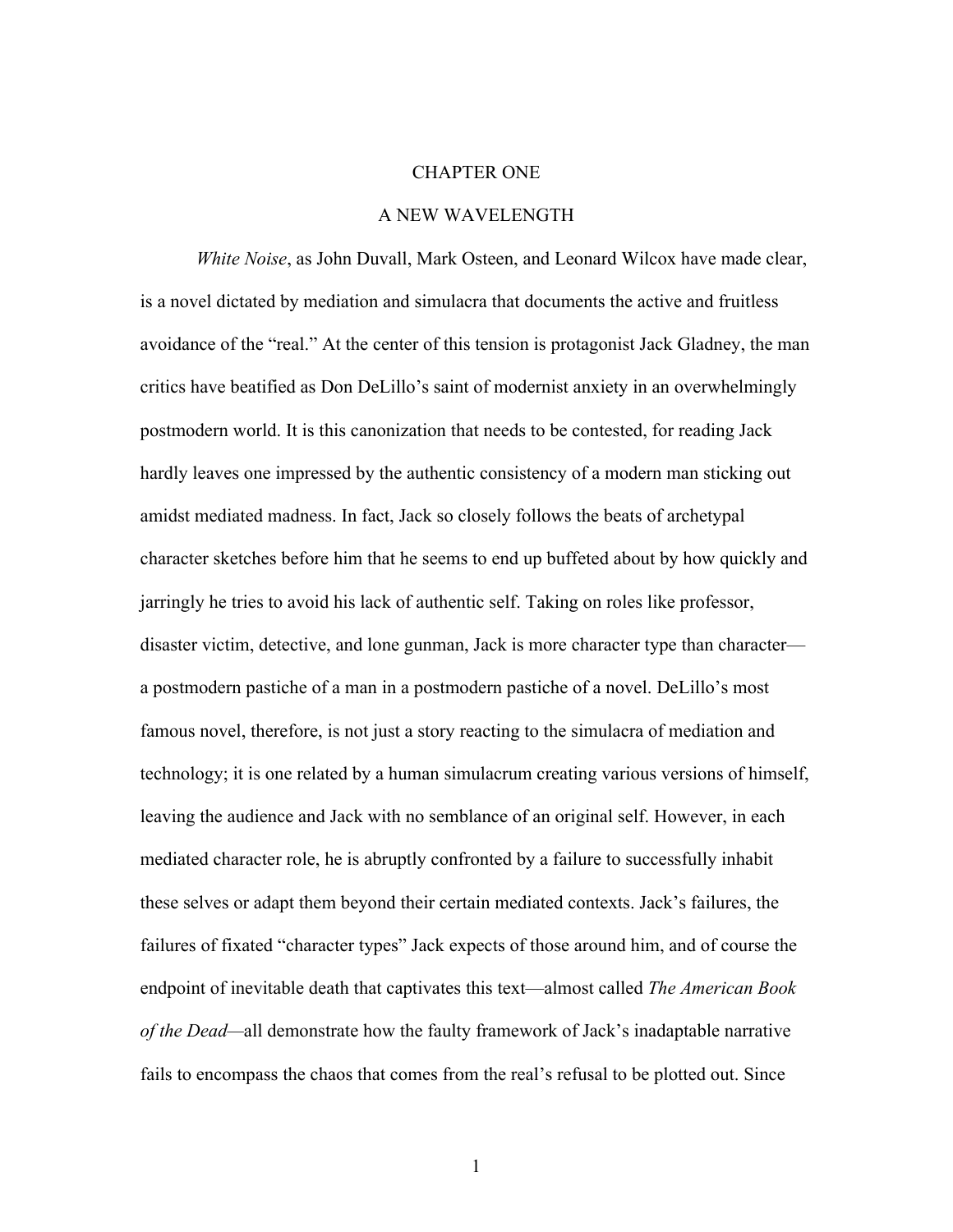the "real" here means our existence as it persists outside of mediated screens, that prospect should terrify the protagonist and his cast of characters trying and failing to avoid it. As this essay analyzes Jack's character play through a more modern technological vantage, I believe if we read this novel with a critical eye looking forward, not just right at the immediate content/context or—as too many scholars have by this point—looking back, then *White Noise* can carry a fresh new wavelength amidst the critical "white noise" that has drowned out what made the text so radical in the first place. Jack's attempts and failures will again mean something to a cultural geography vastly different and even more digitally altered these thirty years since the novel's debut. Delillo completed his novel in 1984, so if we examine that year's technological contributions and speculations for Internet and game studies, it will give us a starting point toward discussing how the concept of character established here is continued through the contemporary understanding of avatar, making Jack's games and DeLillo's text depicting them prophetic exercises about how subjectivity is complicated by narrative and technological extension.

The scattered feeling of *White Noise*'s loosely structured opening act prepares the rest of the novel for Jack's lighting from character to character as an episodic man in his interconnected plots. We will see that our understanding of "character" will shift as our digitally different impression of the novel has, but the meaning of character (no matter my interchangeable vocabulary) persists basically the same. Laura Barrett comments that this shifting nature of the novel as a whole makes it "a generic hybrid, a nexus of types of fiction—the domestic drama, the college satire, the apocalyptic melodrama, the crime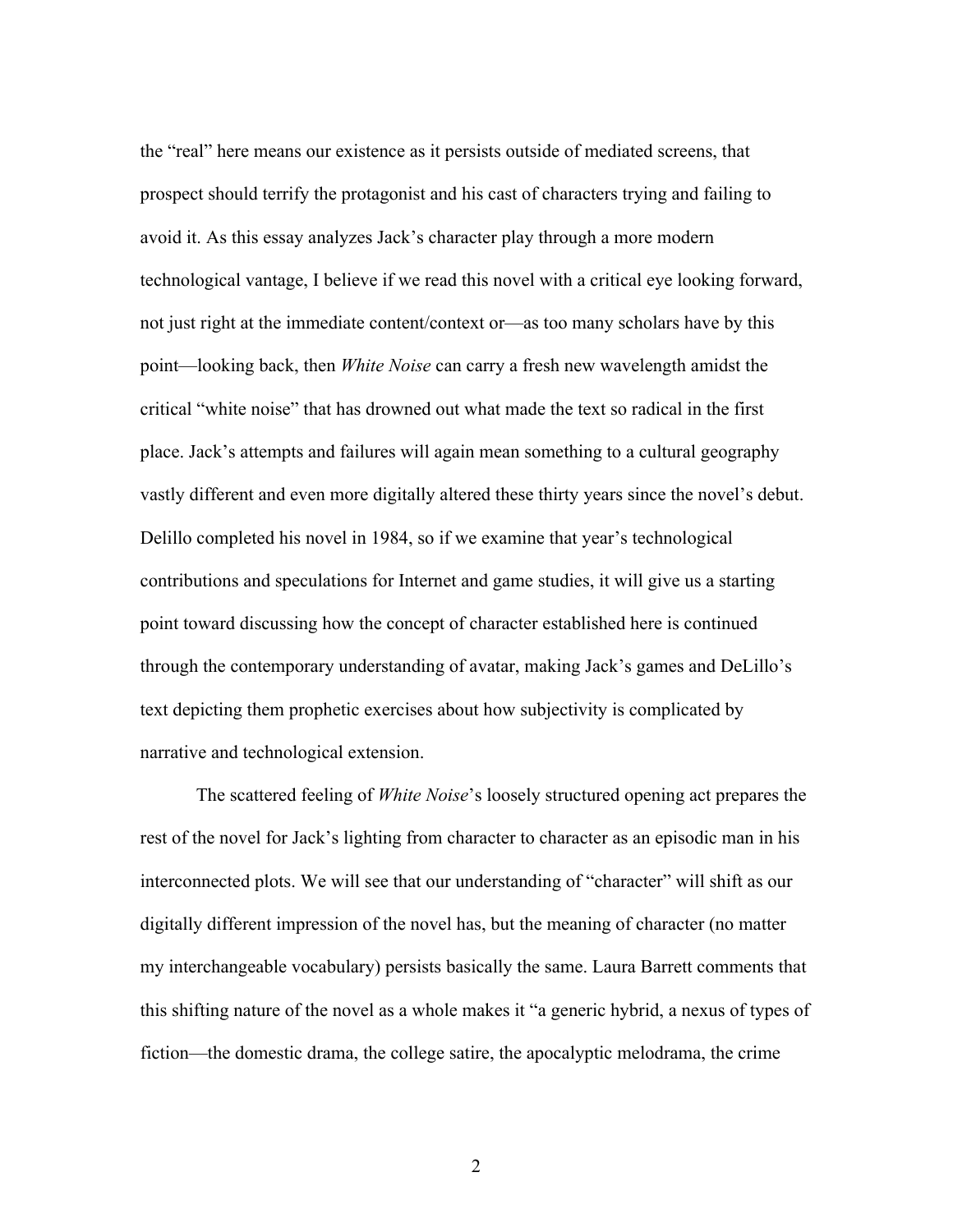novel, the social satire" (97). She continues that this collage effect is intentional, for "That trespassing of boundaries which is typical of Postmodern fiction reminds us that we are the product of myriad representations" (98). To extend her point, I posit that we are not just the products of but even become these myriad representations. This qualification leads nicely toward reiterating this essay's departure from the prevailing critical legacy stating, as Leonard Wilcox insists, that "Jack Gladney, the narrator of *White Noise*, is a modernist displaced in a postmodern world" (348). Though he does warrant that Jack "often succumbs to the Baudrillardian condition, floating 'ecstatically' in a delirium of networks," (348) Wilcox and other critics like him are too fixed upon the notion that Jack is fixed upon a true Jack, as if he were after his real subjectivity in a world of mediated reality. But a story this intentionally fragmented is clearly the product of its narrator, therefore Jack is more interested in playing characters among the beats of *White Noise*'s pastiche effects than becoming the real Jack. When I say then that Jack avoids his lack of authentic self, as I already have and will again, it is this notion of a heroic modernist Jack that I refute. He is so fixated upon playing characters that we are left with no impression of Jack's true character, making him more postmodern mediator of sampled personas than modern man personified in the wrong time. Or more precisely, as we are left with only Jack's characters and little impression of the character of Jack, he is really more of a postmodern mediation(s). We may examine the protagonist as compiled representations rather than presented self by offering a contemporary technoliterate case for what digital mediums teach us about Jack and his character games.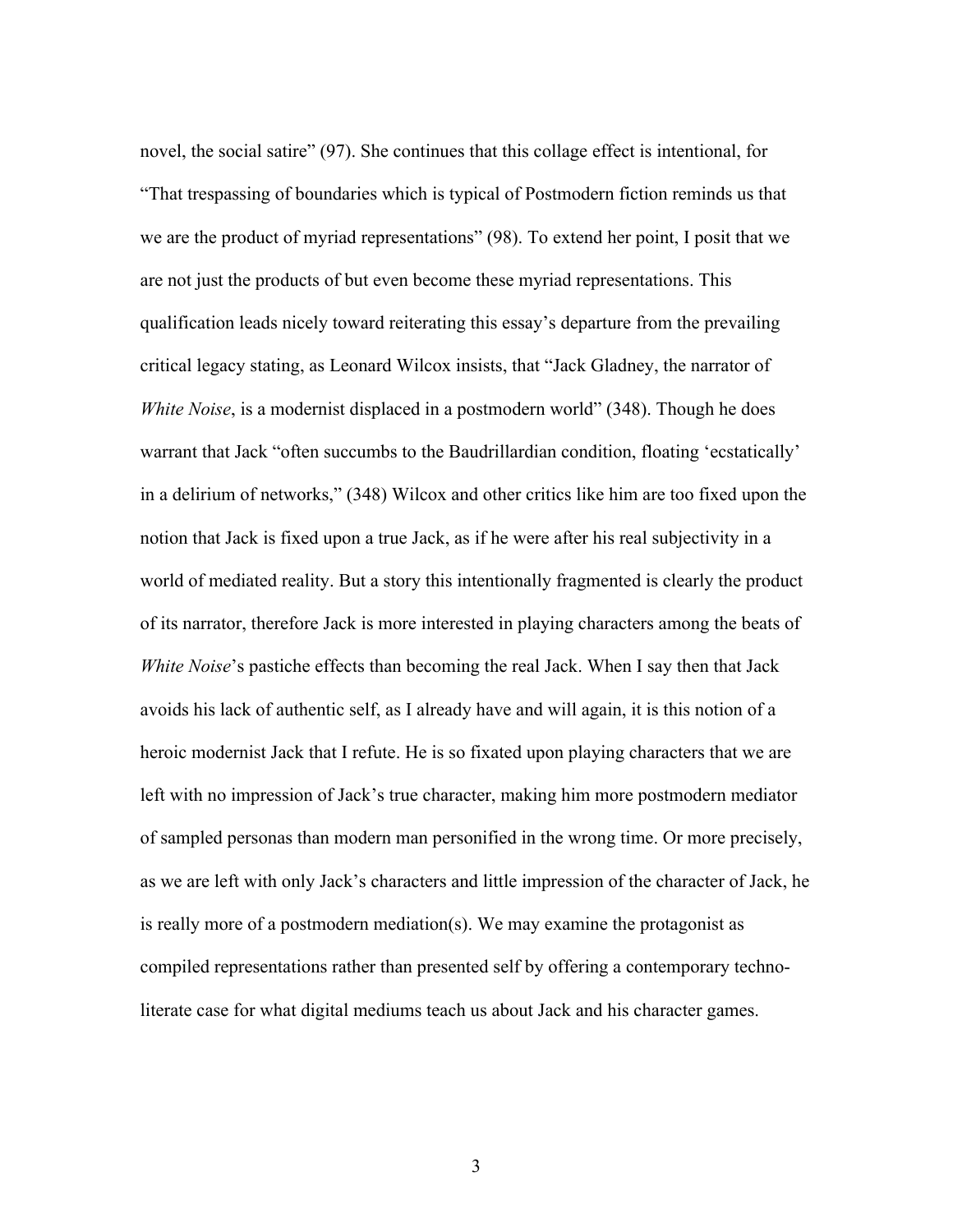The plot trajectory and thematic resonance of *White Noise* are both influenced by and in reaction to the permeating effects of digital technology. Given that the book has been exhaustively analyzed, by scholars noted above among many more, as a seminal text of television-age literature, however, it is time to say more about the screens at play here other than those of the "tube." DeLillo as an author is one most shaped by the visual medium of television—after all, he worked in advertising before his late blooming career as a literary darling—but it is shortsighted to deny what else his works could say to the ever increasing mediums of gaming and the Internet. Though the technologies and their ideas were pretty infantile at the time of *White Noise*'s publication, the novel's status as a text amid 1984's technological zeitgeist renders it, for the sake of my argument, DeLillo's prophetic text about the way we digitally manifest our extended identities through online avatars. 1984 was the year of the Apple Macintosh computer's debut (and the most famous Super Bowl commercial ever advertising its arrival), the publication of William Gibson's *Neuromancer*, and the interim between the Atari's demise and the Nintendo Entertainment System's North American release. Looking back then, in this year when new technology was on everyone's mind, Don DeLillo's *White Noise* sticks out as the author's extension of his character's fixation with past narratives and exhausted mediums; yet, it simultaneously predicts the fallout of what happens when, as Greg Ulmer argues, avatar becomes a new formation of identity through digital technologies, speaking years ahead to digital frontiers that have even further mediated our "real." Therefore, this new approach to DeLillo's novel that incorporates theories of avatar as manifested in Internet and game studies will give us both an updated cultural lens through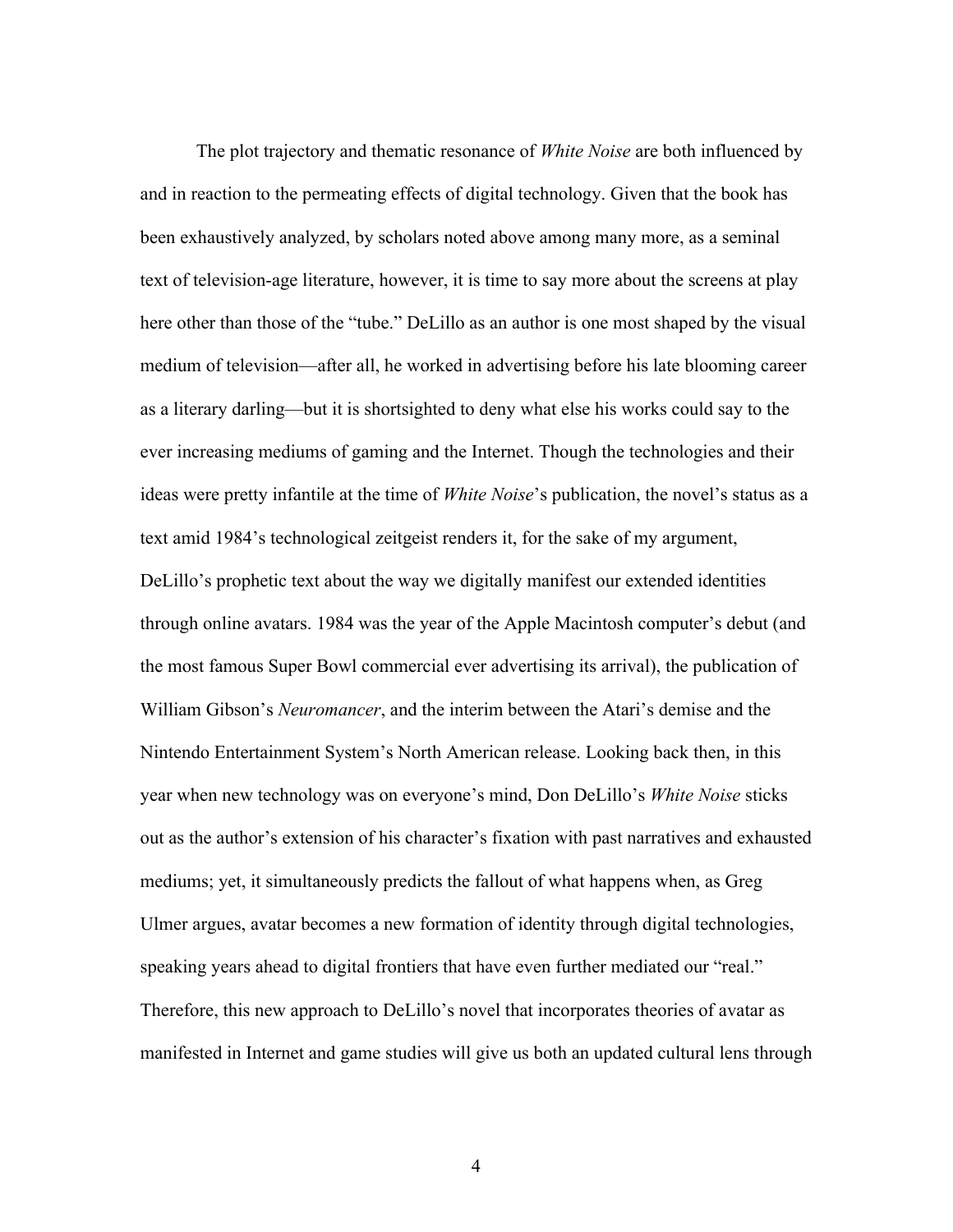which to better understand Jack Gladney and a new appreciation for the prophetic impact of Jack's "game playing" and DeLillo's narrative orchestrating.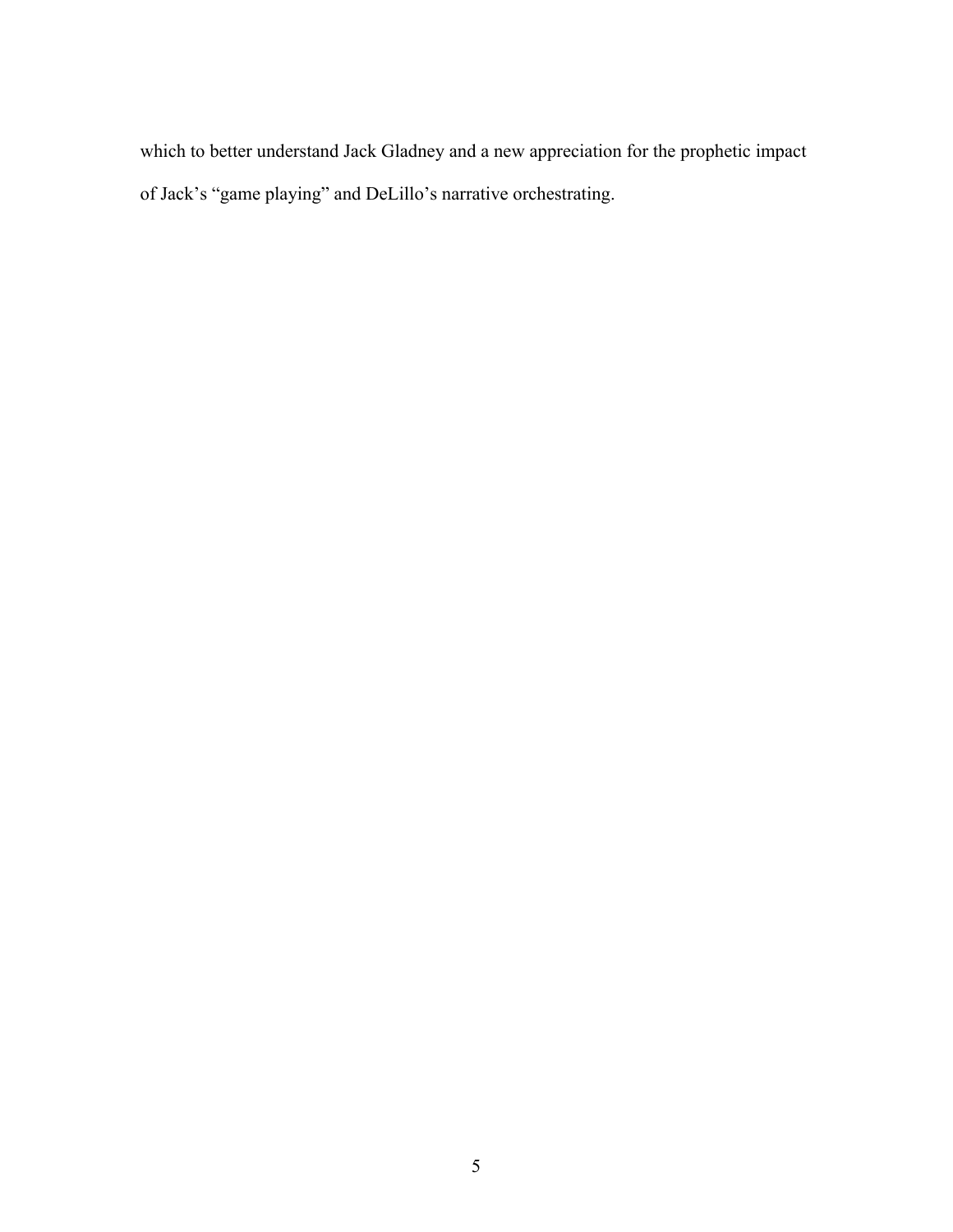#### CHAPTER TWO

# 1984 AND BEYOND

Don DeLillo began writing *White Noise* late into 1982 and published its final draft in early 1985, but it is the year 1984 in which he completed it that most highlights its transitional timeliness. That year in technology truly began with the most famous Super Bowl commercial to ever air, Apple's "1984" advertisement. More short film than commercial, this ad directed by Ridley Scott features a woman in bright red and white contrasted against a cold and gray future who hurls a hammer at and shatters the screen on which a "Big Brother" like authority captivates a uniformly dreary crowd of sad men with shaved heads. As the evocative scene concludes, Apple tacks on the advertising pitch of the commercial with an enticing tagline that states, "On January  $24<sup>th</sup>$ , Apple Computer will introduce Macintosh. And you'll see why 1984 won't be like '1984'" ("1984"). Using George Orwell's dystopian classic *1984* as its context, Apple implicitly compares then-reigning IBM's lock on the computer market to a fate as dreadful as Big Brother's ideological dominance. This analogy makes Apple that hammer wielding, chain liberating woman. The Macintosh is boldly touted as the free-thinking individual's solution that will save society from a fate worse than faceless dystopia. In the computing world of 1984, Apple made itself the unique hero against big institutional odds.

*White Noise* contains similar thematic conflict between the individual and the crowd. Just two years after this novel's publication, Tom LeClair published the first critical analysis of it, in which he famously calls DeLillo a "'systems novelist'… who analyze[s] the effects of institutions on the individual" (Osteen xii). Huddled under the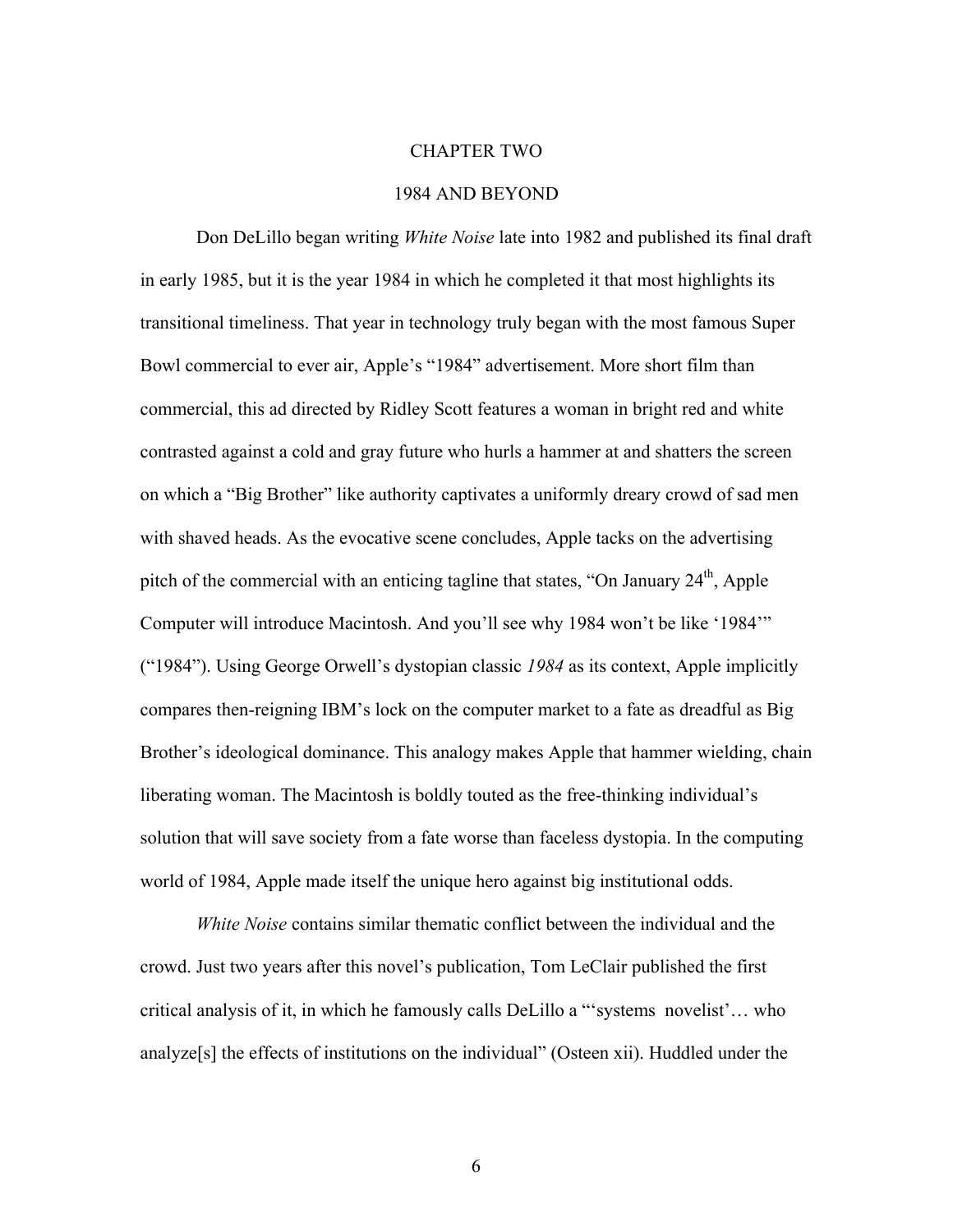umbrella term "institution" could also be the public, which *White Noise* interacts with constantly through scenes as trivial as Jack's mall shopping experience and as catastrophic as "The Airborne Toxic Event." Stacey Olster's take on the text posits that, "The characters in *White Noise* can only locate themselves collectively within the crowd and by way of those places that facilitate congregation" (82). With Jack in mind, however, fading into the crowd goes against the search for character he continually attaches himself to through all parts of the novel. Rather than identify himself "collectively," Jack references himself against the crowd in order to become a distinct node in the system, for a system is necessary for identity formation, which is very much the way that a "story" is needed for a character to emerge. In Jack's story, he would rather play the heroine with the hammer than be a part of the blank and gray crowd, recognizing her red and white clothing need that dreary palate to stand out. DeLillo's other novels similarly feature what Susana S. Martins calls these "meditations on how individuals are forged within systems of language and ideology" (90). Bucky Wunderlick, protagonist of DeLillo's 1973 novel *Great Jones Street*, chases the character and caricature of the rock star. Lee Harvey Oswald as rendered by DeLillo in *Libra* in 1988 longs to become an "agent of history" rather than be a page in the history book. Bill Gray from 1991's *Mao II* maintains a persona as the reclusive author, more important for having not published in years than if he were to publish a new novel. Most importantly, we will see that Jack plays a revolving cast of characters bigger than himself to obscure his lack of authentic self. What all of these examples include, however, is an attempt to become character, not quite a quest for realized identity. The faceless crowd may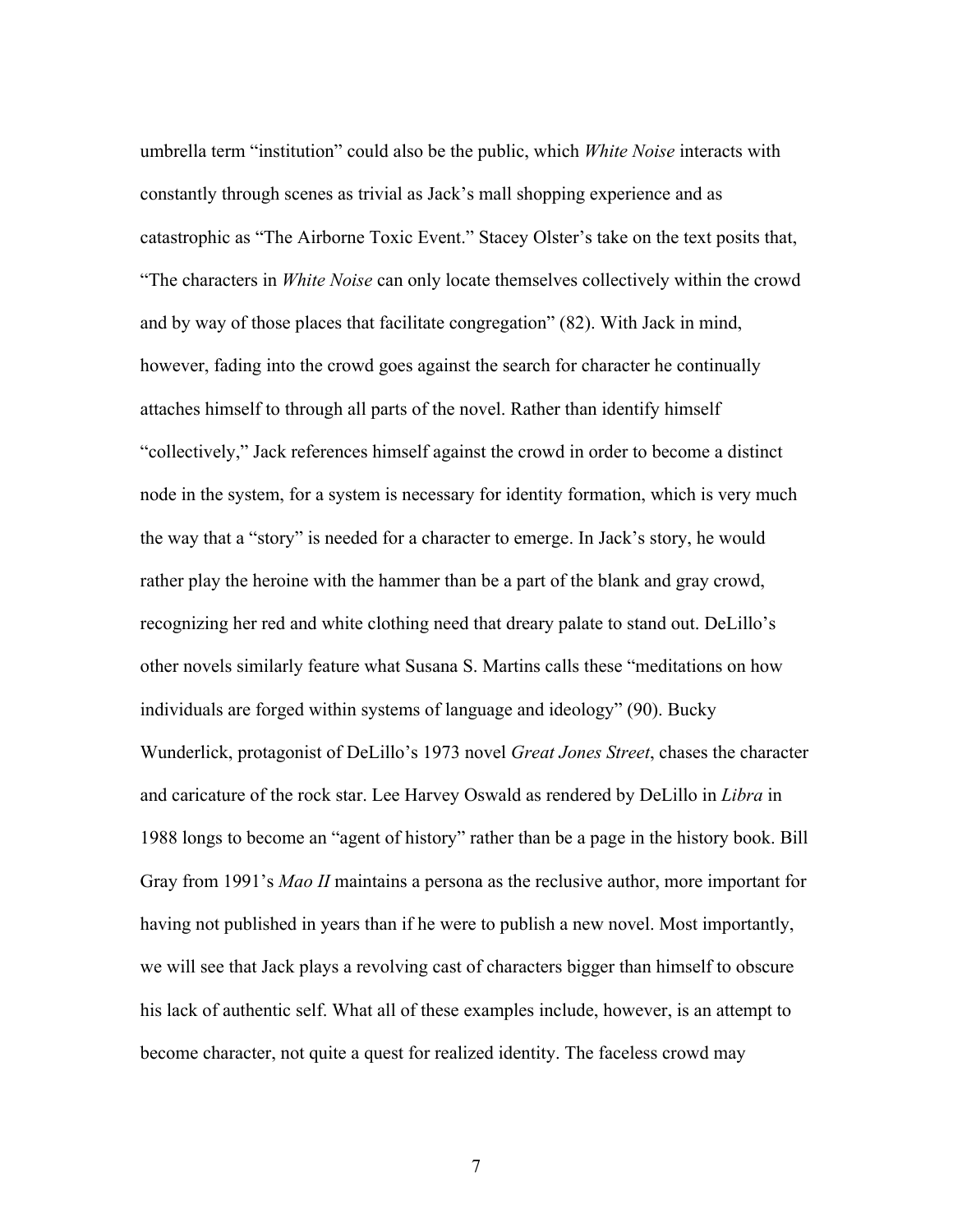therefore be where Jack's lack of authentic self is best lost, hence why he employs it as a jumping-off point into his characters. Similarly, the extended spaces of emerging computer technology offer a direction for users to flee toward as well.

The resulting ease of access to a personal computer as a gateway to new realities ultimately paved the way for the Internet's identity fluidity. Jack, as if he were online in real life, creates characters to adapt to his evolving situations in ways that continually allow him to elide his authentic self. Not just the narrator of this novel as book, he actually narrates himself within the plot as well. Jack's narrative play over his expanding cast of characters may resemble a kind of real-life writing, but what he does not understand is how his persona sampling evokes Gregory Ulmer's concept of avatar. In our own Internet-indebted time, Ulmer writes of the self-extending practice of becoming one's avatar, to understand and inhabit one's online identity as something not just "oneself" but another character entirely, for "Avatar is not mimetic of one's ego, but a probe beyond one's ownness" ("Avatar Emergency"). Explaining that, "The term a*vatar*  in Sanskrit literally means *descent,*" Ulmer discusses how the analogy comes from the times Krishna came down to earth and took on embodiment in Hindu mythology ("Avatar Emergency"). Our own "descent" then is becoming our online selves, like Jack the narrator narrating his characterized extensions. This playfulness is a pastime born from what Ulmer calls the emerging language apparatus: "electracy" ("Avatar Emergency"). It is learning to communicate in the mediums of our increasingly visual/digital culture, a step away from strictly print literacy to electronic fluency and production. To connect the literate to the electrate, he claims that, "Playing one's avatar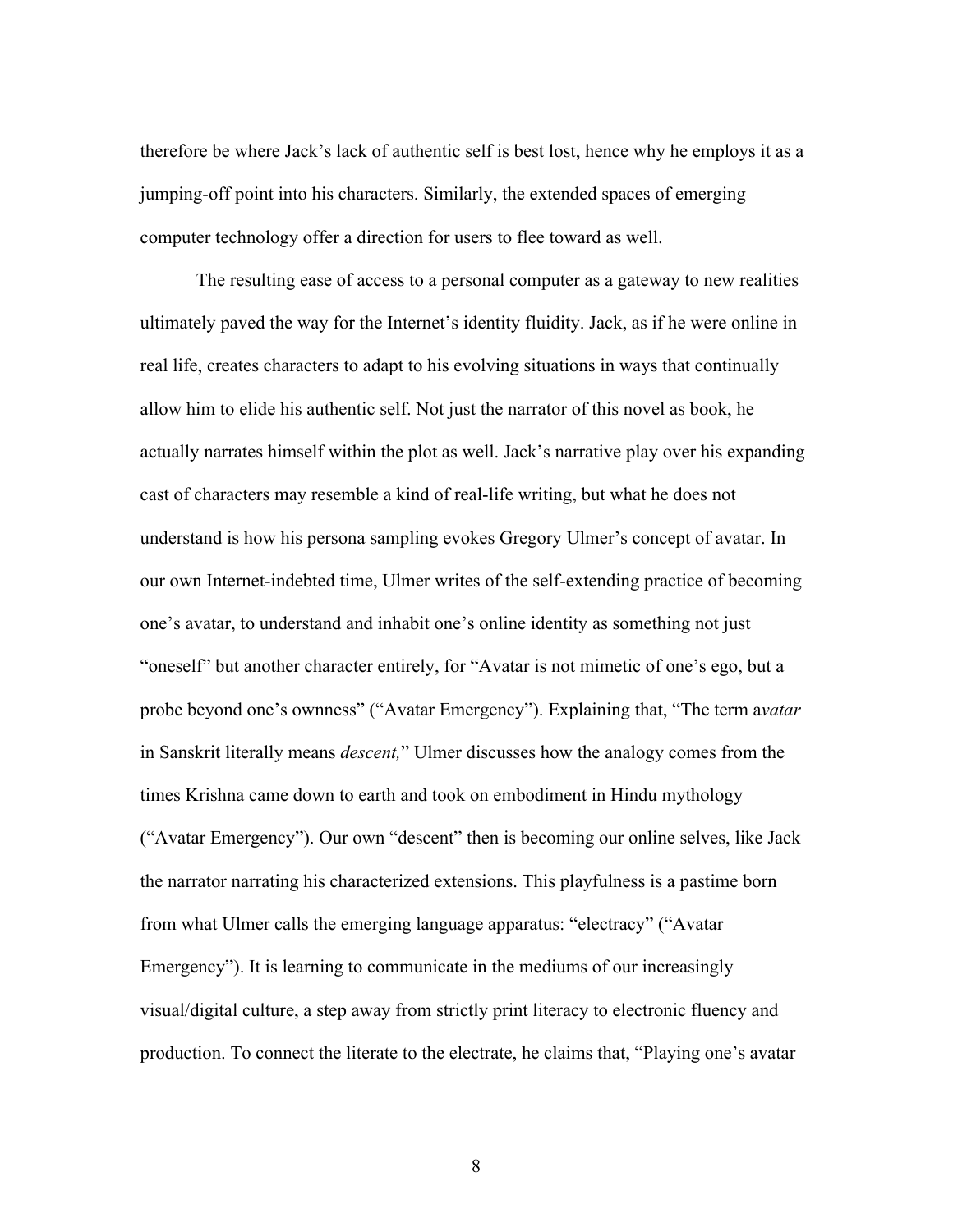is to electracy what writing an essay is to literacy" ("Avatar Emergency"). In his embrace of the digital apparatus, he encourages that, "You need to meet avatar, that part of you inhabiting cyberspace" ("Avatar Emergency"). If this is the case, then Jack's "characters," a more literate construct, may be understood as "avatars" given the 1984 milieu discussed earlier. This (re)introduction is such a problem for DeLillo's protagonist however because his narrative account presents readers with Jack's avatars, but no real Jack to speak of. He clings to his characters because they are the only way he can play the games he inhabits.

While Jack may be mostly *characters* with little discernable self, the real we daily encounter still confronts us with the fact that playing with identity never completely escapes it. Jack's character failures to be discussed may point to this exchange. Ulmer claims that avatar is a "probe beyond one's ownness," ("Avatar Emergency") but even that relationship requires one's real identity as the form from which to extend. This identity play then still operates within a rules-bound structure, for all games need rules to determine action and obstacle. Within Ulmer's electracy, the technologies we interact with are tied to an apparatus that includes individual identity, so he suggests that we employ avatar to understand where this emerging language apparatus is taking us and how we may intervene and take some control over it ("Avatar Emergency"). Electracy is shifting identity from a literate modernist self toward something more distributed, so character may morph as it becomes the term avatar, but both function as extensions beyond identity still tied up by identity. If the game still requires the subject's subjectivity, then meeting avatar, as Ulmer sees it, helps us realize that our online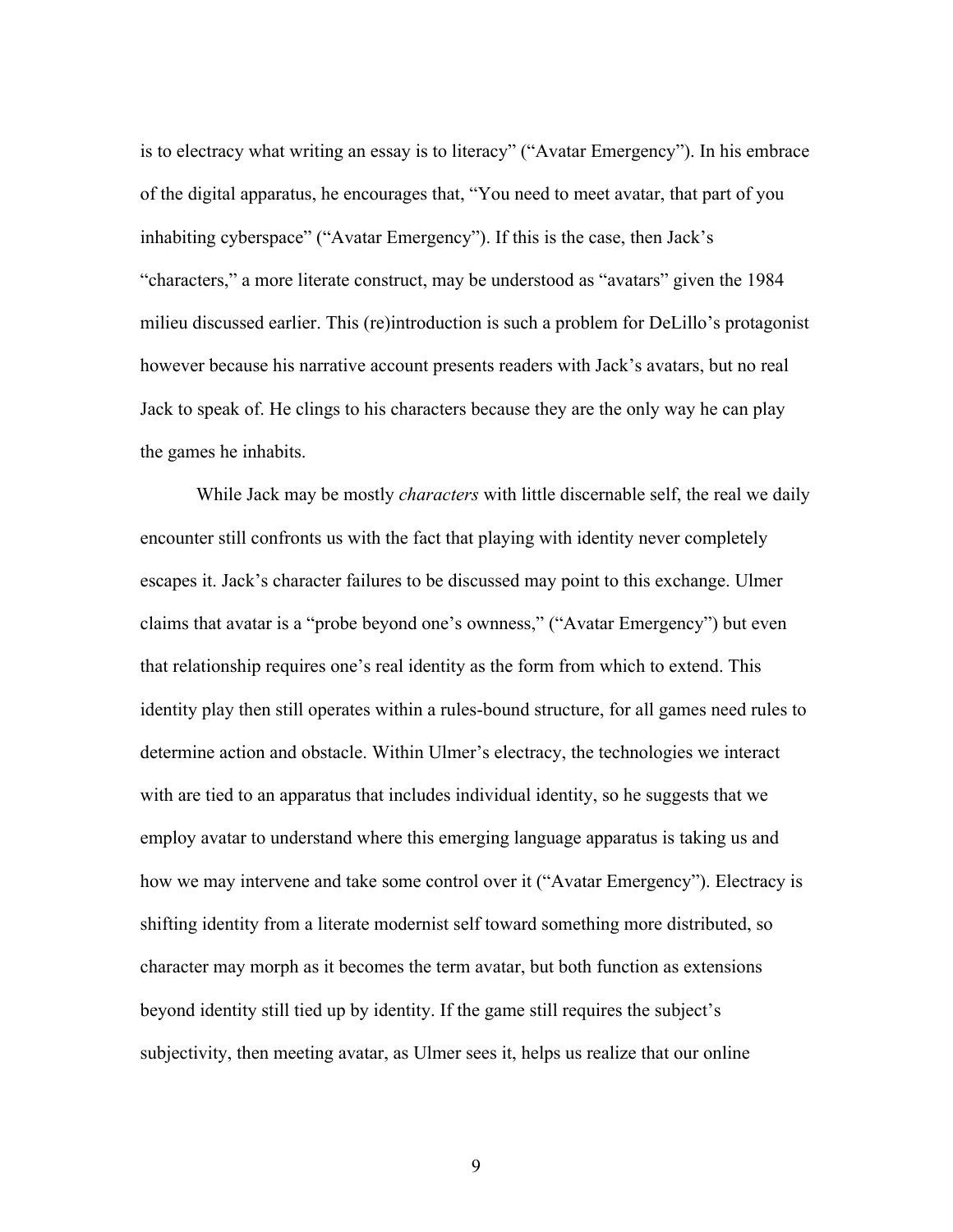characters may not be ourselves but they are compiled from our desires to be them. Another merit of *White Noise*'s prophecy revealed here then is the way it depicts a logic of emerging technology entangled within our desires to appropriate media to become avatar. The way Jack plays characters is how we would play avatars, and both are exposed within identity by how they want out of identity. Therefore, we may not know who Jack is, but we know who he wants to be, for better or for worse.

This potential good and bad of playing avatar is more explicitly pursued in another book of 1984 fame, the science fiction classic *Neuromancer* by William Gibson. Gibson's novel has been so influential that it actually coined the term "cyberspace" and helped set off an entirely new genre of science fiction known as cyberpunk. His text taught people how to talk about the Internet before there even was much of an Internet. *Neuromancer*'s protagonist Case lives in a future plugged into a virtual reality network called the Matrix, where people can bodily experience a kind of Internet that our society has still not reached by connecting through their central nervous system. A former datathief whose job description requires hacking into the Matrix's various environments, Case's nervous system has been infected as punishment for stealing from a former employer, leaving him unable to log on to the Matrix and resultingly drug addicted and suicidal. The future that Gibson creates culturally and economically depends on people participating in the identity extension and fragmentation of becoming avatar. Case feels like only half of a person without his ability to log into the Matrix, making him the exact opposite of Jack: all self with no avatar. In exchange for having his nervous system's ability to link to cyberspace restored, Case therefore takes the job that sets the incident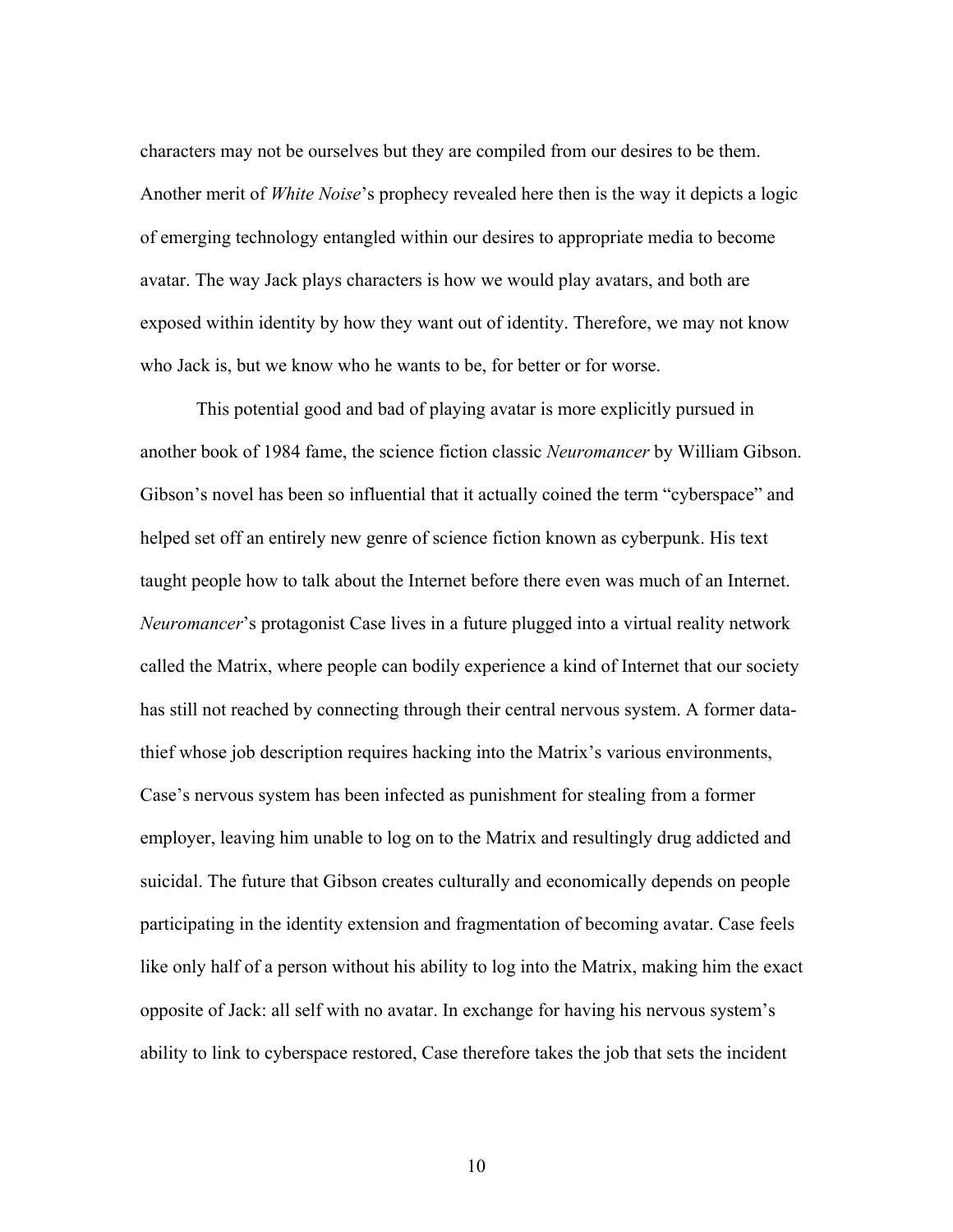packed plot into fast motion. With this opportunity, Case can retrieve the digital relationship by which he really knows himself. Ulmer discusses this symbiotic selfhood as a power structure but not in the order we may expect: "[Avatar] is indeed a relationship with self, but the power flows in exactly the reverse direction: the player is and does what avatar wants" ("Avatar Emergency"). This inverted succession is depicted at novel's end when, due to a close encounter with the titular supercomputer Neuromancer, Case glimpses a copy of himself within the Matrix living happily ever after with a similar cyberspace copy of his murdered girlfriend Linda. Though Case carries on in the real world and even has a new girlfriend, his actual happy ending where he gets what he wants plays out in cyberspace. These sparse but telling details reveal a provocative lens through which to view Jack's more implicit approach to avatar as he "hacks" his own narrative game. In fact, *Neuromancer* describes Case linking his nervous system to the Matrix as "jack[ing] in" (Gibson 103). As Jack plays his avatars, he hacks his reality in ways more conceptual than digital, although the basic logic is the same. His attempts to control his plot nevertheless feature improvisations of character similar to Case's hacking skills. Throughout DeLillo's novel, we see how Jack "jacks" in to his own narrative hyper-reality where he plays not his best self but a character even better than that in a game that wants to be played.

The concept of playing a separate character and becoming avatar reaches ideological completion in the deceptively simple act of playing a video game. It is easy to overlook the narrative power of video games as something worth considering—indeed, game studies is still a young academic field due to lack of scholarly interest until recent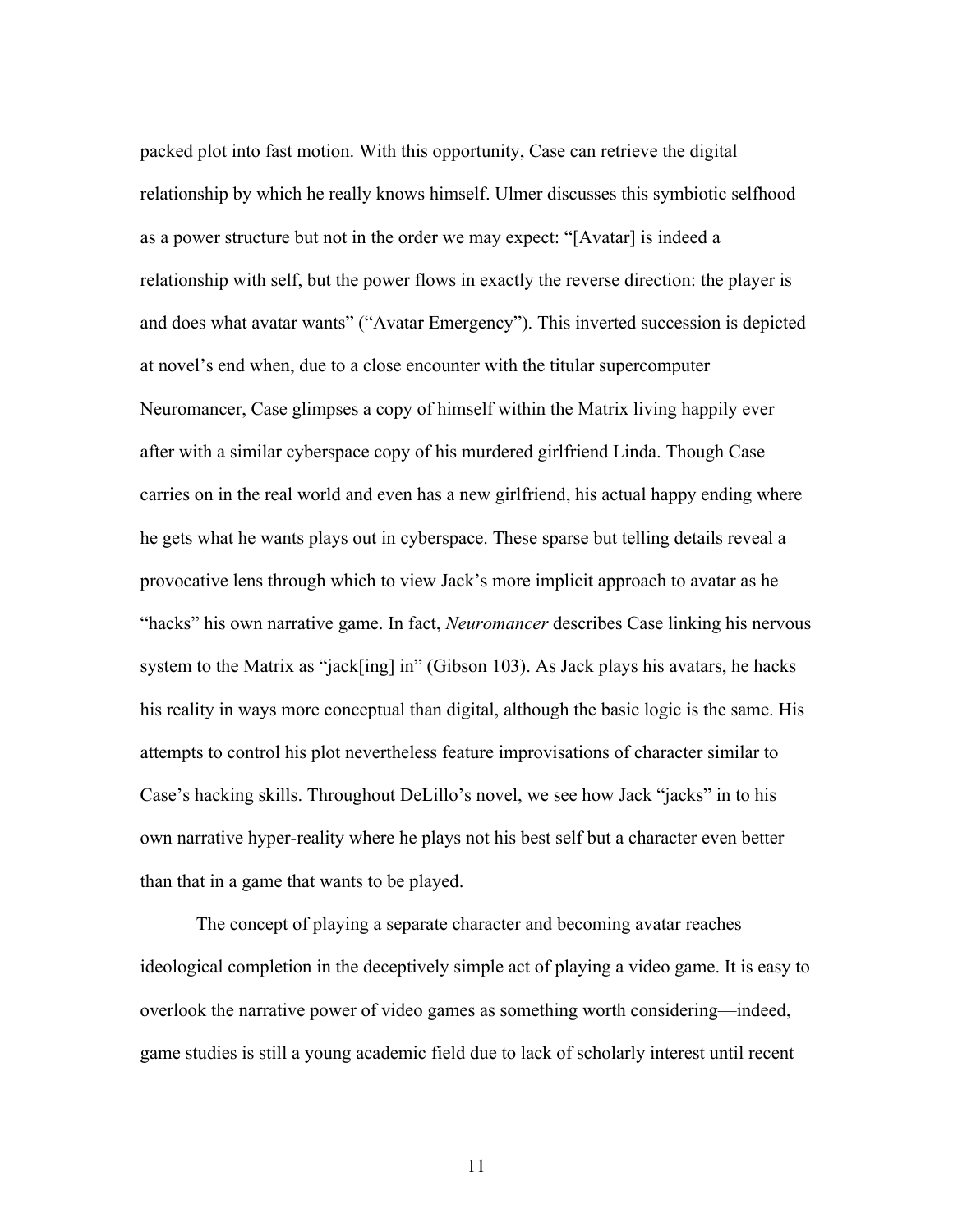years. For that matter, 1984 was a year that thought little of this technology's provocative play in identity. The Atari had just plummeted under the video game crash of 1983 because "no one," in the large economic sense, was playing it. Even though the Nintendo Entertainment System was exponentially gaining reputation in Japan, it would not reach North America until the fall of 1985. Therefore, this pivotal year is poignant for its omission of what is now a booming culturally legitimate medium. DeLillo has never even written about video games, so even a mention of the machines is nowhere to be found in *White Noise*. His text is, nevertheless, certainly prophetic of how we may conceptualize the way we become avatar through video game play as both first person player and third person character. Even DeLillo's first novel *Americana* predicts this provocative concept—albeit about DeLillo's favorite subject of television—in a scene as mediated as the best of *White Noise*'s double removes, when protagonist David Bell rehearses lines with a man playing his father, who reads, "'[Television] moves [man] from first person consciousness to third person. In this country there is a universal third person, the man we all want to be…Advertising is the suggestion that the dream of entering the third person singular might possibly be fulfilled'" (270-271). A video game, as a media technology with increased screen interaction, similarly affords a chance to become a character outside of oneself. The most telling part of these recited lines is the conclusion, that chance to enter the third person singular. One does not realize a new subjectivity but becomes something else entirely: one's avatar.

The relationship of avatar as described by Ulmer is aptly acted out in nearly any video game, but let us begin with the most culturally resonant video game hero,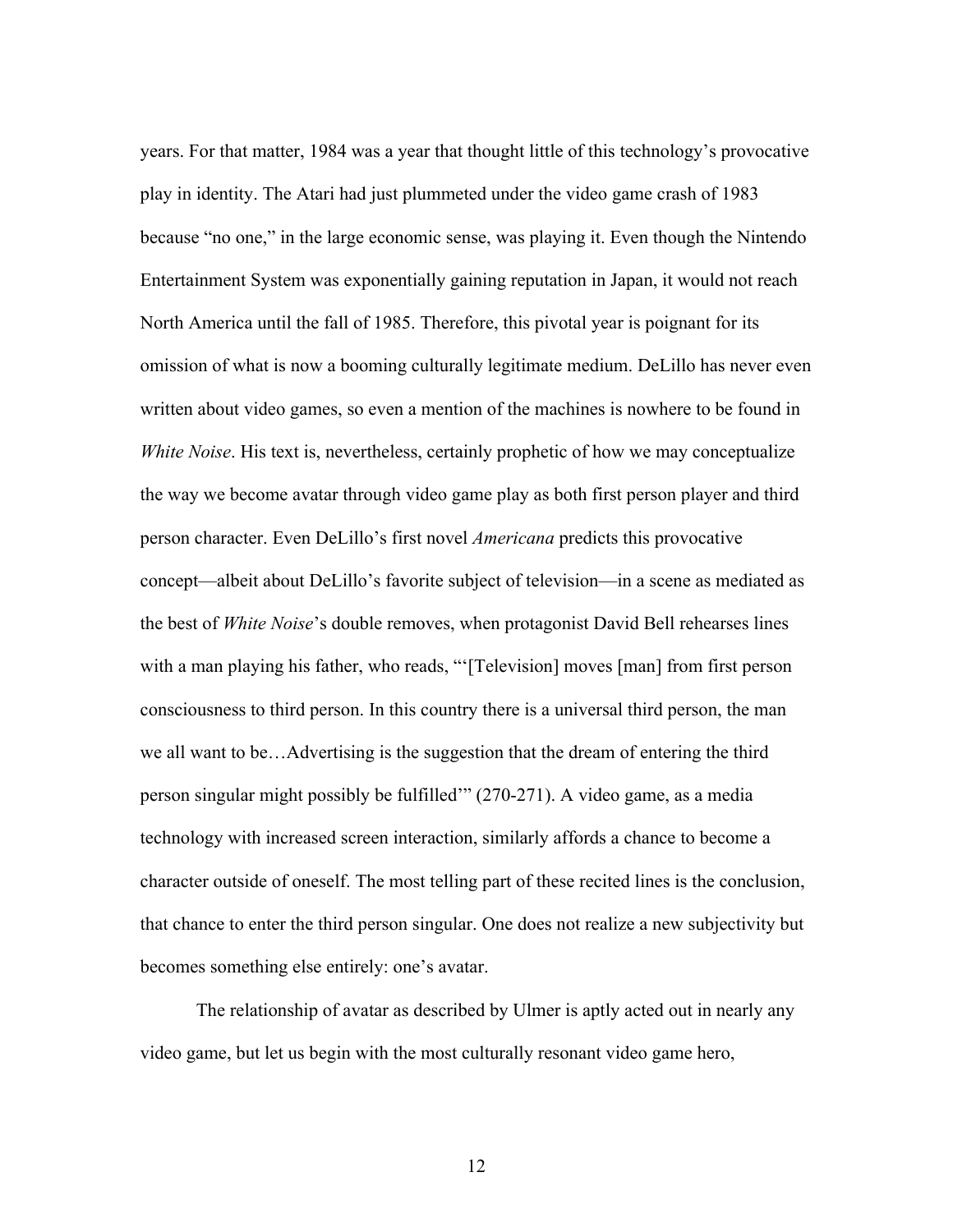Nintendo's original franchise star, Mario of *Super Mario Bros*. and nearly twenty consecutive titles—and those are only main series titles. When one plays any Mario game, he or she both is Mario and is not. There is a sequence of identity extension in which one is oneself, one plays through Mario, and one *is* Mario. This relationship gets even more direct once we can design our own avatars rather than simply playing with pre-built characters, which is increasingly standard practice in certain console games and nearly all MMORPGs (Massively Multiplayer Online Role Playing Games). As Jack becomes his various characters and hides within their best qualities, game character design is readily brought to mind. Most gamers create characters with traits well beyond the abilities of themselves creating and playing. Interestingly enough, Jack's aforementioned character failures—not adapting well to selves that furthermore do not adapt beyond prescribed situations—have manifested in one of the most popular gaming franchises recently, the *Mass Effect* trilogy. The main character of this popular multiplatform series is Commander Shepard, who can be either male or female. Each gender has a default character design, and oddly enough, many gamers who choose to create their own avatar forms of Shepard end up with typically less attractive, more generic versions of the hero. The games therefore seem to implicitly reward those who go with the original design, while gamers more like Jack who desire to create themselves in whatever image they see fit are left with diminished returns. How these diminished returns feature in the novel proper will concern this next section as it analyzes each of Jack's character roles and his inability to master them as he fails at the very games he plays.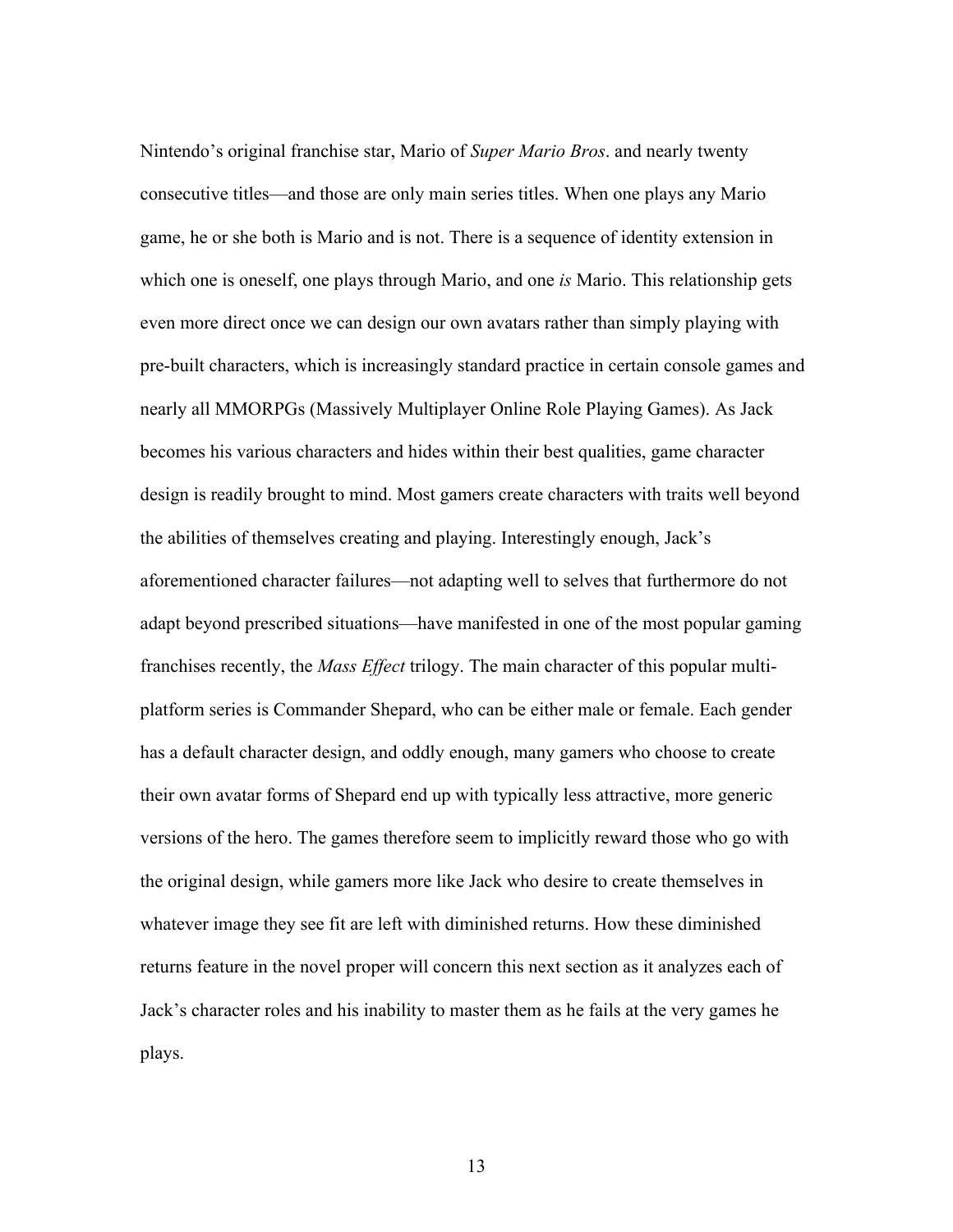## CHAPTER THREE

# GAMES JACK CANNOT WIN

Jack's avatar role at the novel's beginning is the persona of official and officious college professor. I use "avatar" and "character" interchangeably, as many games refer to avatars as characters. Jack's avatar here is not just any college professor but is the founder of the Hitler Studies major at The-College-on-the-Hill. As innovator of such a controversial major, Jack feels he must enlarge his persona and protect himself by descending into an academic archetype; in other words, he must become what a professor looks like. Per his chancellor's advice, he aims to "'grow out' into Hitler" (DeLillo 17). Jack first expands his name, dubbing himself J.A.K. Gladney, an amusing example of the assumption that names with initials are stereotypically classier. He next expands his waistline as he gains weight to resemble his subject. Like Hitler, Jack yearns to command physical respect being "tall, paunchy, ruddy, jowly, big-footed and dull. A formidable combination" (17). And finally, Jack increases his mystery, obscuring himself through notoriety with "glasses with thick black heavy frames and dark lenses" and a black academic "sleeveless tunic puckered at the shoulders" he calls his "medieval robe" (17, 9). This embellished image grooming is what turns Jack into "the false character that follows the name around" (17). His dark glasses and robe even resemble mask and cape, making him seem like some super-professor and foreshadowing the hero that Jack wants to be when the Airborne Toxic Event cripples the town of Blacksmith. Jack's "character enhancements" are particularly reminiscent of game character design as previously discussed. Marcus Dickinson, a real-life player of the game *EVE Online*, demonstrates a contemporary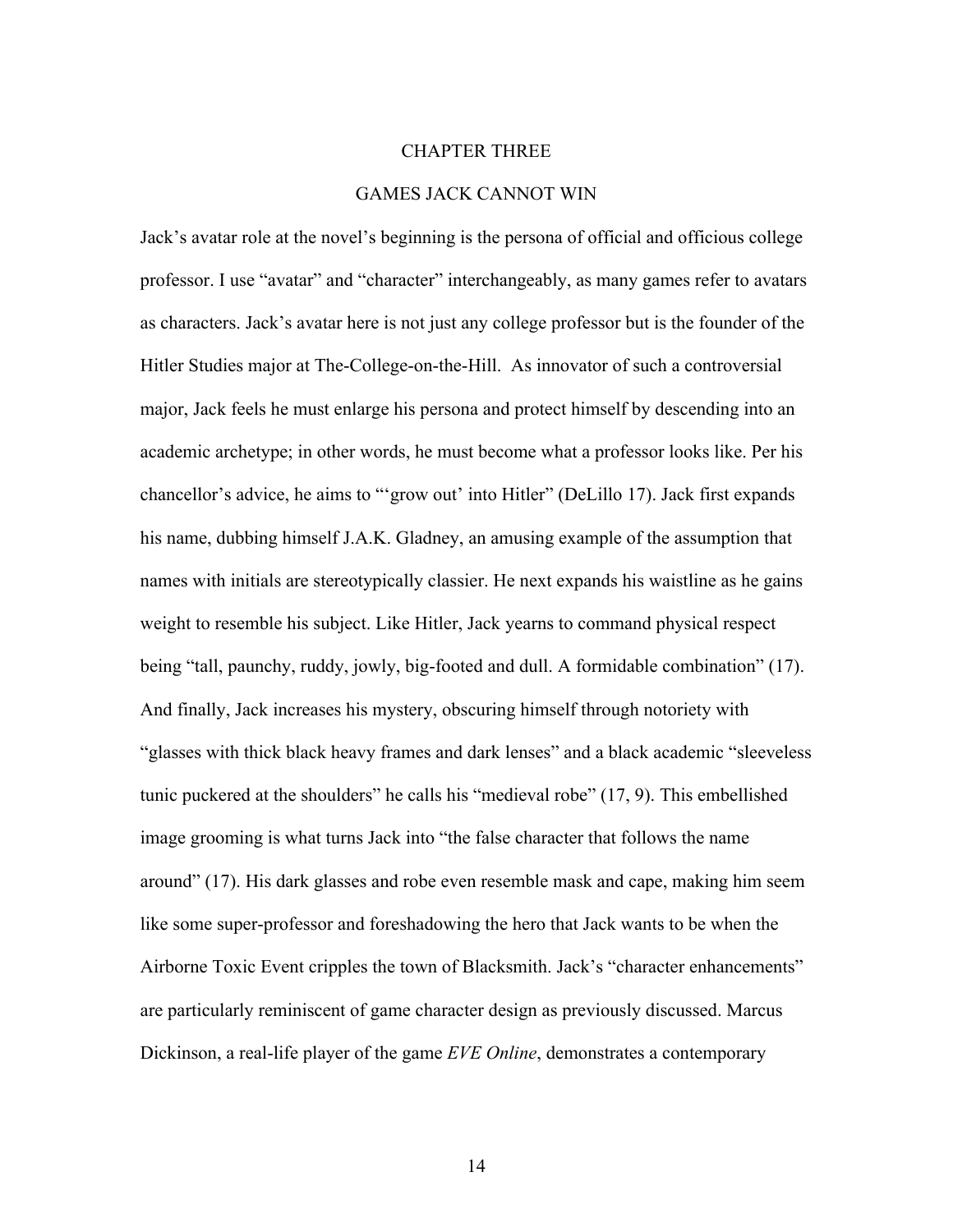example of creating online characters, and how a feedback loop extends into offline life, a testimony that could only be told in times like these and had already been somewhat predicted by DeLillo's Jack years ago. Dickinson, previously overweight, was inspired by his tough and muscled *EVE Online* character Roc Wieler to drop forty-five pounds and tone up. Vowing, "'I'm a role player… I take things seriously," Dickinson perhaps says what Jack only does: "'Something snapped inside me, and I realized I wasn't being true to my brand. Why can't I be this character? Why can't I look like this? He acts and talks like me because he is me. I'm the one who gave him life'" (Wilson). Dickinson, unlike Jack, let his avatar positively influence his original self which is a step away from Jack's shortcoming; however, the newly fit gamer's intensive workout regimen sounds eerily like Jack's mission to look more like a character than whatever "himself" is. Jack packs on the pounds to seem like the more intimidating presence the founder of Hitler Studies should be in a way similar (but not as healthy) to Dickinson's decision to pack on muscle to resemble Roc. Both men (one fictional and one poignantly real) aim to bodily become a character, but the effects extend beyond physique.

This hyper-reality enacted on even the small scale is further indulged by Jack's dramatic, robe-flaunting flair: "I like clearing my arm from the folds of the garment to look at my watch. The simple act of checking the time is transformed by this flourish" (DeLillo 9). Jack's wistful observation that "Decorative gestures add romance to a life" reinforces the even bodily escapism he enacts by inhabiting the character of professor (9). Dickinson's "bodily escapism" has fascinatingly affected the body he originally wanted out of, but even his decision to shed weight feels outside self: "He executed his fitness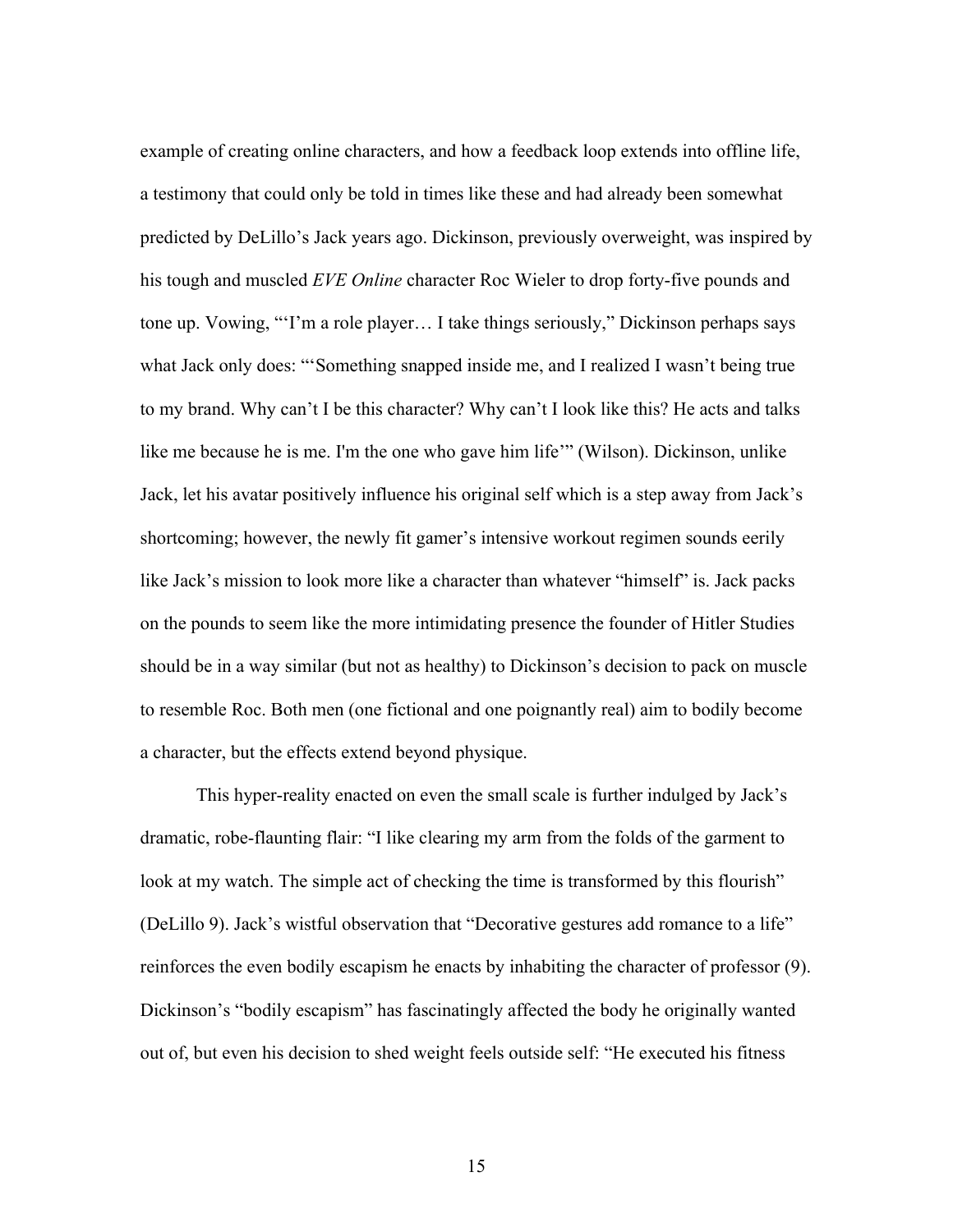plan as seriously as Roc would execute a mission. He told himself his weight loss was a matter of life or death. 'If I do not make these changes today, and every day going forward, I will die,' he says. 'I know it sounds tragic but that's what it took for me'" (Wilson). For Dickinson, even that dedication was role-play. Therefore, when he growls at his wife in Roc's characteristic gravely voice, she jokes, "'I have to remind him that it is a character'" (Wilson). Jack's example before him, however, may make us hesitate to laugh. Jack's exaggerated reputation of dressing the part, acting the part, and becoming the part relies on Jack the performer more than it does an actual Jack, so Dickinson's newly fit life by comparison starts to feel like a bit of lifelong performance itself. Jack's performance as college professor, we see however, becomes an ill-fit casting.

Jack cannot play his own game, for he cannot seem to master his character's abilities. Even his own adlibs end up beyond his grasp. When a class discussion begins over the plot to kill Hitler, Jack waxes philosophical about the nature of plots in general. After pontificating that "'all plots tend to move deathward,'" his narrated thoughts second-guess the "professor's" point, frantically wondering, "Is this true? Why did I say it? What does it mean?" (DeLillo 26). Jack cannot understand the lines J.A.K. Gladney speaks. Nor does Jack know the lines that the initial bearing, pretentious wardrobe wearing scholar alter-ego should either: Jack the Hitler Studies founder does not even speak German. Of course, "as the most prominent figure in Hitler studies in North America," this shortcoming is his dirty little secret (31). Since his colleagues are mostly fluent, and his students must take at least a year of German, Jack is just the liar behind the curtain: "I was living, in short, on the edge of a landscape of vast shame" (31). But he has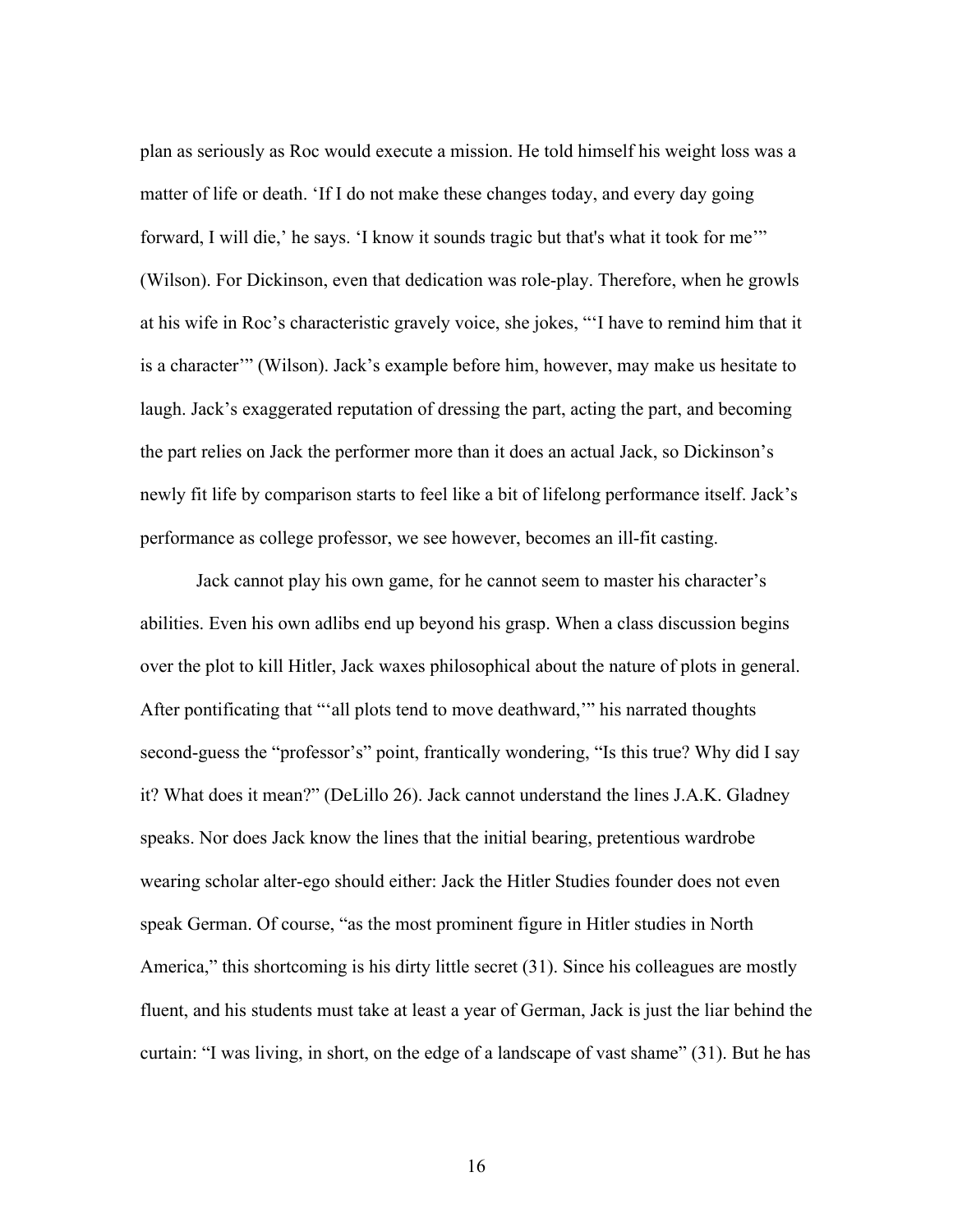already committed to the character too much to reveal what is not really there. The part has taken the place left vacant by any authentic self in Jack's narrative. Cornered by his character type, he confesses:

> Because I'd achieved high professional standing, because my lectures were well attended and my articles printed in the major journals, because I wore an academic gown and dark glasses day and night whenever I was on campus, because I carried two hundred and thirty pounds on a six-foot three-inch frame and had big hands and big feet, I knew my German lessons would have to be secret. (31-32)

Both like and unlike how Dickinson was galvanized to get fit by seeing too much of himself in the kinds of people who play this online game at the 2009 *EVE Online*  FanFest, Jack feels pressured to finally learn his academic subject's language by an upcoming conference to be held at The-College-on-the-Hill: but he wants to circumvent the public shame by mastering German before anyone is any wiser. Jack is too thoroughly J.A.K. now to admit to being anything else. But it is not just a neglect to learn the language but an active inability on Jack's part that really communicates his failure to completely become the character of college professor. He laments, "Something happened between the back of my tongue and the roof of my mouth that made a mockery of my attempts to sound German words" (31). This failure in fluency and revelation of phoniness explains why Jack treats his German teacher's bilingual proficiency so mystically: "He was only demonstrating certain basic pronunciation patterns but the transformation in his face and voice made me think he was making a passage between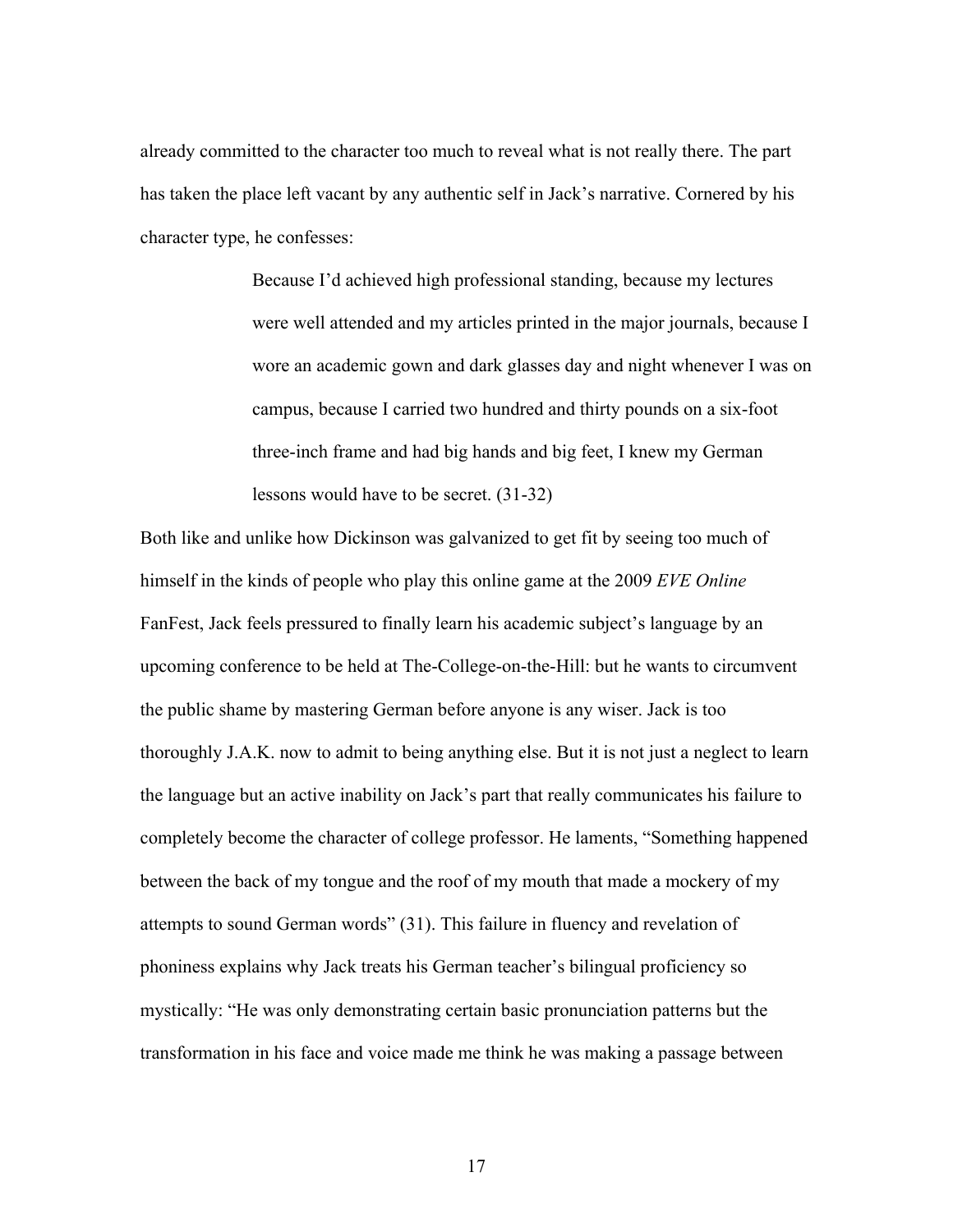levels of being" (32). Jack's own passage hampered by shortcomings in his character is what leaves him fleeing from type to type. If German is unavailable to him for use "as a charm, a protective device," (31) then he must find other character traits to hide behind, maybe even entire characters: who better than Adolf Hitler?

Hitler for Jack is not just the historical figure, but is the character through which Jack becomes the part of professor. Just as Gibson's Case can manipulate the Matrix, Jack hacks his reality as professor with Hitler as his tool. It is admittedly impressive that he is not just any college professor—he invents an entirely new major, his own level designed for the game. Murray compliments his endeavor early in the novel:

> You've established a wonderful thing here with Hitler. You created it, you nurtured it, you made it your own. Nobody on the faculty of any college or university in this part of the country can so much as utter the word Hitler without a nod in your direction, literally or metaphorically. This is the center, the unquestioned source. He is your Hitler, Gladney's Hitler. (11)

Jack's appropriation of not only the professor's role—a kind of upgrade—but also the image and concept of Hitler himself indicate how, through his avatar, Jack rigs himself as the continual center of his game. This particular ploy for plot is understandably expected of a professor who spends his professional time with other colleagues who build entire syllabi around "the famous and the dead" (327). At a certain faculty lunch, Alfonse Stompanato, chairman of the department of American Environments, begins aggressively grilling his colleagues, "'Where were you when James Dean died?'" (68). When Nicholas Grappa cannot answer right away, Stompanato gets angrier and more derisive while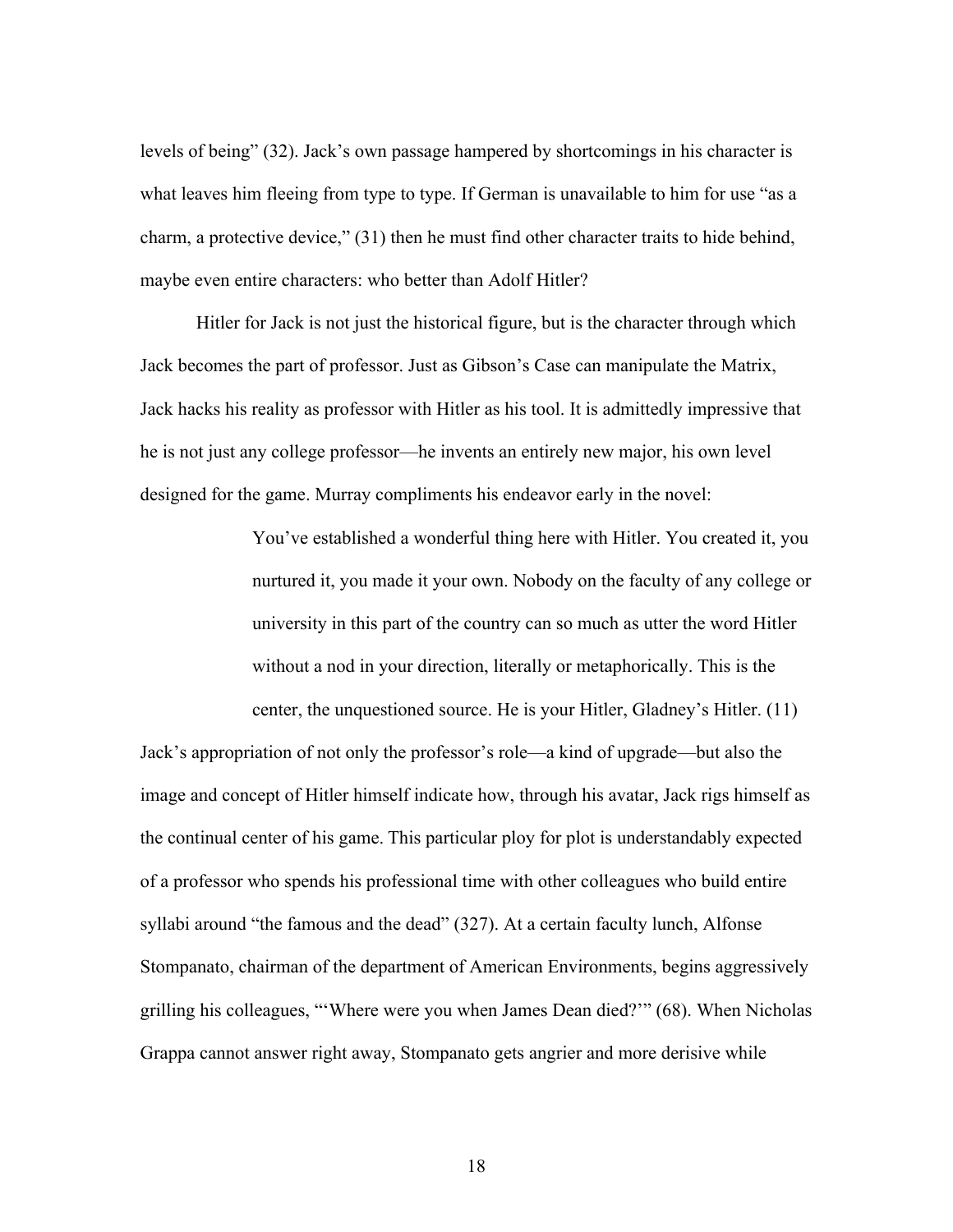Grappa just pleads, "'Ask me Joan Crawford… Ask me Gable, ask me Monroe," a few names on a continued list that are not James Dean (69). These men not only stake their professional scholarship on the lives of celebrities and public personalities. They furthermore, judging by the intense competition of situating oneself in relation to the death of important figures, stake their narrative selves on them. *Americana* foreshadows this intensity for celebrity trivia in a couple of ways. As DeLillo's first novel, it established his trademark fascination with what protagonist David Bell constantly reveres as "the image" (*Americana* 12). Bell, moreover, often cites the films of Kirk Douglas and Burt Lancaster, even attempts to frame some of his actions as what Douglas or Lancaster might do (20, 59). This character motivation based on characters and an impassioned lunch conversation about celebrity deaths are both symptoms of the fact that in a culture run by the image, celebrities—even the villains of history like Adolf Hitler—get beamed up and re-broadcast as part of that image.

Like a game with mechanics similar to more popular titles, Jack's notoriety as the founder of Hitler Studies at The-College-on-the-Hill similarly offers him the chance to link his character arc to a great backstory, an attempt made by "helpless and fearful people [who] are drawn to magical figures, mythic figures, epic men who intimidate and darkly loom" according to his colleague Murray Siskind (DeLillo 287). Barrett sympathizes with this strategy for survival when she writes, "Jack's wistful longing for narratives… is understandable in light of their promises of personal integration in the face of fragmentation, of transcendental meaning in the face of misprision, of cosmic order in the moment of chaos" (99). Murray commends and scolds Jack for his attempt to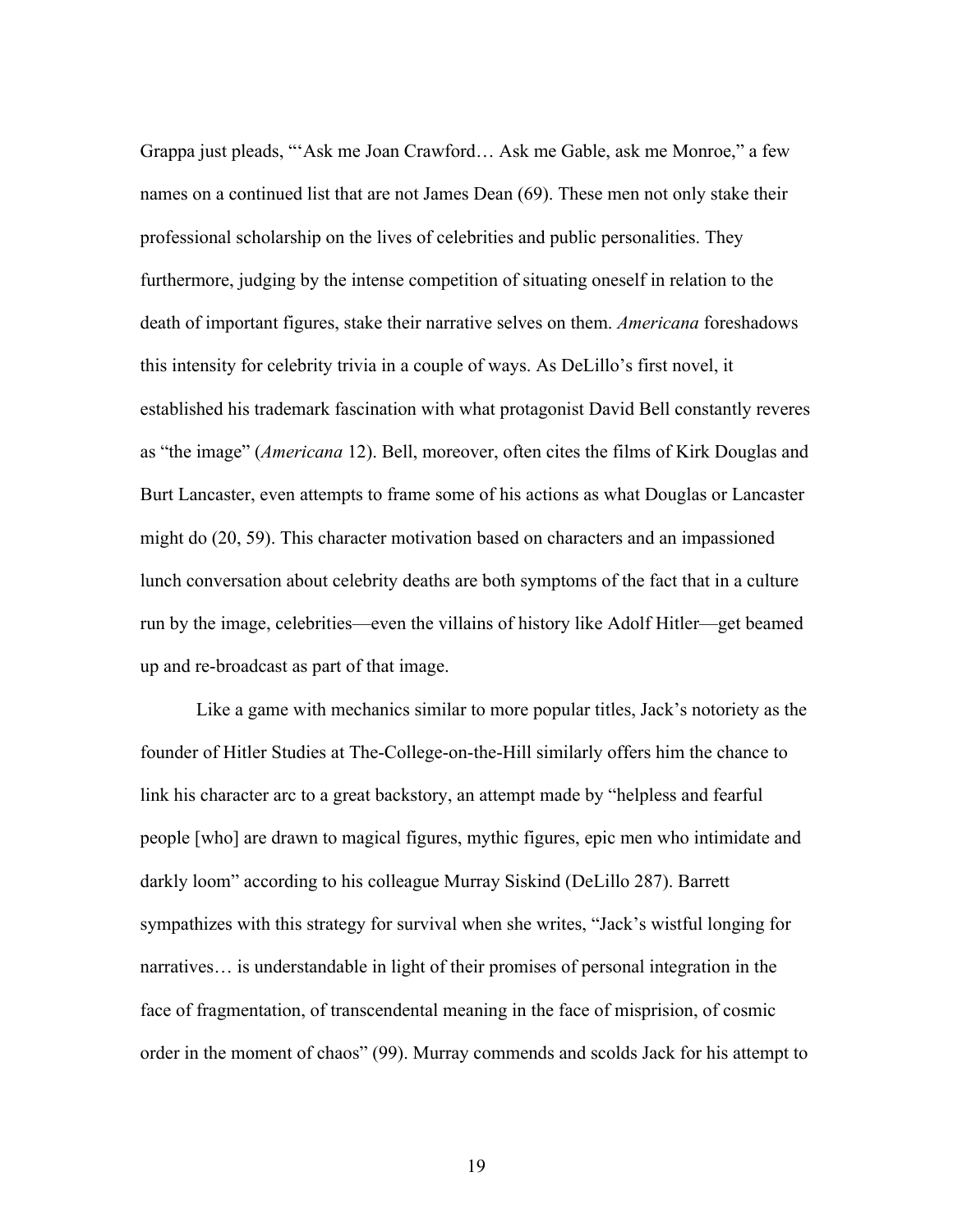become a prominent character via Hitler's historical persona: "On one level you wanted to conceal yourself in Hitler and his works. On another level you wanted to use him to grow in significance and strength. I sense a confusion of means" (288). Therefore, though he tells Jack that it was a bold move "*to use*" Hitler, he still schools him on where he went wrong (288). Leading him along like a pupil, he teaches Jack that his "confusion of means" was that he "stood out on the one hand and tried to hide on the other" (288). Jack tries to become the character while concealing himself inside another type of character, and the tension topples his entire technique. Murray didactically quizzes, "What is the name we give to this attempt?" and Jack replies at his most honest: "Dumb" (288). Jack's "old college try" at the professor archetype cannot be saved by the celebrity of his subject, so his appropriation of Hitler joins the tally of failed avenues through which to borrow an authentic persona. Professor J.A.K. Gladney is undone by Jack's failure to live up to the character just in time for that stereotype to fail to protect him from the undiscriminating disaster of "The Airborne Toxic Event."

In Part II of DeLillo's novel, that disaster, a black cloud of spilled Nyodene Derivative, disrupts Jack's illusion of privileged safety, and in this resulting fallout, he clings to the illusion of an Other to once again characterize and be characterized rather than face experience authentically. As we see Jack shift from disaster viewer to disaster victim within this state of emergency, we should notice the glow of the television screen casting its influential light over every move he makes to be plotted in someone else's narrative. As I have already said, the televisual angle has been taken by scholars like Duvall and Wilcox, but this particular screen nicely predicates what DeLillo can likewise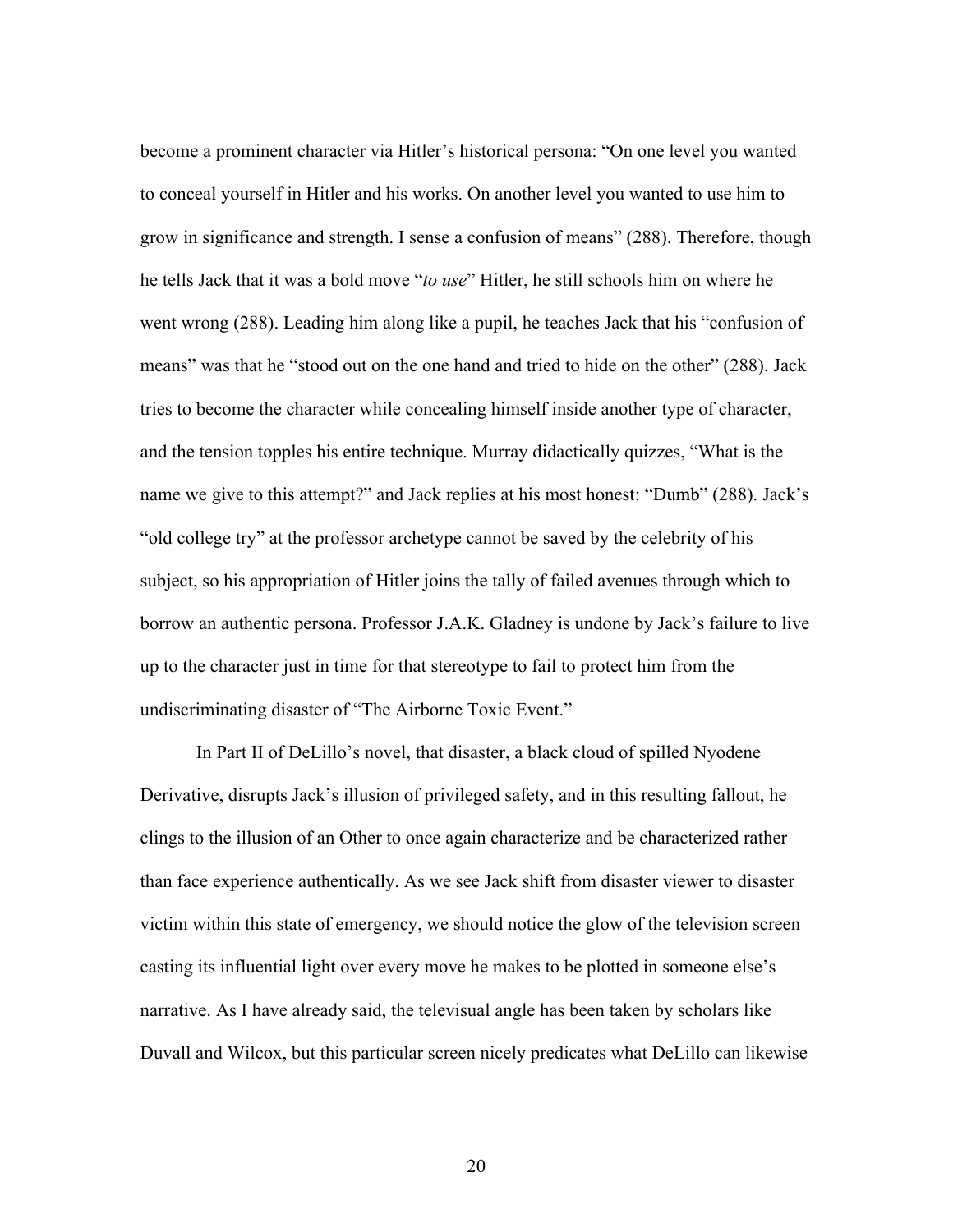say to game screens and computer windows. For it is within any screen, in fact, that the Other can be found. This Other of a different kind is not just simply "other people," but is rather a character that only exists in the screened plot of mediated reality. Evidence that the othering of mediation does not just need a television screen to happen may be cited by examples both trivial and tragic. Take for instance the overwhelming popularity of video compilations of funny accidents on YouTube, anthologized proof that the suffering of others is amusing, even more so when the viewer does not know the victim. Speaking of humor, a far more tasteless example is extremely recent and extremely indicative of DeLillo's discernment into the future; the missing Malaysia Flight 370 took very little time to spark similar jokes across various social media comparing it to Oceanic Flight 815 from the popular television drama *Lost*. The majority of the public is unaffected by the tragedy of the flight—currently believed to have crashed in the Indian Ocean—and therefore feel free to joke about it. In the eerily predictive events of *White Noise*, as the "feathery plume" becomes a "black billowing cloud" Jack clings to the role of superior outsider, just watching bad things only happening other places (111, 113). Once it is finally considered a full-blown "Airborne Toxic Event" though, Jack still seeks a role to play, even if that means being the disaster victim and becoming the Other himself.

Within the perceived world of mediated reality is a perceived need for this "Other," for Jack as disaster viewer needs something to view, or more poignantly, needs a way to view himself. Jean Paul Sartre states in *Being and Nothingness* that, "I can know myself only through the mediation of the Other" (51). What this quote points to is the inherent selfishness that the idea of the Other entails. In one of his many conversations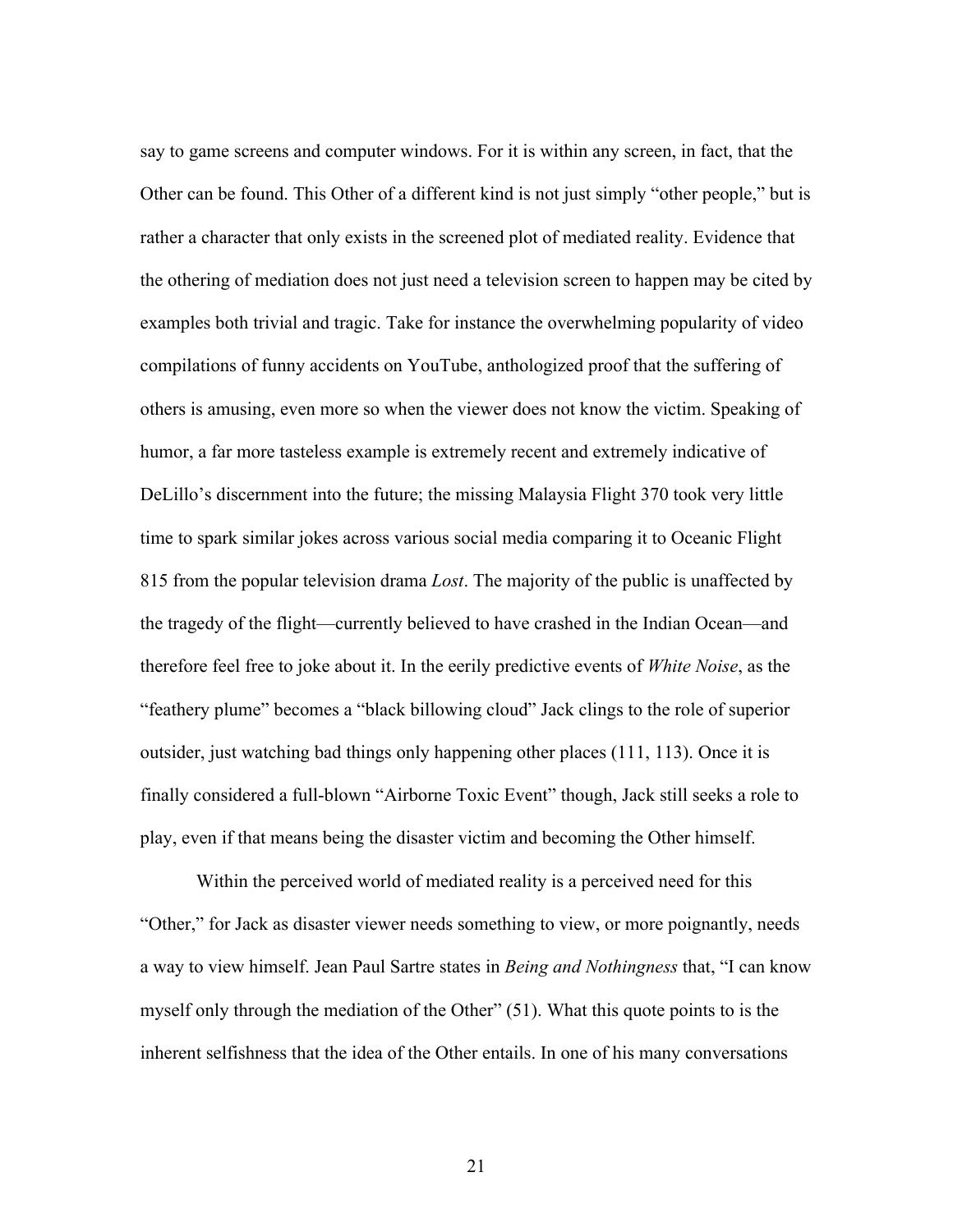with Murray, Jack one time laments, "T'd like to lose interest in myself... Is there any chance of that happening?'" (DeLillo 152). Murray's blunt rejoinder is simply, "'None. Better men have tried'" (152). Then he is stuck with his self-absorption, and the Other merely helps accent it. This selfishness is how Jack compartmentalizes apocalypse and renders himself perceivably untouchable: bad things only happen to other people. Jack Gladney believes this lie wholeheartedly every time he assures his son Heinrich the cloud "won't come this way" and states so matter-of-factly: "I'm a college professor. Did you ever see a college professor rowing a boat down his own street in one of those TV floods? We live in a neat and pleasant town near a college with a quaint name. These things don't happen in places like Blacksmith" (114). Jack certainly has not lost interest in himself as he gives explicit voice to the othering effect the media have on their viewers. He feels protected by the character he creates just like Dickinson feels strengthened by Roc Wieler, the online avatar through which he paradoxically feels he really experiences himself.

Once he is unable to resist the role-threatening proximity of the cloud as it comes "this way," his illusion finds itself in danger of disillusionment, as he puts off the idea that those who perceive their Others can likewise become someone else's Other. If the media convince people that bad things only happen to Others, then this false truism can be considered an example of Jacques Derrida's "center." Derrida explains, "The function of this center was… to orient, balance, and organize the structure—one cannot in fact conceive of an unorganized structure" (278). The structure at play here is this postmodern othering effect, and at its center is the disaster victim as Other, drawing upon Derrida's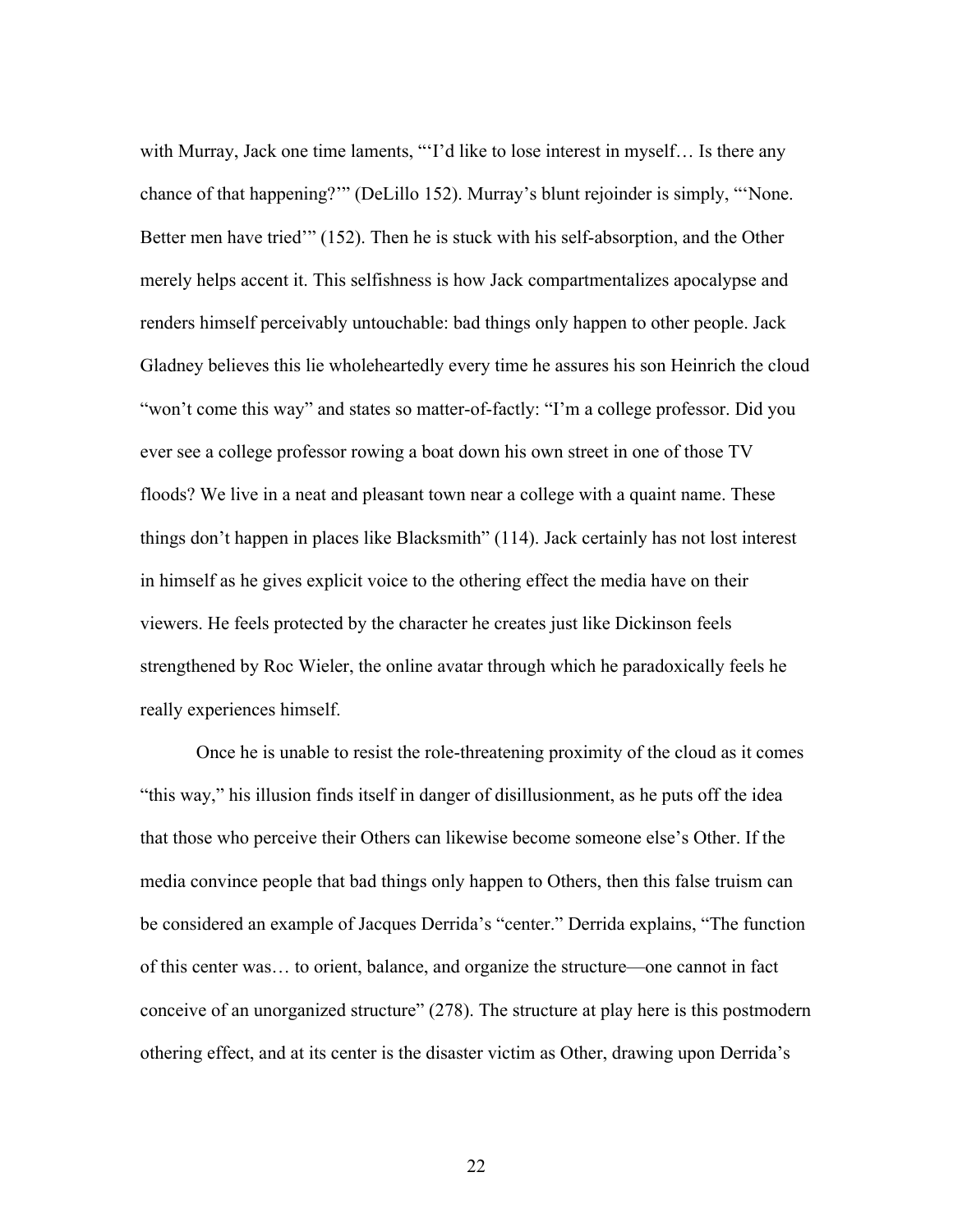notion that "classical thought concerning structure could say that the center is, paradoxically *within* the structure and *outside* it" (278). The Other may be the center, but it is outside the structure, which means, "The center is not the center" (279). But when Jack and his family sit down for dinner to the sound of sirens warning of the chemical spill, what Derrida calls a "rupture" occurs, because "when the structurality of structure had to begin to be thought, that is to say repeated" this center is now decentered (280). Richard Devetak, in his own analysis that implicitly puts stock in DeLillo's prophetic merit by comparing *White Noise* to the reaction to and fallout of September 11, applies this rupture nicely to the concept of narrative by theorizing that "events" like the Airborne Toxic Event upset the "story so far," for "An event truly worthy of the name disrupts, perhaps destroys, any pre-existing frame of reference; it exceeds intelligibility within prevailing frameworks of understanding" (796). Once Jack Gladney realizes this "sonic monster lay hidden nearby for years," (DeLillo 118) his narrative identity shifts and he then must be forced to face the fact that he is vulnerable to disaster too. This upset then requires him to think about the structurality of the othering effect as structure. Disaster renders Jack, according to Olster's criticism of *White Noise*, "a college professor forced to realize that he is just every man in any city" (79). The outcome of this decentering then renders him, and anyone else suffering disaster and having to think through these same mindbenders, the center. Martins expounds upon this jarring reevaluation by clarifying, "The startling thing about television's citationality is that sometimes, what's happening on TV is also happening to *you*" (105). Just as startling today is the similar fact that what we read and see on the Internet or maybe even play in a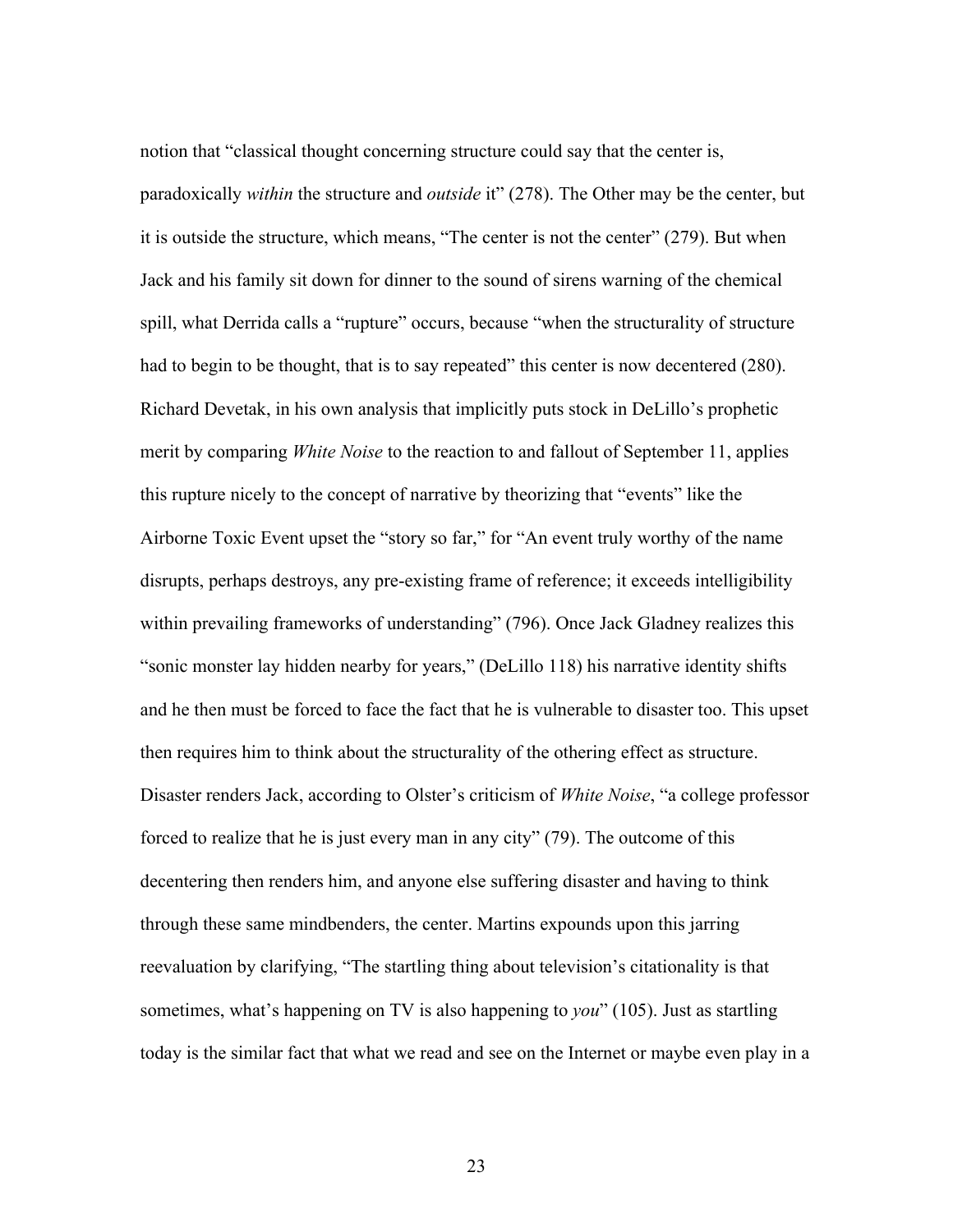video game has the capacity to befall us too. Now that it is happening to Jack, it all comes full circle when those othering are themselves othered.

This disturbance, however, is unacceptable to Jack. Derrida states that, "anxiety is invariably the result of a certain mode of being implicated in the game, of being caught by the game, of being as it were at stake in the game from the outset" (279). Part II depicts a few ways that Jack plays a game convincing himself he never played and clings to his status as outsider of the othering effect. To continue dabbling in game terminology, Jack wants to enact a game in which he may function as an NPC (non-playable character) safe from the risks of having to play. One tactic to avoid falling prey to another's othering is to seek out minor mishaps within the mayhem with which to continue identifying Others. For example, when Jack and his family pass a bloody traffic accident on the way to their evacuation site, this sample of carnage gives them some small sense of superiority in their larger predicament. Jack waxes poetic, saying, "The scene of injured people, medics, smoking steel, all washed in a strong and eerie light, took on the eloquence of a formal composition. We passed silently by, feeling curiously reverent, even uplifted by the sight of the heaped cars and fallen people" (DeLillo 120). Jack's lyric observation is troubling because it describes an actual accident right before their eyes like a televised (or filmed or mediated) occurrence and turns those people into this "show's" characters. Now that the structure is decentered, and anyone is subject to othering, the system becomes a desperate search, and that uplift is finding one more Other. This scene is a fine example of what Pierre Bourdieu calls the "symbolic violence" of sensational news deadening one's perception of Other brought out of the television set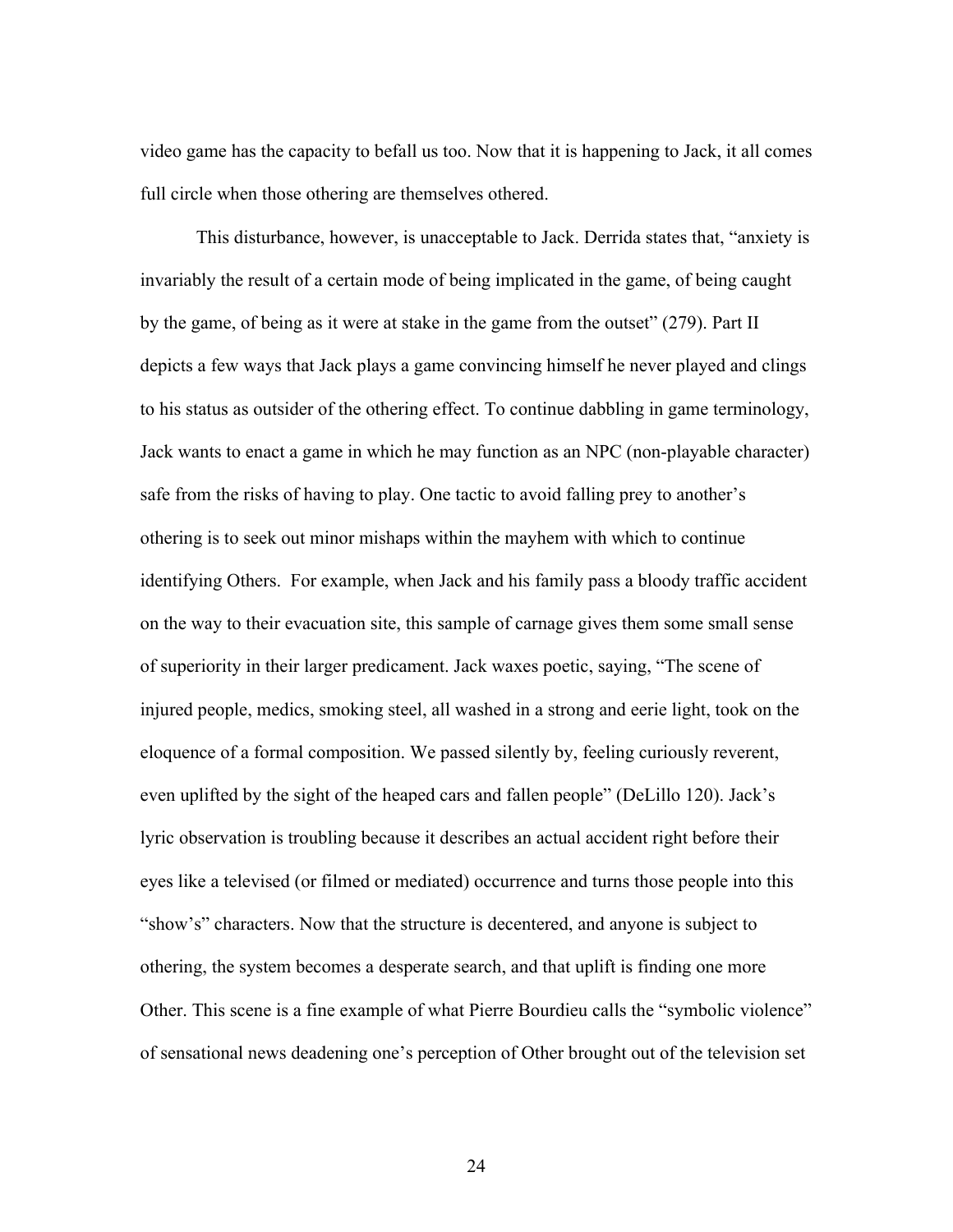and into reality. Pierre Bourdieu defines symbolic violence as "violence wielded with tacit complicity between its victims and its agents, insofar as both remain unconscious of submitting to or wielding it" (246). Violence, of course, shares its etymology with "violation," and what Bourdieu claims is violated, no matter if it is only symbolically, by the "sensational news" of "blood, sex, melodrama, and crime," is the sensibilities of both those who construct media and those who intake media: the tragic reality that these disasters are befalling people is deadened as those they film are othered (247). Here on the roadside, actual disaster gets the televised treatment by Jack's viewer character. Whatever dehumanizing tactic it may take, he does not want to find himself at the center of the decentered center.

Once this simulacrum inevitably fails, Jack the disaster victim is left with the decision to realize that the decentered subject can become a new center. It may be someone else's apocalypse, but he will star in it. In the chaos of the airborne toxic event, what transpires here is a heightened fervor for this new role disproportionate to its actual involvement. If one is to face reality, one chooses hyper-reality instead. Jack then steps into his new identification as the character of another's Other on an implicit, unconscious level first, then later on an explicit, conscious level. At first, he quells his excitement, maybe does not even recognize it. Jack, as he drives away from the changing wind of Nyodene D. does not realize how much he longs for borrowed stardom when he complains, "I wanted them to pay attention to the toxic event. I wanted to be appreciated for my efforts in getting us to the parkway. I thought of telling them about the computer tally, the time-factored death I carried in my chromosomes and blood. Self-pity oozed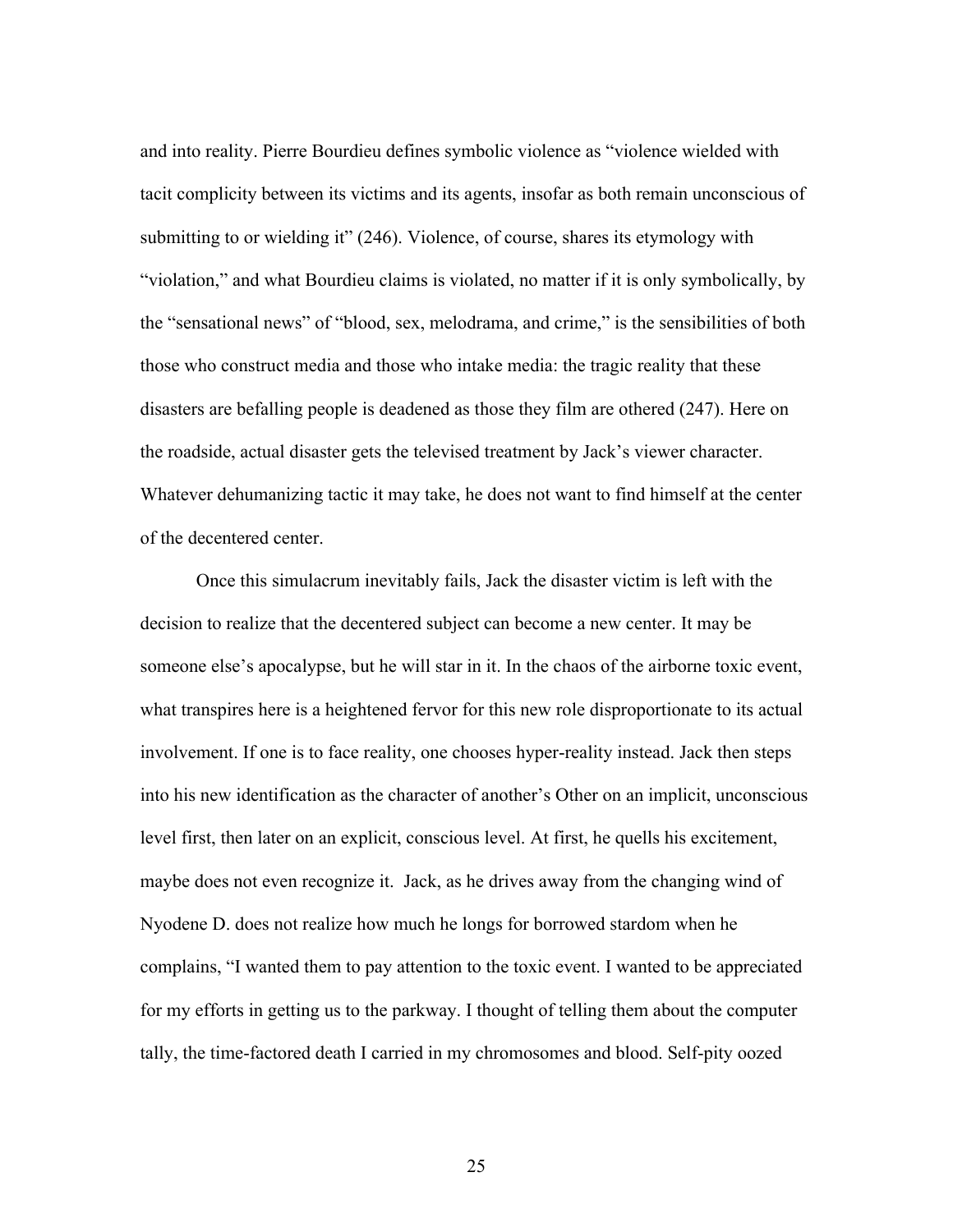through my soul. I tried to relax and enjoy it" (159). The disaster victim wants to play the hero now and be recognized for his daring escape. Unbeknownst to himself, he wants to show how much he has embraced his role as the Other in a dramatized disaster scene. Interestingly enough, what Jack does before he even realizes he has embraced his own othering is claim victimhood, which gives himself more credit than he gave the faceless unfortunate of television disaster, or maybe even worse, the car accident on their way to refuge. He affords himself self-pity; he gives Others much less, for as Murray puts it: "'better him than me'" (169). This need for an uneven playing field means that even one's own othering still others, not that Jack may admit that in the midst of crisis. One's tragedy is treated as more important than anyone else's.

Once this unconscious acceptance of self-othering recognizes itself, this love for spectacle is what leads to such profound disappointment at the conclusion of Part II. Firstly, a "stunning innovation" assures that the airborne toxic event will be taken care of with not much more chaos (160). Now that their disaster is robbed of its disastrousness, Jack and his fellow victims "feel a little weary, glutted in an insubstantial way, as after a junk food spree" (160). Secondly, television media do not validate the airborne toxic event as news. All their disaster merits is "'fifty-two words by actual count'" on a second rate news source (161). As evacuees huddle in fear, a man melodramatically carries a blank television set and incites the crowd with indignant questions:

> Shouldn't the streets be crawling with cameramen and soundmen and reporters? Shouldn't we be yelling out the window at them, 'Leave us alone, we've been through enough, get out of here with your vile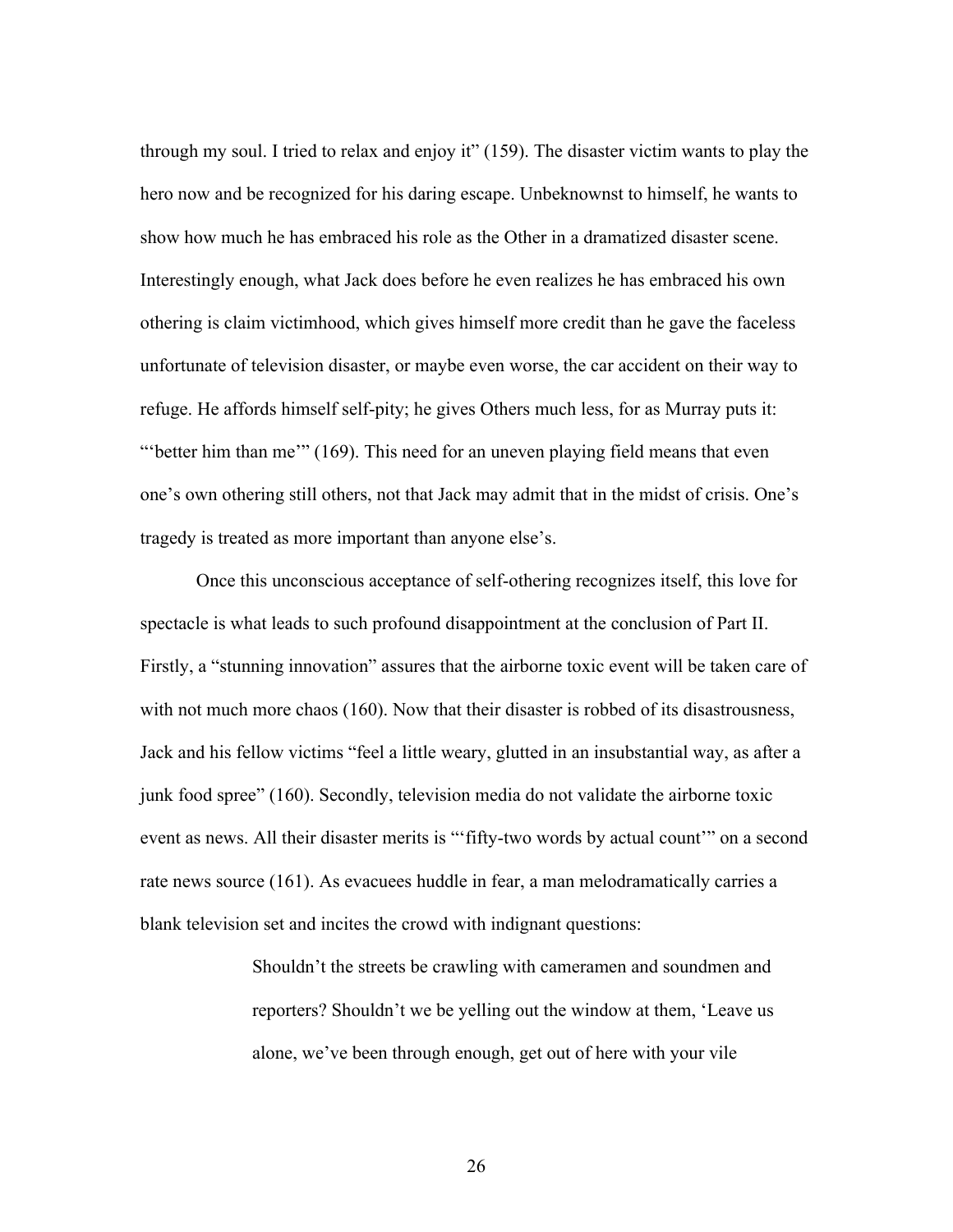instruments of intrusion.' Do they have to have two hundred dead, rare disaster footage, before they come flocking to a given site in their helicopters and network limos? What exactly has to happen before they stick microphones in our faces and hound us to the doorsteps of our homes, camping out on our lawns, creating the usual media circus?

Haven't we earned the right to despise their idiot questions? (162)

This man's ire hints at what the crowd secretly desires in their lowest moment of fear: to have it televised. If one is to accept one's status as disaster victim and become someone else's Other, then this shift requires media coverage to complete the othering effect. The game has to be created for anyone to finish playing it. Now that othering has been accepted as inevitable, Jack Gladney aims to embody this new avatar available.

In light of this desire for recognition, Part III of the novel illustrates Jack taking on a number of masculine, cinematic, and noir-ish roles to guarantee being seen and known. He yet again simultaneously enlarges and shrinks himself, for he steps into the shoes of culturally identifiable tough guys and men of mystery while eliding his identification as "just Jack." *White Noise*'s concluding "Dylarama" features Jack as he discovers that his wife Babette has been taking the drug Dylar, which inhibits fear of death, and then steps back as he confronts Babette's supplier, Mr. Gray (A.KA. Willie Mink), whom she has been sleeping with in exchange for the pill. Jack becomes the intrepid sleuth sneaking around his own house to catch Babette at her pill-popping, like a domestic Phillip Marlowe. He further indulges this role-play by having clandestine meetings in dark corners of his college campus with an informant of sorts to get to the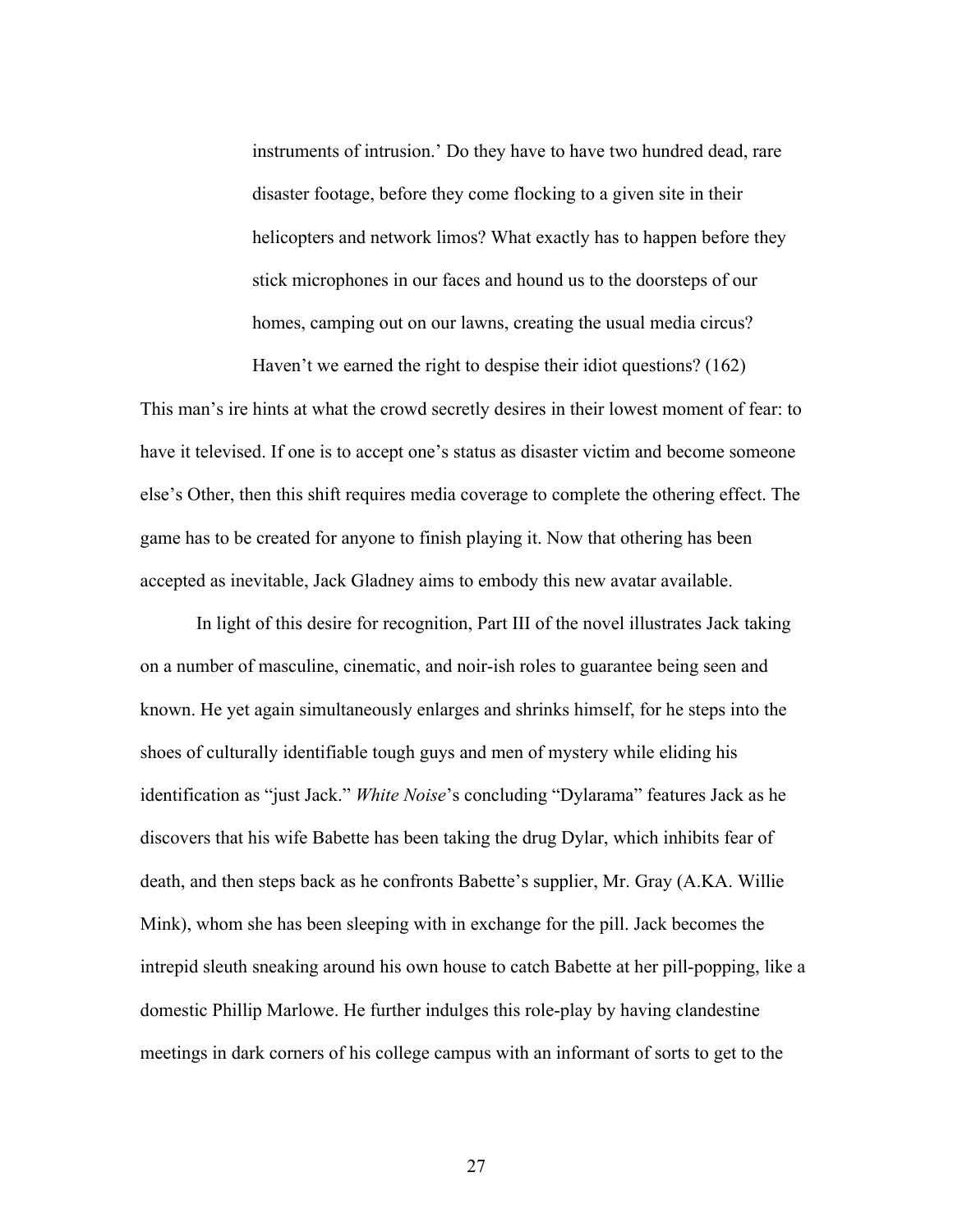bottom of the drug's chemical properties. Jack's attempts at noir cool then feel hamstringed by the squareness of home and work, so once again he tries at a character and falls short as he begins to play too many games at once. We witness this symbolic moment of mismatch manifested physically when Jack chases Winnie down to learn what she found out about Dylar. He complains that, "It felt strange to be running. I hadn't run in many years and didn't recognize my body in this new format, didn't recognize the world beneath my feet, hard-surfaced and abrupt" (186). Jack is apparently not very good at this game, unable to see himself as the chiseled detective type, unable to avoid his frumpy, boring reality: "I turned a corner and picked up speed, aware of floating bulk" (186). He cannot escape the "up, down, life, death" (186) that keeps him Jack.

As I have already stated, however, Jack would rather embrace hyper-reality, like his own real life cyberspace, which is exactly what he does when he elects to star in his own story of cuckolded husband seeking revenge. Jack becomes a lone gunman with the singular mission to kill Willie Mink—then take all of his Dylar. He sullies his own guest starring role as avenging hero with the exact anxiety in Babette's part that set "Dylarama" into motion: the unavoidable fear of death. Even so, Jack plays this part indulging in what Wilcox calls "B-movie heroics" (354) to relieve himself of self. While Wilcox insists that Jack's attempt at heroism is after "an epiphany of identity," I would counter that he seeks the virtual opposite, to become something else and actually achieve "the evacuation of the self" (357) that Wilcox believes Jack dreads. On the contrary, it is the "self" he wants nothing to do with, hence why he lights from role to role with increasingly escapist tendencies, as both Dickinson and Case try to do their avatars. We see Jack disassociate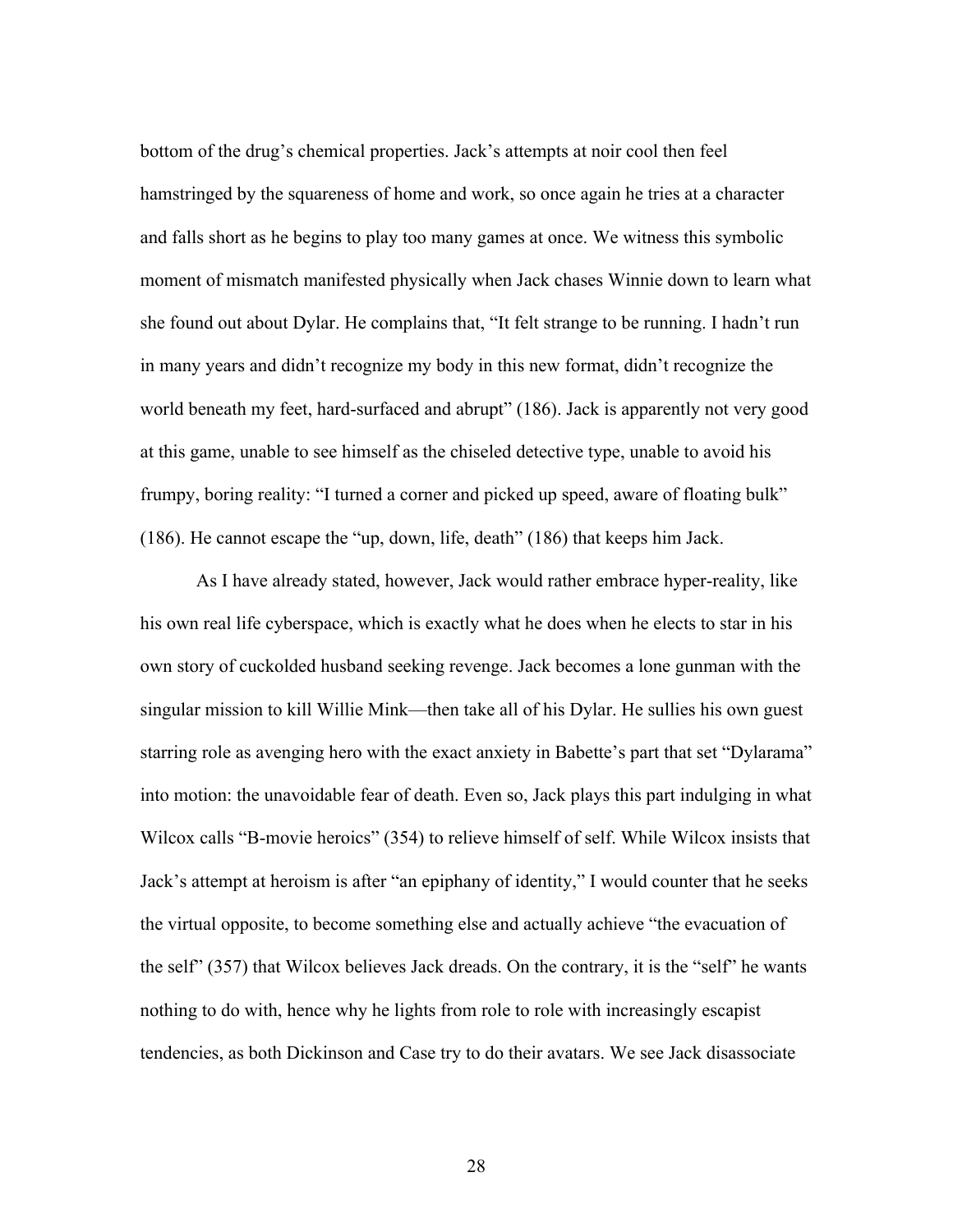himself from his mission as soon as he drives off toward it in someone else's car, i.e. his neighbors the Stovers' (DeLillo 302). On his way to killing, Jack feels the need to warm up with petty crime as he runs through several red lights and a toll gate (302-303). As his small crimes prepare him for attempted murder, Jack schemes that these acts will get him outside of himself: "This must be how people escape the pull of the earth, the gravitational leaf-flutter that brings us hourly closer to dying. Simply stop obeying. Steal instead of buy, shoot instead of talk" (303). Jack presents these devil-may-care rejections of the appropriate and expected as the improvisations of a character, far beyond what he could dare to do as just himself—the (contradictory) literally enacted manifestation of anyone who has ever played a *Grand Theft Auto* game to its bloodiest potential but would never actually embark on serial killing and car stealing sprees.

Jack's casting as gunman actually splinters off into roles within roles as his feverish, farcical relation of the shootout only obscures him further. Once he arrives at the motel where Mink waits, Jack plays a few different personas as he vacillates between the philosophical and hard-boiled varieties of hero. His colder, more terse prose resembles "the voice-over style of the Raymond Chandler hero," according to Wilcox (354), or maybe the culprit Marlowe is looking to convict, as he lays out his plan: "Drive past the scene several times, park some distance from the scene, go back on foot, locate Mr. Gray under his real name or an alias, shoot him three times in the viscera for maximum pain, clear the weapon of prints, place the weapon in the victim's staticky hand..." (DeLillo 304). While this gruff gunslinger persona clearly indicates how much Jack places himself into the archetypes of genre entertainment, it is his more erudite half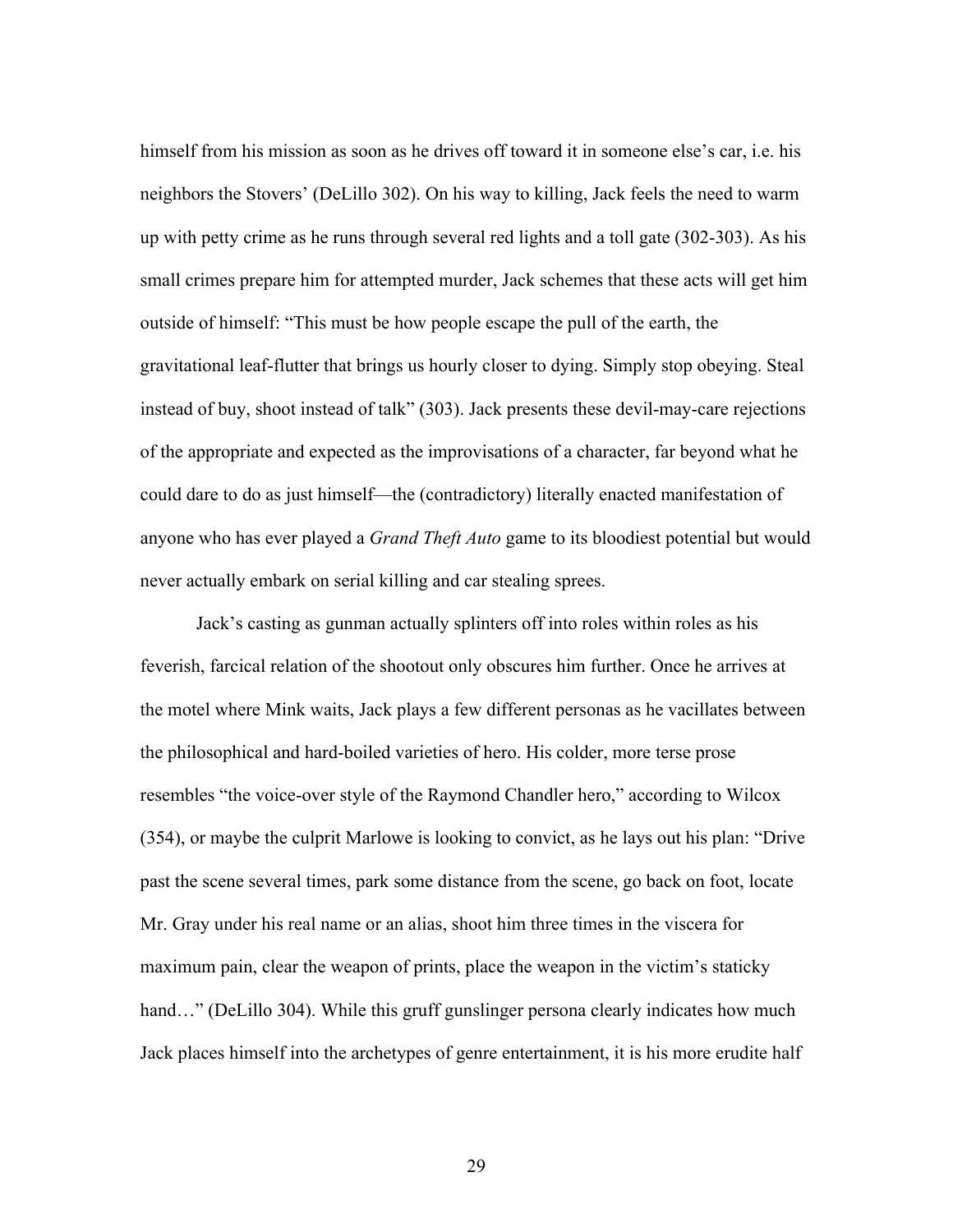that really shows him becoming a separate character as he describes his out-of-body experience of the entire episode, narrating that, "I watched myself take each separate step" (304). As Jack the narrator looks down upon himself playing these particular roles, he embellishes and gets carried away by his own language drunk on the imminent violence in the air, musing wildly that, "I knew the precise nature of events. I was moving closer to things in their actual state as I approached a violence, a smashing intensity. Water fell in drops, surfaces gleamed" (305). As a novel divided into three very different parts and marked by departures into narrative pastiche of a variety of genres, I again emphasize that Wilcox and others like him miss the point when they take Jack at his word here. Wilcox states of this narrative swell that Jack "experiences with almost hallucinatory intensity the essential pulsating 'thusness' of reality, and in so doing believes himself to be experiencing an unmediated version of pure existence" (354). Here and all throughout his argument though, Wilcox gives DeLillo too much credit and Jack not enough. His thesis for the shootout scene is that DeLillo's narration is so parodic that it undermines and mocks Jack's attempt at heroism; but it is not just DeLillo's narration—it functions as Jack's character motivation too. More precisely: Jack's *character's* motivation. Even as the professor of his own invented major, Jack has never sounded more pretentious until this moment in the novel, so such a linguistic shift seems to be a narrative indication that Jack has embodied another character. Like Willie Mink under the influence of Dylar's side effects—not distinguishing words from the things they represent and ducking for cover when Jack just says, "Plunging aircraft" or "Hail of bullets" (DeLillo 309, 311), the literalistic effect of Jack's narration creates the game in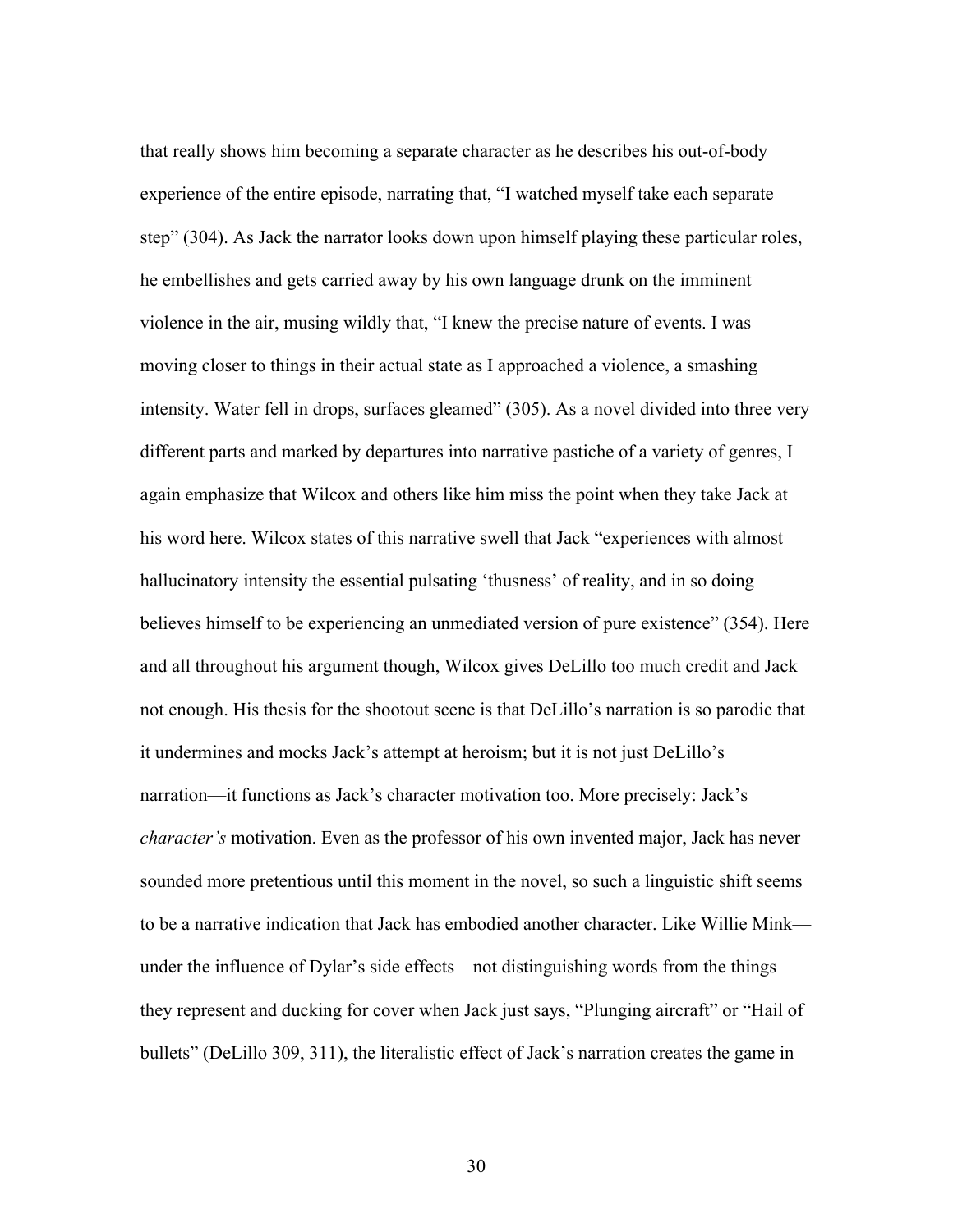which he plays the persona of this wordy gunman. Jack, as we see then, even hacks the way others should react to him when he exploits Mink's Dylar-induced literalism. He says, "Fusillade," (311) and Mink ducks and scrambles for the bathroom almost as if Jack asked for a gun and cyberspace gave him one. A less abstract way Jack hacks the shootout is the second chance he gets after Mink blacks out. He does not recall the showdown whatsoever, so Jack becomes another character entirely to him as Mink moans:

"Who shot me?" he said.

"You did."

"Who shot you?"

"You did. The gun is in your hand."

"What was the point I was trying to make?"

"You were out of control. You weren't responsible. I forgive you."

(314-315)

Unfortunately, that exchange should reveal that the game Jack set out to beat eventually beats him, for Jack's bullets and words both eventually let him down. First he does not successfully kill Willie Mink, and worse Mink shoots him in the wrist. Reality reannounces itself rudely and clearly defines the difference between words and things when Jack is wounded. Jack topples from his out-of-body pedestal of character privilege and crashes into his failed plan here: "The world collapsed inward, all those vivid textures and connections buried in mounds of ordinary stuff… What had happened to the higher plane of energy in which I'd carried out my scheme?" (313). That "higher plane of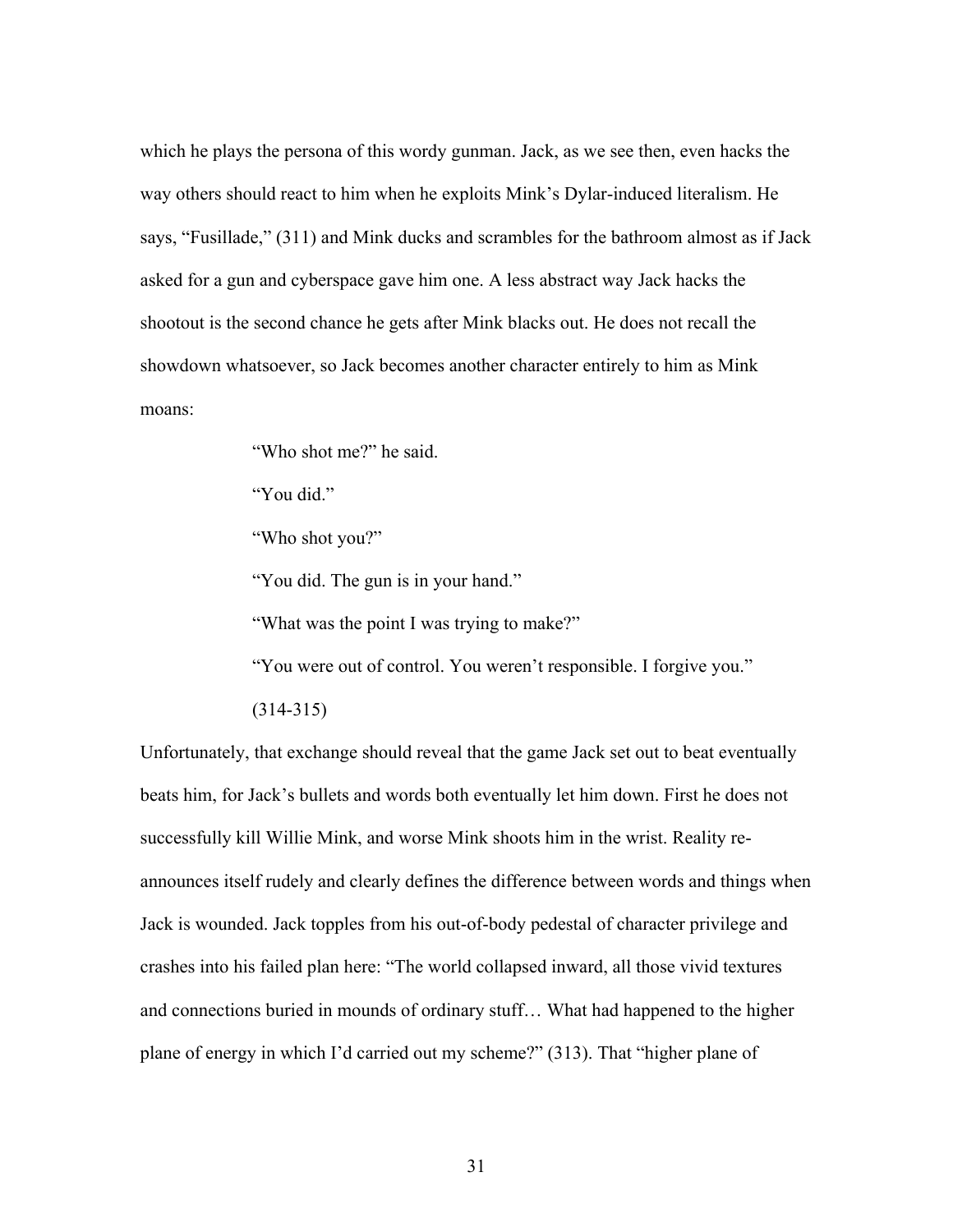energy" where Jack played Jack carrying out his mission is shattered by this narrative twist. His character functioned by certain rules, and Mink cheated. This final straw embeds a glitch in the mission's trajectory. Without the violent plot to dictate experience, Jack is left to react to reality, not follow the simulation of hyper-reality. He realizes with numb surprise that, "With the restoration of the normal order of matter and sensation, I felt I was seeing [Mink] for the first time as a person. The old human muddles and quirks were set flowing again. Compassion, remorse, mercy" (313). With those principles back in play, he goes completely against character, and undoes his original plot to kill Willie Mink. He takes him to a hospital.

It is at the hospital where Jack and Willie are tended to, as the book convalesces toward its conclusion, that Jack is confronted with not only his failures in playing narrative, but the failures of narrative for him. As he casts himself in role after role in neglect of his actual self, he also assigns parts to those around him that his particular narrative requires they fulfill, usually in spite of their real selves that threaten to surprise and disappoint. Jack and his fragmented characters hypocritically want a representative fixity for his own supporting cast of people in his life. On the one hand, it comes as a screened surprise when Babette ends up on television. When Jack and his children see her on their set, nothing short of a rediscovery takes place:

> The face on the screen was Babette's… I'd seen her just an hour ago, eating eggs, but her appearance on the screen made me think of her as some distant figure from the past, some ex-wife and absentee mother, a walker in the mists of the dead… It was but wasn't her... I tried to tell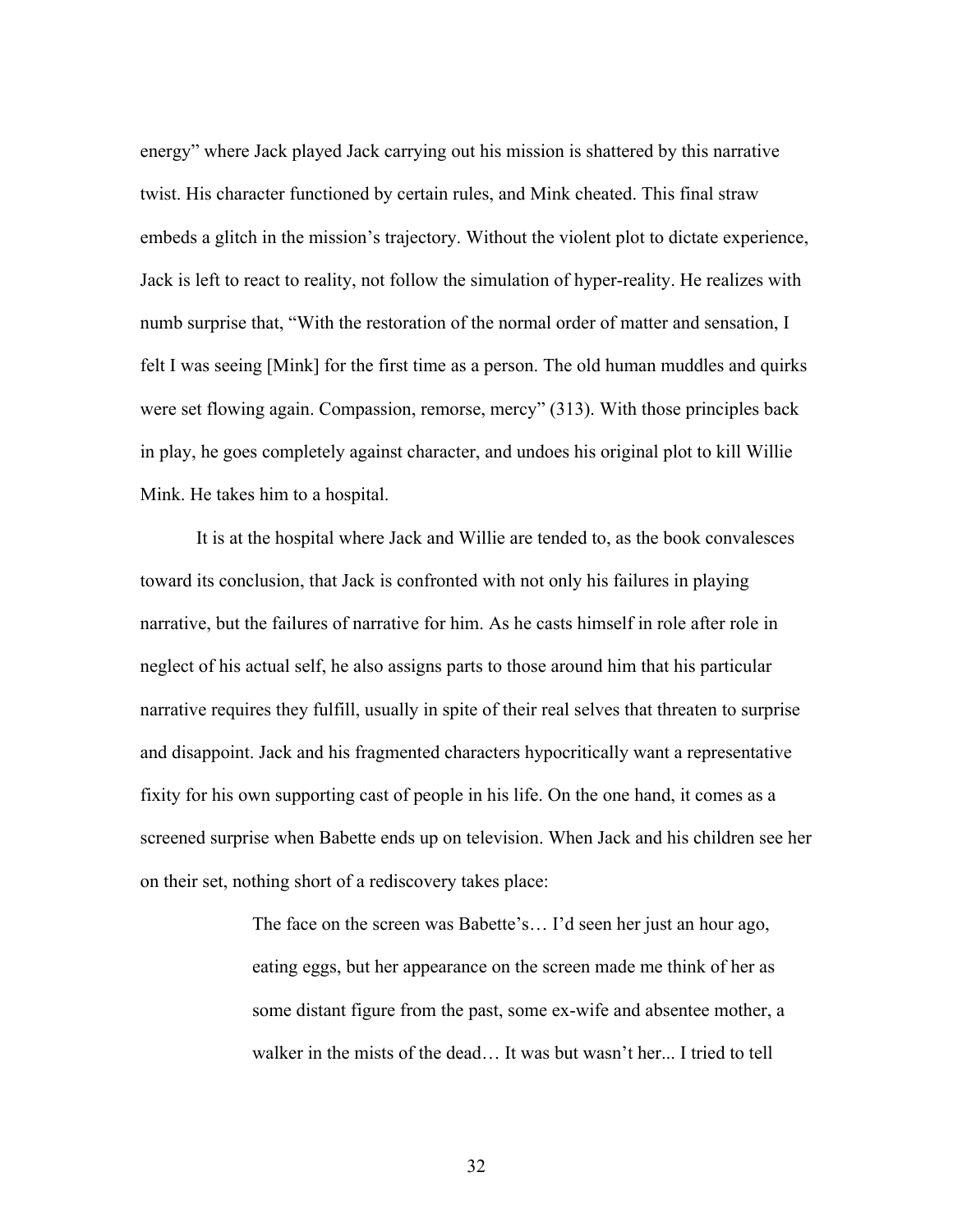myself it was only television whatever that was, however it worked—and not some journey out of life or death, not some mysterious separation.  $(104-105)$ 

Jack here muses that Babette seems simultaneously more real and more mythical all at once. If "'to be is to be perceived,'" as George Berkeley famously said (qtd. in Bourdieu 245), then Jack's wife truly exists all over again for he and his family—not just as the Babette they thought they knew, but as that character in the television set. Wilcox says this is what happens in a world where "images, signs, and codes engulf objective reality; signs become more real than reality and stand in for the world they erase" (346-347). But as signs replace reality, we see that Jack's conflicted statement that "It was but wasn't her" actually applies to how he regularly treats Babette, televised or not. Jack has an idea of who his wife is and what that means, and he lets her know often. He constantly reassures her and more poignantly himself that "This is the point of Babette" in times when she worries that she is losing track of herself (DeLillo 193). Over time, the image of the Babette Jack claims to know replaces his actual wife—until she shatters that semblance in Part III. For it is decidedly not the "point of Babette" when Jack is shocked to discover she is sleeping with Willie Mink in exchange for drugs. Jack's narrated notion of Babette runs into what he had not plotted for: infidelity. More to the "point of Babette," maybe it should be *who* he had not plotted for. Clearly, Jack does not see the others he shares his reality with as fully realized people, but shallow representations, or the signs Wilcox states replace reality. He sees them as simply other actors in a game, and they have a particular "point." Like Mink's linguistic confusion when on Dylar, these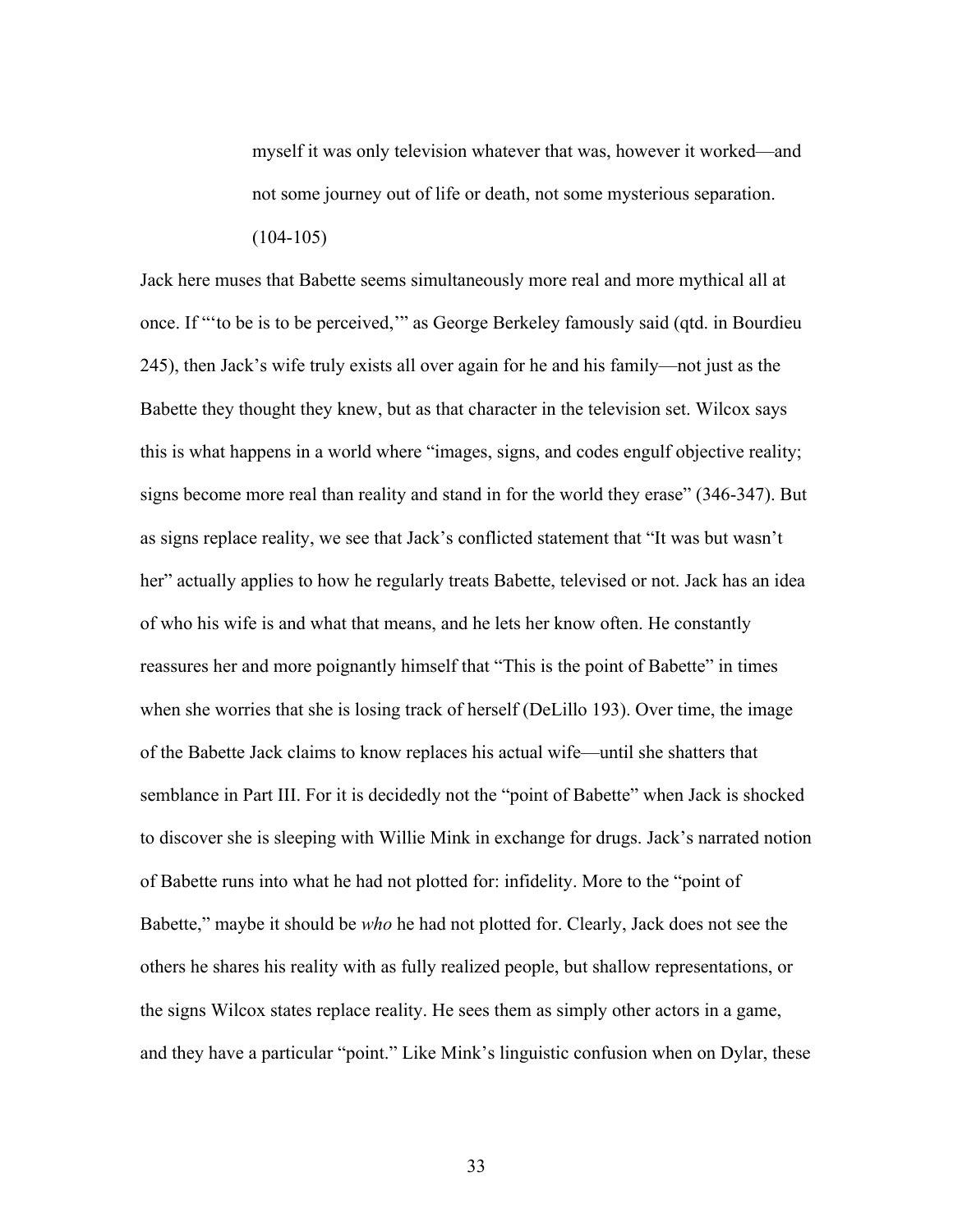people with a "point" have a literal meaning that when "broken" mess up the code of Jack's hyperworld. This revelation is what leads us back to the hospital, where again what Jack expects clashes against the glitch reality serves him. When he asks the German nun seeing to his bandages about church doctrine, she flatly states she does not actually believe any of it. Jack insists that she has to believe, but she cuts through his insistence and right to the core of his narrative maneuvering: "The nonbelievers need the believers… We surrender our lives to make your nonbelief possible… There is no truth without fools" (319). She has quickly pointed out another selfishness in Jack's othering, to expect others to do what he should not have to. But more poignantly, if there is no truth without fools, then Jack's scrambling from character to character only reveals his different versions of fool that are forced to face the truth of his lack of true self. Jack cannot determine others' fixity any more than he can determine his own. With too many avatars to play all at once, his game is inherently broken.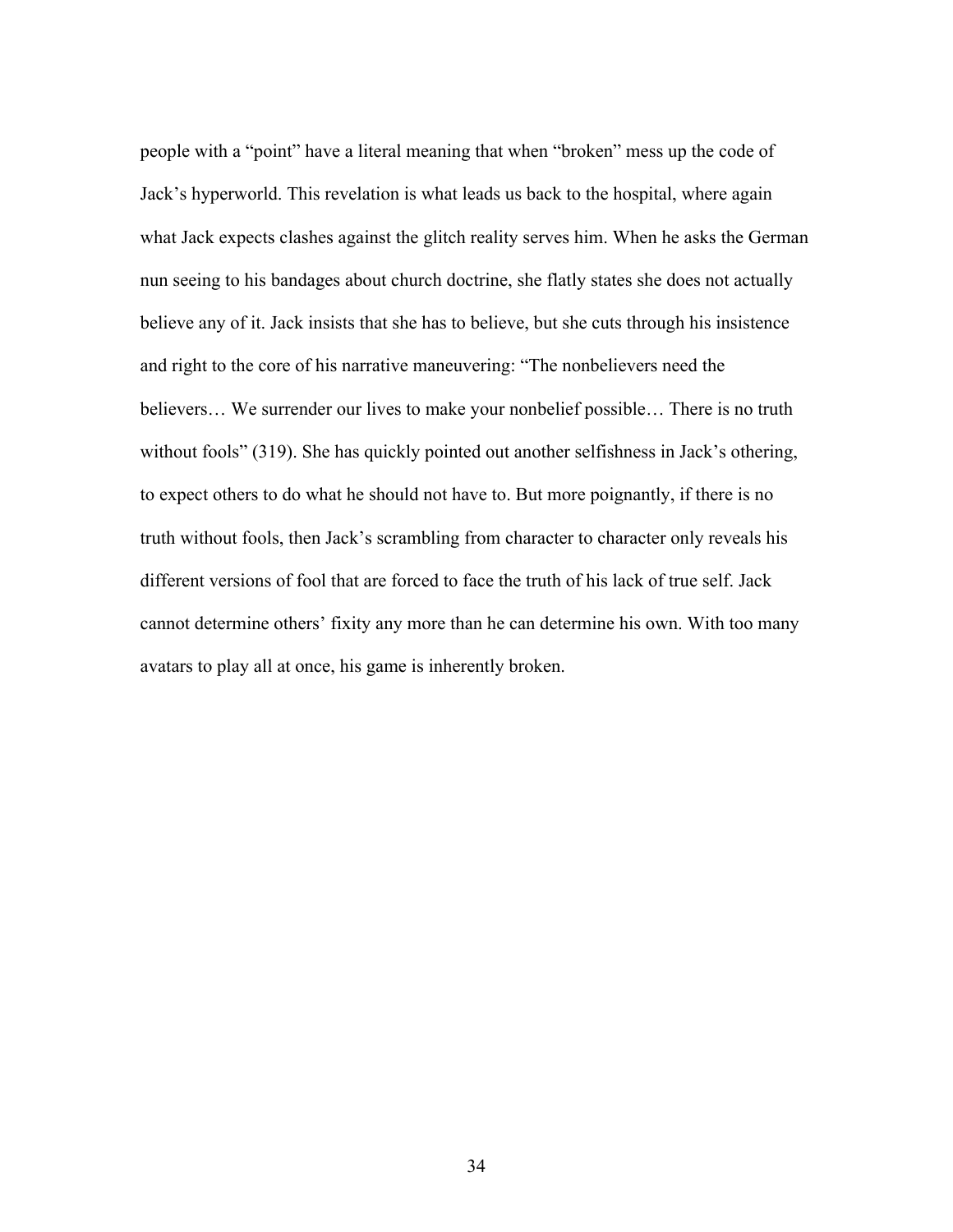## CHAPTER FOUR

## *THE AMERICAN BOOK OF THE DEAD*

The final and most permeating strike against what his narrative game-play can do is the book's flagship obsession: death. This grim specter symbolically functions as more than just Jack's fear of eclipsed life. A more digital death is at play here as old mediums cannot contend with new, and its resulting fear frets at where the emerging mediations will depart from and lead toward. I mentioned in passing that DeLillo's working title for his novel was *The American Book of the Dead* (Osteen ix), and one does not have to read far to see how that title applies nearly as well as the title we have to come to know and overanalyze. Even more than buzzwords like simulacra and mediation, the subject of death is everywhere in DeLillo's novel. That may be because of those buzzwords. According to Wilcox, "the symbolic mediations of contemporary society deprive the individual of an intimate relation with death, with the result that society is haunted by the fear of mortality" (353). Thanks to mediated roles then, no one faces his fear of death so everyone remains frightened of it. Barrett fittingly observes that "The only virgin land is death, and so the characters shuttle between simulations, afraid to face that which has not been mediated" (98). The narrated life is another of these simulations, for it mediates direct experience as a plot about a character, not oneself. For Jack and his games, the fact that virtually all video games offer a player the chance for multiple lives feels poignant. When one plays a video game, he or she can perform clumsily and die quickly with the first life, and then that same player can perform well and complete a certain level with the next: both lives (and deaths) belong to the same character and yet do not. Jack and his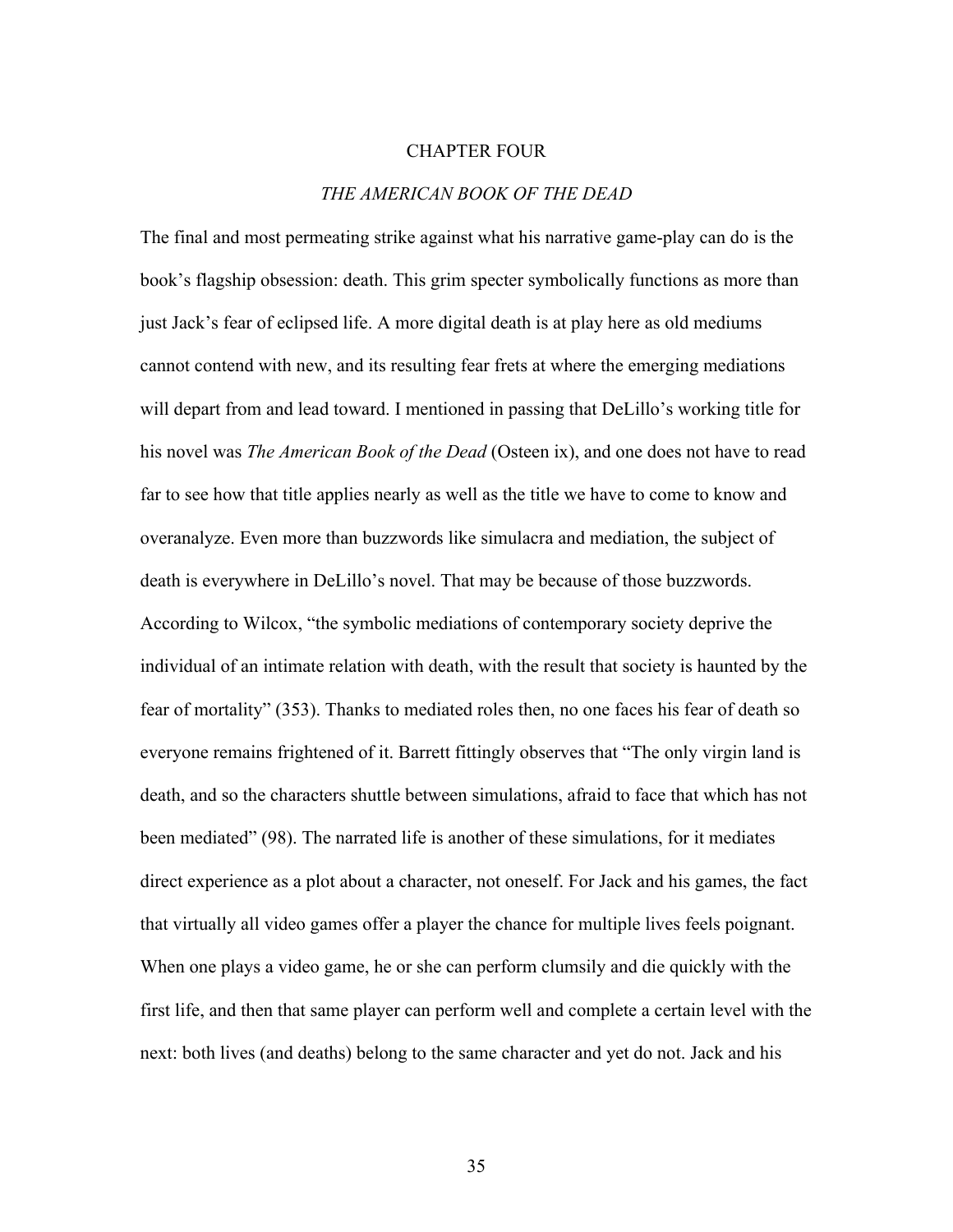various characters then may be said to be sampling lives by skirting close to death, either through Nyodene D. exposure or the risk of playing with guns. These characters are not the actual Jack but his extended avatars, the way he attempts to conceptualize death; because he never authentically faces death and in fact cannot without dying is exactly why he remains afraid of it. Martin Heidegger, in *Being and Time*, offers that we can only understand death through the death of Others, which means never completely, for "the dying of Others is not something which we experience in a genuine sense; at most we are always just 'there alongside'" (281-282). We do not fully understand death then; more specifically, we do not want to understand it—about as much as anyone wants to accept inevitable death. Heidegger takes the phrase, "one dies," and then explicates that stubbornness. Through his idea of the "they," meaning everyone else but oneself, Heidegger suggests "that what gets reached, as it were, by death is the 'they.' One can say, "'one dies," because everyone thinks "" in no case is it I myself, for this one is the 'nobody'" (297). He says then that the "they" can even convince one that this person who will one day die is not oneself. One takes on a part and convinces oneself, "The person left to confront death is not me." This implication means that embracing the role of the Other others oneself, making hyper-reality all that much easier to bear than the truth of reality.

Even so, this desire to out-plot death through character roles is actually undone by the ever-present reality of demise. As I previously discussed, Jack as J.A.K. hints that, "'All plots tend to move deathward. This is the nature of plots" (DeLillo 26). DeLillo intriguingly revisits and expands this claim through the perspective of another completely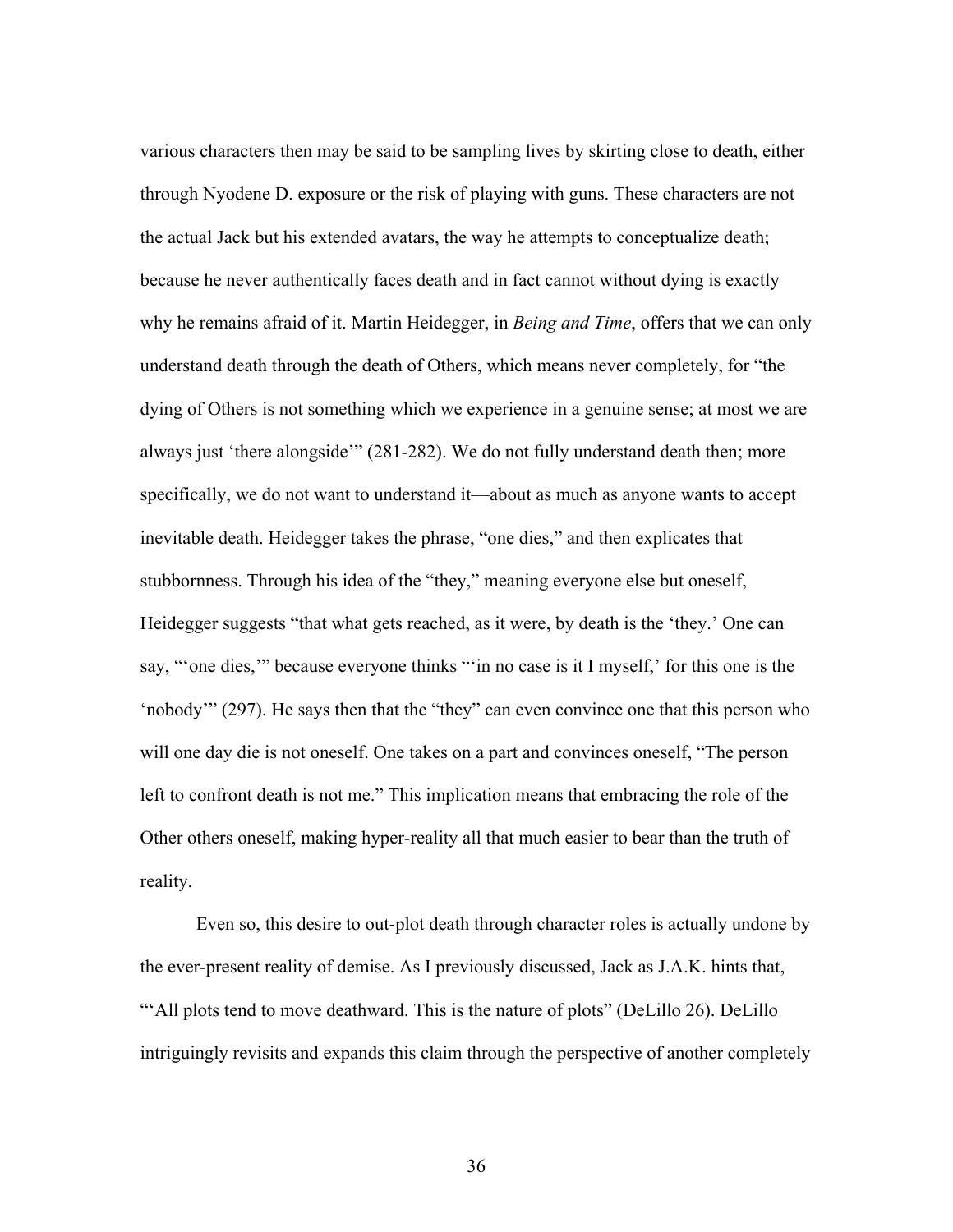different character from his novel to follow, *Libra*, about the assassination of John F. Kennedy. As C.I.A. operative Win Everett masterminds a plot to almost kill the president with "a spectacular miss" (*Libra* 51), he frets that his idea may get away from him because, "There is a tendency of plots to move toward death. He believed that the idea of death is woven into the nature of every plot… The tighter the plot of a story, the more likely it will come to death. A plot in fiction, he believed, is the way we localize the force of the death outside the book, play it off, contain it" (221). Nevertheless, the force of death remains impossible to contain. Narrative machination stands no chance for life's improvisation, so the roles we inevitably inhabit have to be capable to authentically adapt. The reality of death is an unavoidable moot point not meant to send people scrambling to their mediated escape routes of past mediums and tired tropes.

It is the reality of life that must be accounted for, and not how Jack does it. This warning is especially applicable since he does not even die. Mark Osteen cleverly notes that Jack's "plot… does not, after all, 'move deathward.' With this enigmatic, postmodernist conclusion, the novel moves beyond all the formulae it has employed" (ix). As a novel of pastiche and mediated plot sampling, this ending should have felt inevitable, for Jack's final character of dying man has failed too, so the next genre prepares to be set up and Jack must present his next avatar to contest with it. But the novel ends here, and we are not privileged to see what happens next, suggesting that Jack may have finally run out of games to play. Up until the novel's very end, he reacts to the scattering effect of technology's impressive influx through character roles that do not embrace reality but splinter it, and maybe he is unable to play another avatar game to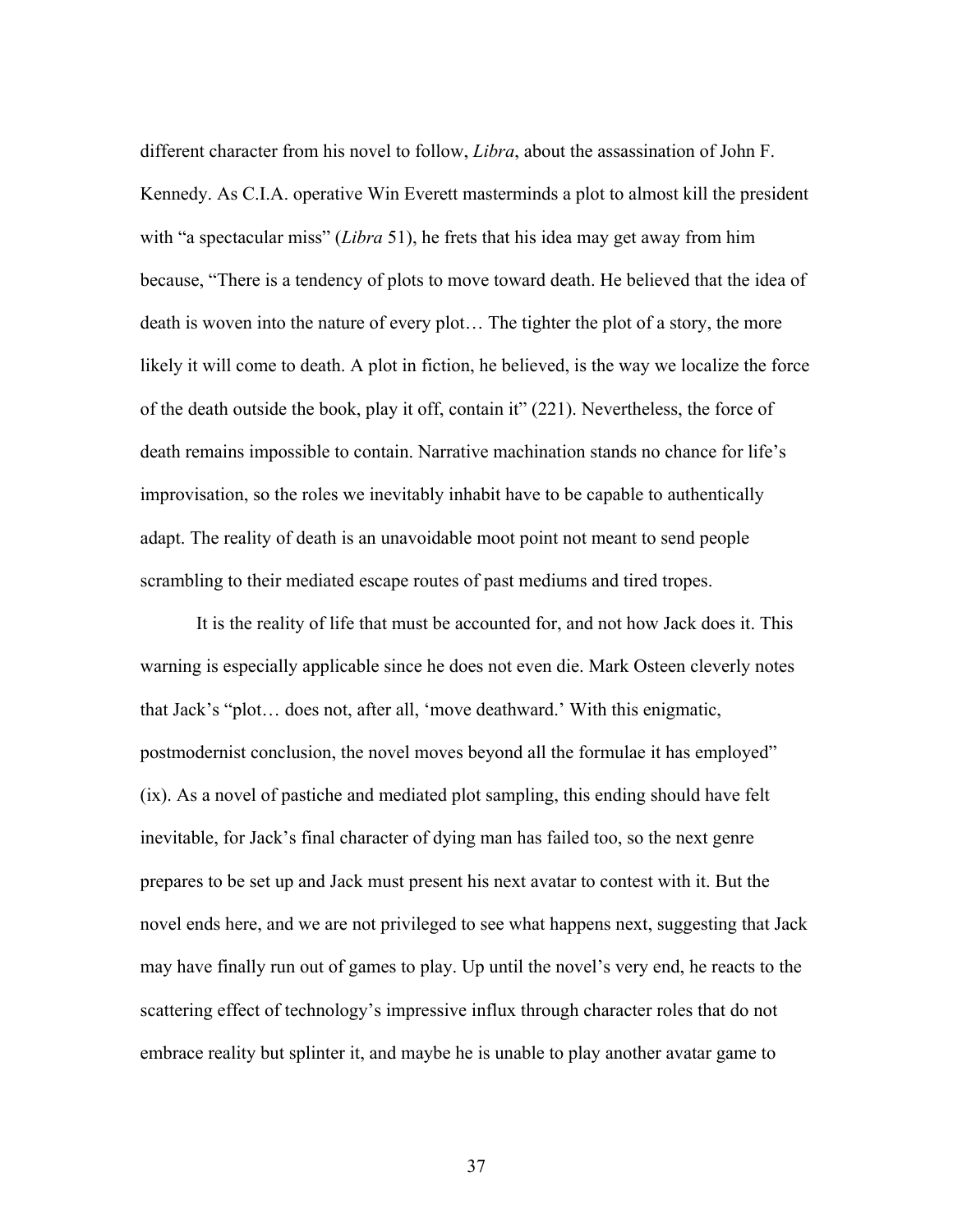fragment the new reality before him anymore. In the supermarket, he concludes his story with a glimpse at the chaos of the store's rearranged layout:

> There is agitation and panic in the aisles, dismay in the faces of older shoppers. They walk in a fragmented trance, stop and go, clusters of welldressed figures frozen in the aisles, trying to figure out the pattern, discern the underlying logic, trying to remember where they'd seen the Cream of Wheat. They see no reason for it, find no sense in it. (DeLillo 325-326)

This small consumer calamity becomes symbolic of a conflict between new media and the media user when Jack contrasts the holographic scanners against the tabloids. In the face of a new technology "which decodes the binary secret of every item, infallibly" (326), Jack and his fellow shoppers find a perverse comfort hiding in the grand, populist narrative of tabloid magazines, and the novel ends indulged in the character play that clearly marked much of its conflict. In fact, it is in many ways this ending that provides a key to rethinking the role of binary, digital technology throughout the book, technology that is certainly on Jack's mind, but which receives less attention than older media such as radio and television. This binary code, often hidden from view and eclipsed by other visual outputs, provides an undercurrent that explains much of Jack's behavior throughout the novel, even if he does not realize it, perhaps only detecting it in this final scene at the checkout scanner.

White noise, as a concept, refers to the overlapping of various wavelengths resulting in uniform indistinguishable sound. What Jack and maybe even DeLillo may not realize then is that the novel's "white noise" is not just the discernable mediums of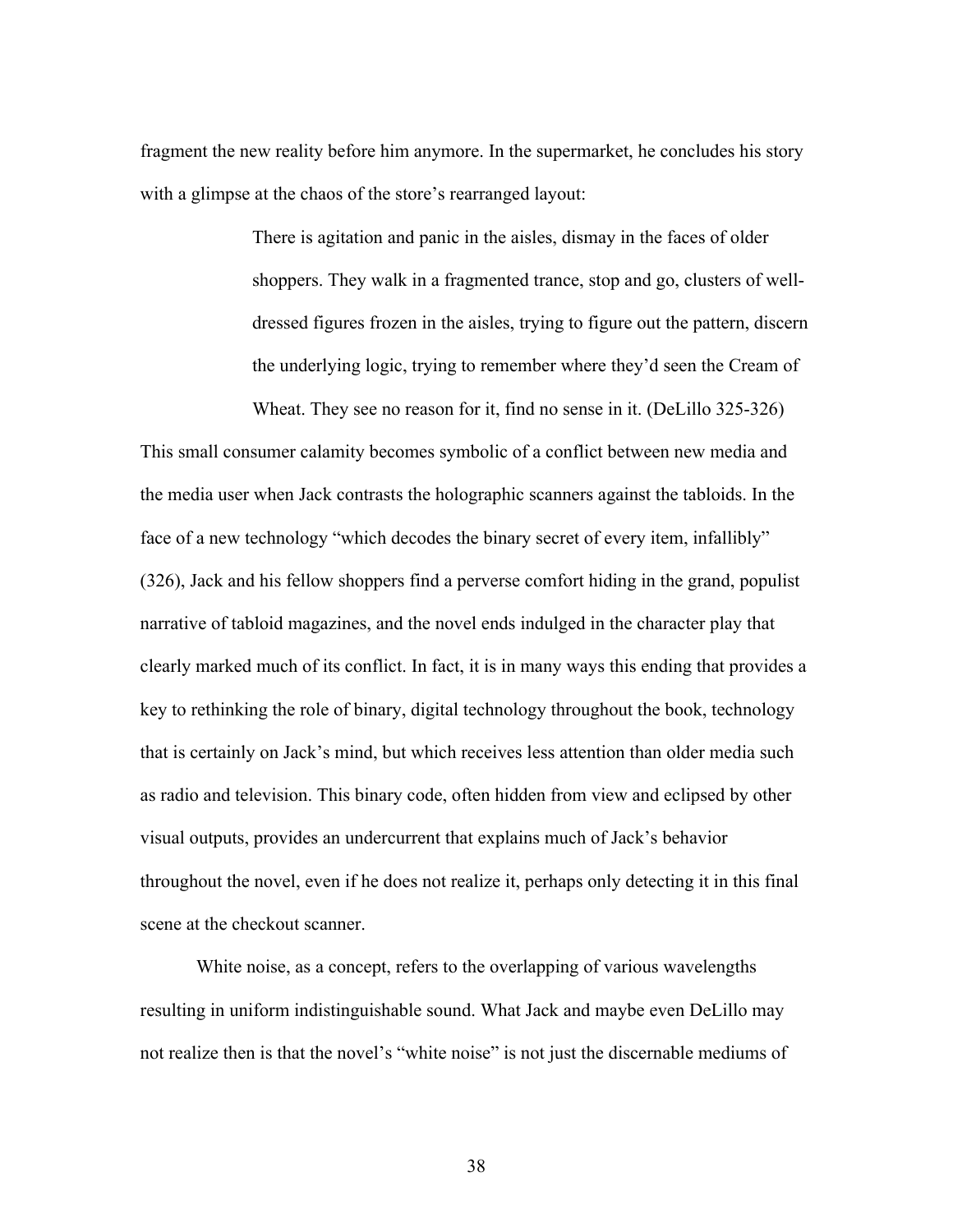television, radio, etc. but the seemingly absent as well, that hum of digital code trying to break through. These new digital codes have arrived with the logic of games and networked connections and have taken up increasingly permanent residence in the cultural milieu of technology through which we can now analyze *White Noise.* Don DeLillo likely did not intend his novel to be so blessed with foresight, but the way our culture interacts with technology has been tellingly predicted by much of the plots and analyses within *White Noise* thirty years ago. 1984 was a year marked by change in technology and media, and much of these emerging technologies influenced the writing of this landmark text whether its author knew it or not; moreover, it has affected the way we can now look back on its cultural and critical legacy in 2014. By seeing where forms of new media started then and how those new media culturally dominate now, we now have a new way to read Jack, his character games, and why their failure matters to the story he tells in *White Noise.* By freeing DeLillo's novel from only looking back to older broadcast media and now seeing what it says by pointing it forward to broadband Internet and game studies, we gain a new critical understanding for the novel's persisting poignancy in a vastly different society further steeped in the image and trying to contend with new digital identities that continue to emerge in electracy. I wonder if re-seeing and re-hearing what lies within this text's "white noise" will any better prepare us for the story told beyond where Jack, retreated into the tabloids' snowy frequency of only present and past, can narrate.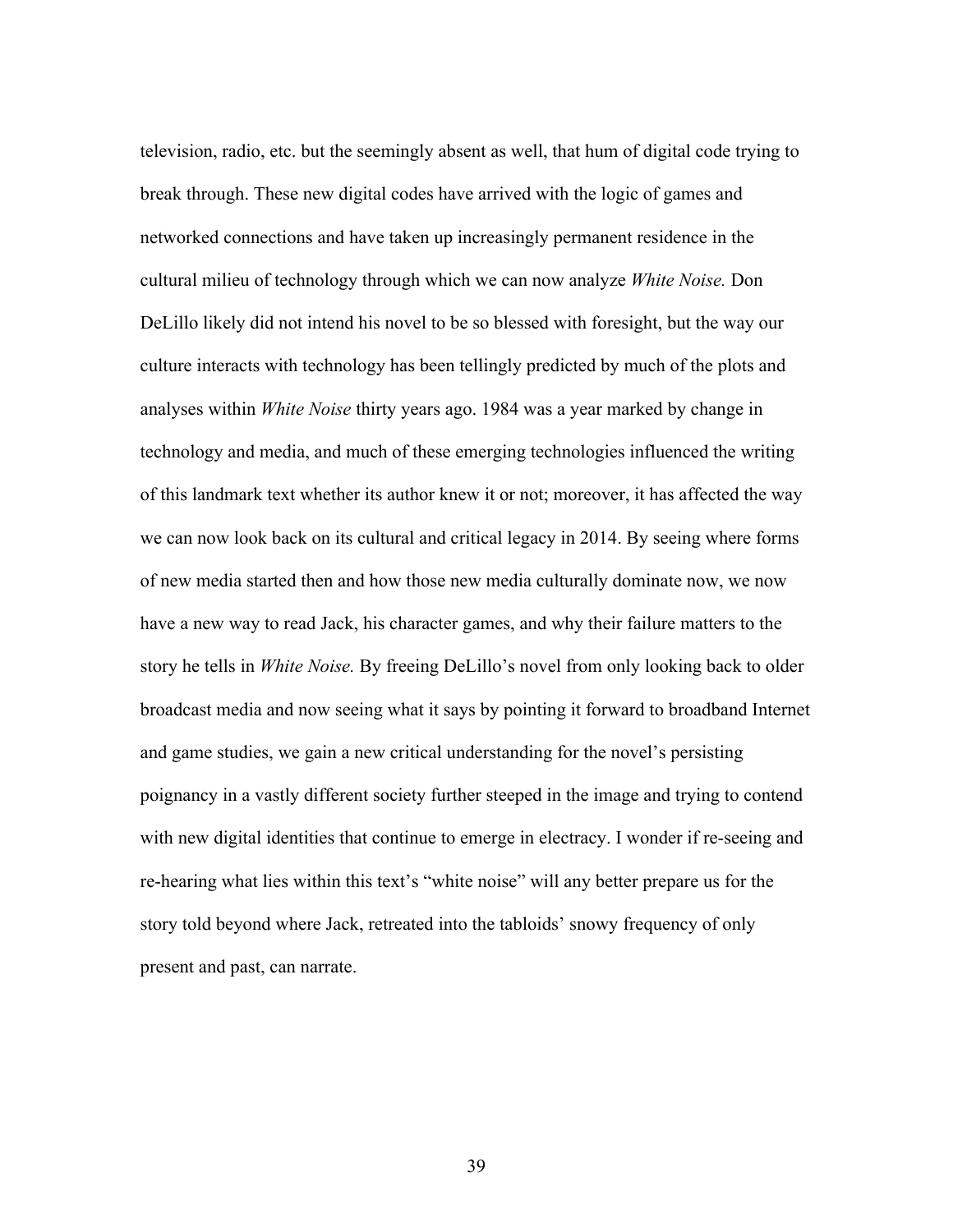#### REFERENCES

# Works Cited

- Barrett, Laura. "How the Dead Speak to the Living': Intertextuality and the Postmodern Sublime in *White Noise*." *Journal of Modern Literature* 25.2 (2001-2002): 97- 113. *JSTOR*. Web. 11 Sept. 2013.
- DeLillo, Don. *Americana*. New York: Penguin, 1989. Print.
- —. *Libra*. New York: Viking, 1988. Print.
- —. *White Noise*. *White Noise: Text and Criticism*. Ed. Mark Osteen. New York: Penguin, 1998. Print.
- Derrida, Jacques. "Structure, Sign, and Play in the Discourse of the Human Sciences." *Writing and Difference*. Trans. Alan Bass. London: Routledge, 1997. 278-293. Print.
- Devetak, Richard. "After the event: Don DeLillo's *White Noise* and September 11 narratives." *Review of International Studies* 35.4 (2009): 795-815. *JSTOR*. Web. 11 Sept. 2013.
- Gibson, William. *Neuromancer*. New York: Ace Books, 2000. Print.
- Heidegger, Martin. *Being and Time*. Trans. John Macquarrie and Edward Robinson. New York: HarperPerennial/Modern Thought, 2008. Print.
- Mac History. "1984." Advertisement. *YouTube*. 1 Feb. 2012. Web. 23 Oct. 2013.
- Martins, Susana S. "*White Noise* and Everyday Technologies." *American Studies* 46.1

(2005): 87-113. *JSTOR*. Web. 11 Sept. 2013.

Olster, Stacey. "*White Noise*." *The Cambridge Companion to Don DeLillo*. Ed. John N.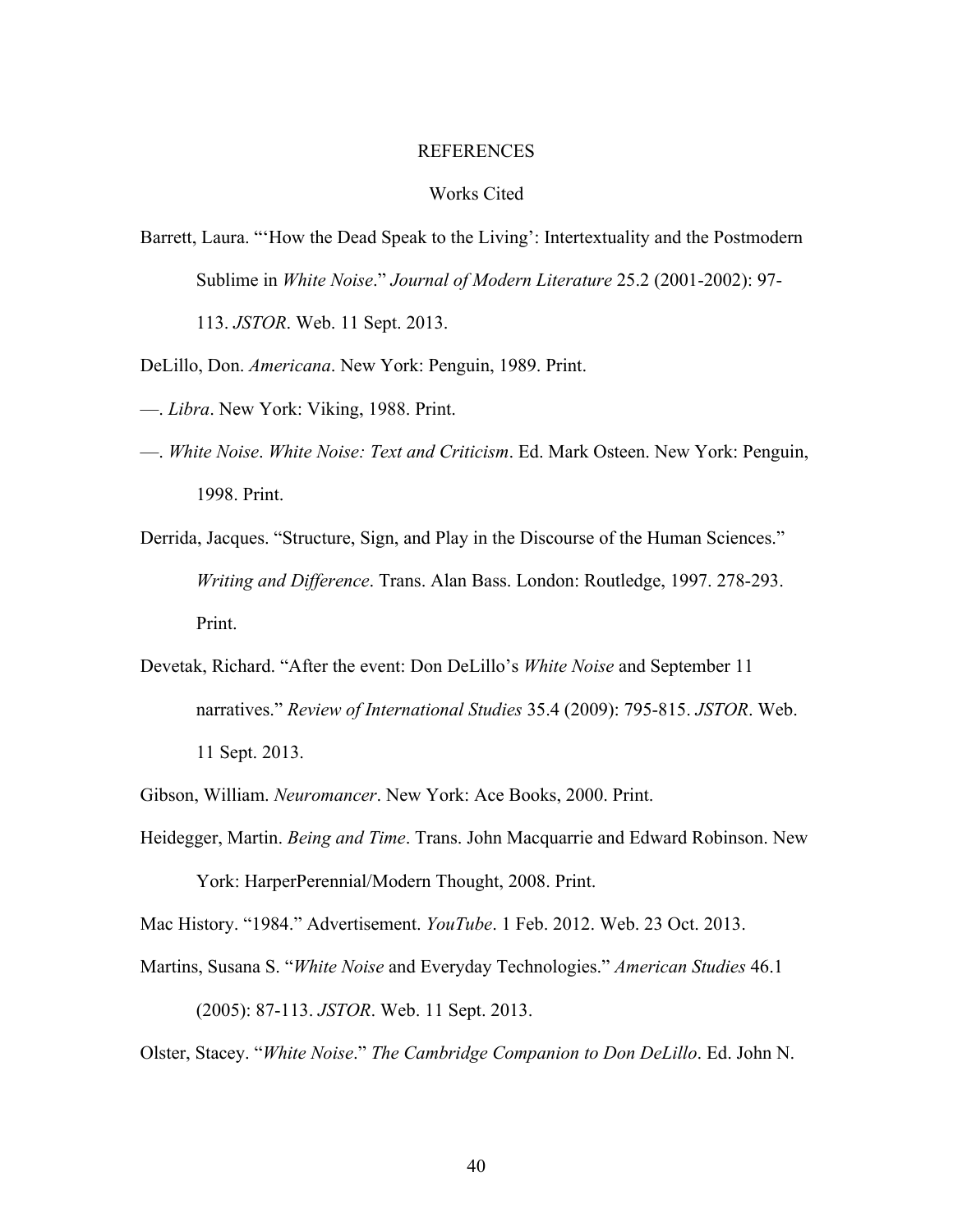Duvall. New York: Cambridge University, 2008. Print.

- Osteen, Mark. "Introduction." *White Noise: Text and Criticism*. New York: Penguin, 1998. Print.
- Sartre, Jean-Paul. *Being and Nothingness*. Trans. Hazel E. Barnes. Avenel: Gramercy Books, 1994. Print.
- Ulmer, Gregory L. "Avatar Emergency." *Digital Humanities Quarterly* 5.3 (2011). Web. 2 Oct. 2013.
- Wilcox, Leonard. "Baudrillard, DeLillo's *White Noise*, and the End of Heroic Narrative." *Contemporary Literature* 32.3 (1991): 346-365. *JSTOR*. Web. 26 Sept. 2012.

# Works Consulted

- Agamben, Giorgio. *Remnants of Auschwitz: The Witness and the Archive*. Trans. Daniel Heller-Roazen. Brooklyn: Zone Books, 2002. Print.
- Baudrillard, Jean. *Simulacra and Simulation*. Trans. Sheila Faria Glaser. Ann Arbor: University of Michigan, 1994. Print.
- —. "The Spirit of Terrorism." *The Spirit of Terrorism and Other Essays.* Trans. Chris Turner. Brooklyn: Verso, 2003. 1-34. Print.

DeLillo, Don. *Great Jones Street*. New York: Penguin, 1994. Print.

- —. *Mao II.* New York: Penguin, 1992. Print.
- —. *The Names*. New York: Alfred A. Knopf, 1982. Print.